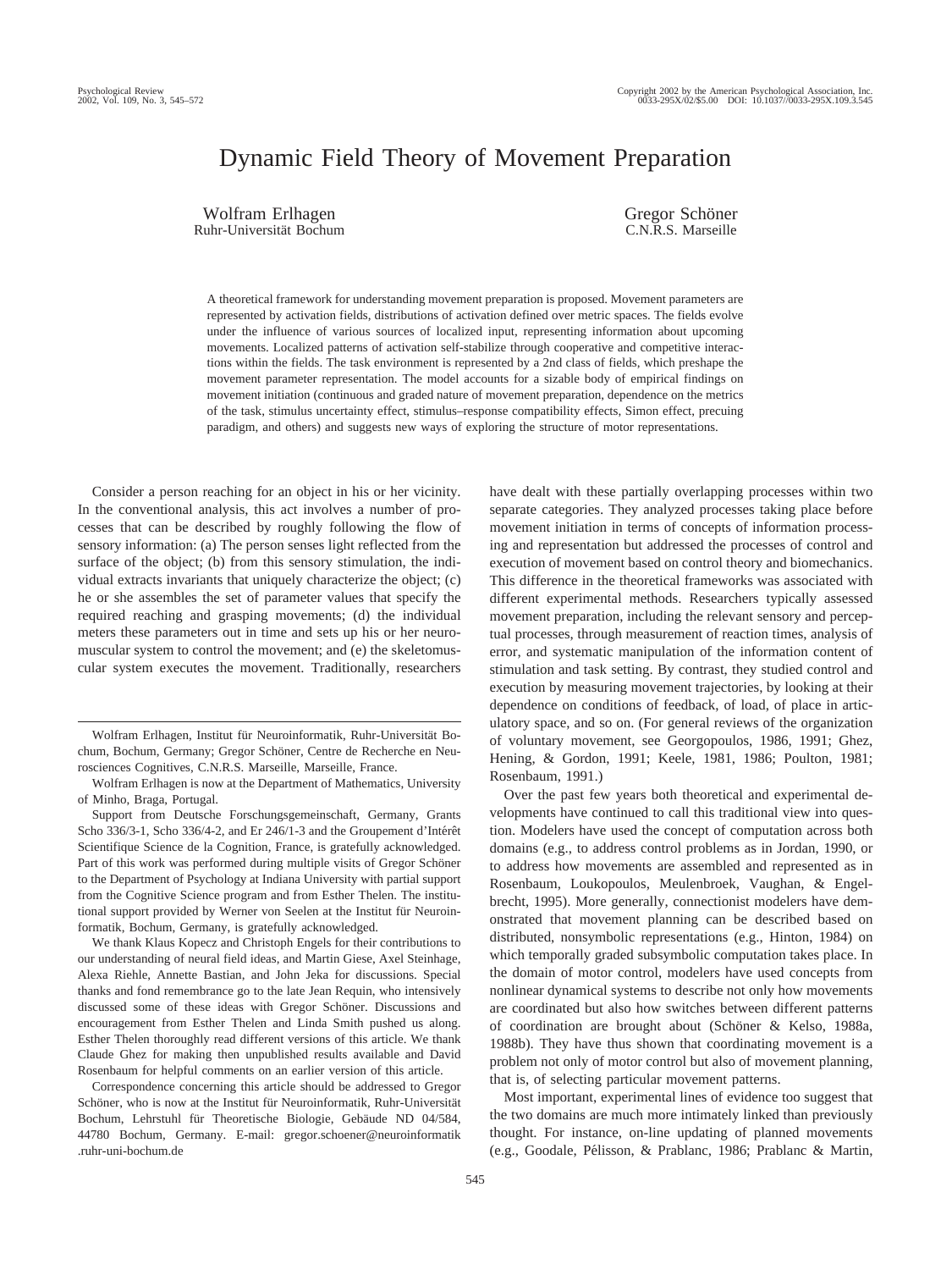1992) may occur at any time during the movement preparation or execution processes. The gradual and continuous nature of movement preparation has been made directly visible by Claude Ghez and his colleagues (for reviews, see Favilla, Gordon, Ghilardi, & Ghez, 1990; Favilla, Gordon, Hening, & Ghez, 1990; Favilla, Hening, & Ghez, 1989; Ghez, Hening, & Favilla, 1990; Hening, Favilla, & Ghez, 1988) using the timed movement initiation paradigm (Schouten & Bekker, 1967). These results are central to the arguments we present in this article. They show that the process of specification of voluntary movements evolves continuously in time and depends on the task environment.

We believe that the conceptual divide between the domain of movement preparation and motor control is no longer tenable. The goal of this article is, therefore, to provide a new theoretical framework in which movement preparation can be understood in terms compatible with the control theoretical concepts used to describe movement execution. The theoretical concepts are based on the theory of nonlinear dynamical systems, emphasizing attractor states and their bifurcations, but are appropriately generalized to spatially extended systems so as to do justice to the particular characteristics of representational systems. We refer to this set of theoretical concepts as the *dynamic field theory of movement preparation.* The three main ideas are as follows. First, movements are represented by continuous, subsymbolic distributions of activation defined over the space of movement parameters. Second, movement preparation is the continuous evolution in time of these distributions as described by a nonlinear dynamical system. This dynamical system integrates different sources of specification and generates a decision about the upcoming movement on the basis of strong interaction within the activation distributions. Third, the task environment is represented by a second, similar distribution of activation, which is structured by various sources of information about possible movements. One such source is a memory trace of activation distributions, representing the recent motor history.

Because control theory and attractor dynamics are constructed around the shared concept of stability, this framework bridges the conceptual divide between movement preparation and motor control. By conceiving of the movement plan as a stable stationary state based on current sensory information, the continuous on-line updating of planned movements can be accounted for. The new account improves classical theoretical thinking about the processes underlying behavioral choice (reviewed by Grice, Nullmeyer, & Spiker, 1982; Luce, 1986) by addressing the question of how the different behavioral choices are set up, that is, how the task environment becomes part of the information-processing system. On this basis, we derive many classical results in the reaction time literature, such as the increase of reaction time with increasing number of stimulus–response pairings (stimulus uncertainty effect) as well as stimulus–response compatibility effects. We delineate the range of validity of these classical effects, predicting their breakdown under specific conditions.

More important, by providing an account for how movement parameters are specified continuously in time and gradually in parameter value, as observed by Ghez and colleagues (Ghez et al., 1990), we are led to new questions. We show, for instance, how the dependence of reaction time on the metrics of the movement task arises naturally in our account, although this dependence cannot be understood on the basis of abstract information processes. Similarly, we demonstrate how probabilities of choice

alone fail in predicting reaction time. We give a new interpretation to the results from the Rosenbaum (1980) paradigm, tracing inherent differences between movement parameters such as direction or amplitude to differences in the metrics of the movement task.

We proceed as follows: The next section presents the basic concepts of the theoretical language of dynamic neural fields and spells out a model of movement preparation in those terms. Predictions of the theory are then first derived while taking only a single movement parameter into account. Multidimensional representations are considered next. We close the article with a critical discussion of a number of conceptual implications of our model. Some technical details are treated in four appendixes.

# The Basic Concepts of Dynamic Field Theory

# *Movement Parameters and the Movement Parameter Space*

A movement act as a whole can be characterized by a number of parameters, such as the extent (or amplitude) of the movement, the spatial direction of the movement, its peak velocity, the maximal level of force needed to overcome resistance, the curvature of the trajectory, the amount of involvement of different effectors, and so on. Some of these parameters (e.g., direction) are well-defined from the start of the movement, so that the specification of the values of those parameters must occur before movement initiation. Quite generally, and independent of exactly how the movement is realized and controlled, the specification of any particular movement act can be viewed as the process of assigning particular values to these parameters. All of these parameters are continuous and have a natural metric based on the physical description of the movement act. This continuous and metric description is relevant for the description of the process of specification of a movement act, because people can generate a corresponding continuum of different movement acts.

Each movement parameter defines an abstract dimension, which one can think of as an axis in a potentially high-dimensional parameter space. Any particular movement act corresponds to a point in that space. For each individual movement parameter we may thus specify a particular value along the corresponding axis of the parameter space. Consider, for example, straight-line movement of the hand in a plane. The direction of that movement is a movement parameter, which defines one axis in the space of movement parameters. Each such movement in any given direction corresponds to a particular value of the parameter of direction, or, equivalently, to a particular location along an axis spanned by that parameter. If in different trials different movement directions are realized, each different movement corresponds to a different location along that axis.

# *The Activation Field*

To fix ideas, we consider for the moment only one movement parameter, *x,* say direction in the context of planar movement. (Later, in the Multidimensional Dynamic Fields: Specifying Multiple Parameters section, we move beyond this simplification.) To represent a particular value of the movement parameter, say, movement at 90° from some reference direction, we introduce an activation variable, *u*(90). High levels of activation indicate that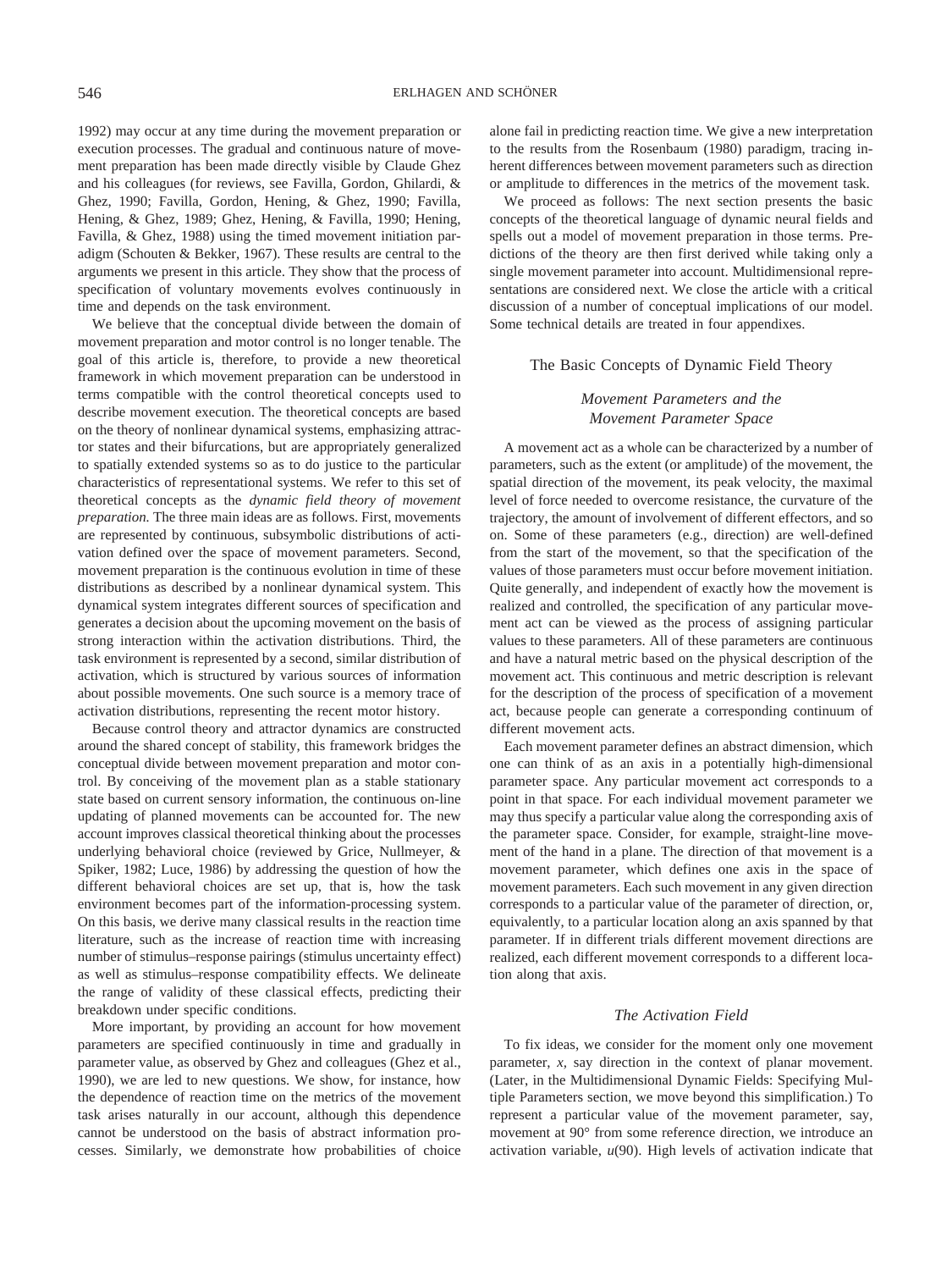the particular value is specified; low levels of activation indicate that the particular value is not currently involved in the specification of the movement. There is one activation variable,  $u(x)$ , for each possible value of the movement parameter, *x.* Because the parameter spans a continuous space, this means that there are continuously many variables, one for each point on the parameter axis. This is called an *activation field.* (This mathematical concept is familiar from physics, where, for instance, the electrical potential is a field associating a value, the potential, with every point in three-dimensional space.)

Different states of affairs can be expressed with this field notion (see Figure 1). A localized distribution of activation (see Figure 1a) represents a particular unique value of the movement parameter. A flat, homogeneous state of the field (see Figure 1b) represents the absence of information about any particular value of the movement parameter. Graded information about the movement parameter is represented by other, appropriately shaped distributions of activation. For example, the pattern of activation illustrated in Figure 1c represents a state of affairs in which two ranges of values of the parameter of direction are currently specified. The left-most range is less strongly activated than the right-most range.



movement parameter x

*Figure 1.* Different states of affairs can be expressed by the activation field. (a) A unique value of the movement parameter is represented by the location of a single peak of activation. (b) The absence of any information about the underlying dimension of the motor act is expressed by a homogeneous distribution of activation. (c) More complex patterns of activation represent graded information about multiple values of the movement parameter.

## *Field Dynamics*

Specifying a motor act corresponds to specifying a particular pattern of activation for the field representing the movement parameter. We assume that changes of activation in the field occur continuously in time. Under some mild additional assumptions this means that the activation field is the solution of a dynamical system (e.g., Arnold, 1973), so that the rate of change of the activation field,  $\dot{u}(x, t) = du(x, t)/dt$ , where *t* is time, is a function of the current state of the field:

$$
\dot{u}(x, t) = f[u(x', t)],\tag{1}
$$

where the brackets indicate that the function may depend on the activation at any site, *x,* of the field, not just on the activation at the site, *x,* at which we determine the rate of change. This very formal way of defining things is not particularly useful. To be more specific, we first consider the case in which the field evolves independently at each site. A simple description is

$$
\tau \dot{u}(x, t) = -u(x, t) + h + S(x, t), \tag{2}
$$

in which the parameter  $\tau$  fixes the time scale of the evolution of activation. In the absence of input,  $S(x, t) = 0$ , this linear dynamical system (illustrated in Figure 2, black line) has a stable (attractor) solution at the resting level, *h:*  $u(x, t) = h < 0$ . The system converges in time to this resting level from any initial level of activation.<sup>1</sup> When input,  $S(x) > 0$ , is added (see gray line in Figure 2), the attractor state shifts to the larger level of activation,  $u(x) =$  $S(x) + h$ . The relaxation process automatically drives activation to that level. Even an abrupt change of input thus leads to a continuous change of activation.

Many models of information or neural processing postulate that when activation is increased beyond some boundary or threshold level, information is transmitted. In our approach, the "off" and "on" levels of activation are inherent, qualitatively different states of the activation dynamics. This is achieved by making the dynamical system strongly nonlinear:

$$
\tau u(x, t) = -u(x, t) + h + S(x, t) + f[u(x, t)], \tag{3}
$$

where  $f(u)$  is a sigmoidal nonlinearity defined below. This dynamical system is illustrated in Figure 2b. In the absence of input (black solid line), there are two coexisting attractor states, an "off " state at a low level of activation and an "on" state at a high level of activation. The activation dynamics is bistable. The two attractors are separated by an unstable stationary state (zero crossing of rate of change with positive slope). Whenever initial activation is smaller than the level corresponding to this intermediate state, the "off" state is reached in time. When activation is larger than the level of the intermediate state, activation grows until it reaches the "on" state.

<sup>1</sup> Note that the terms *excitation* and *inhibition* are not fundamental to describe the activation dynamics. Although they may be used to indicate the direction of change of the activation level (increasing for excitation; decreasing for inhibition), particular terms of the equation do not necessarily have a unique excitatory or inhibitory effect. In particular, the relaxational term,  $-u$ , acts as a source of excitation if activation is below zero and as a source of inhibition if it is above zero.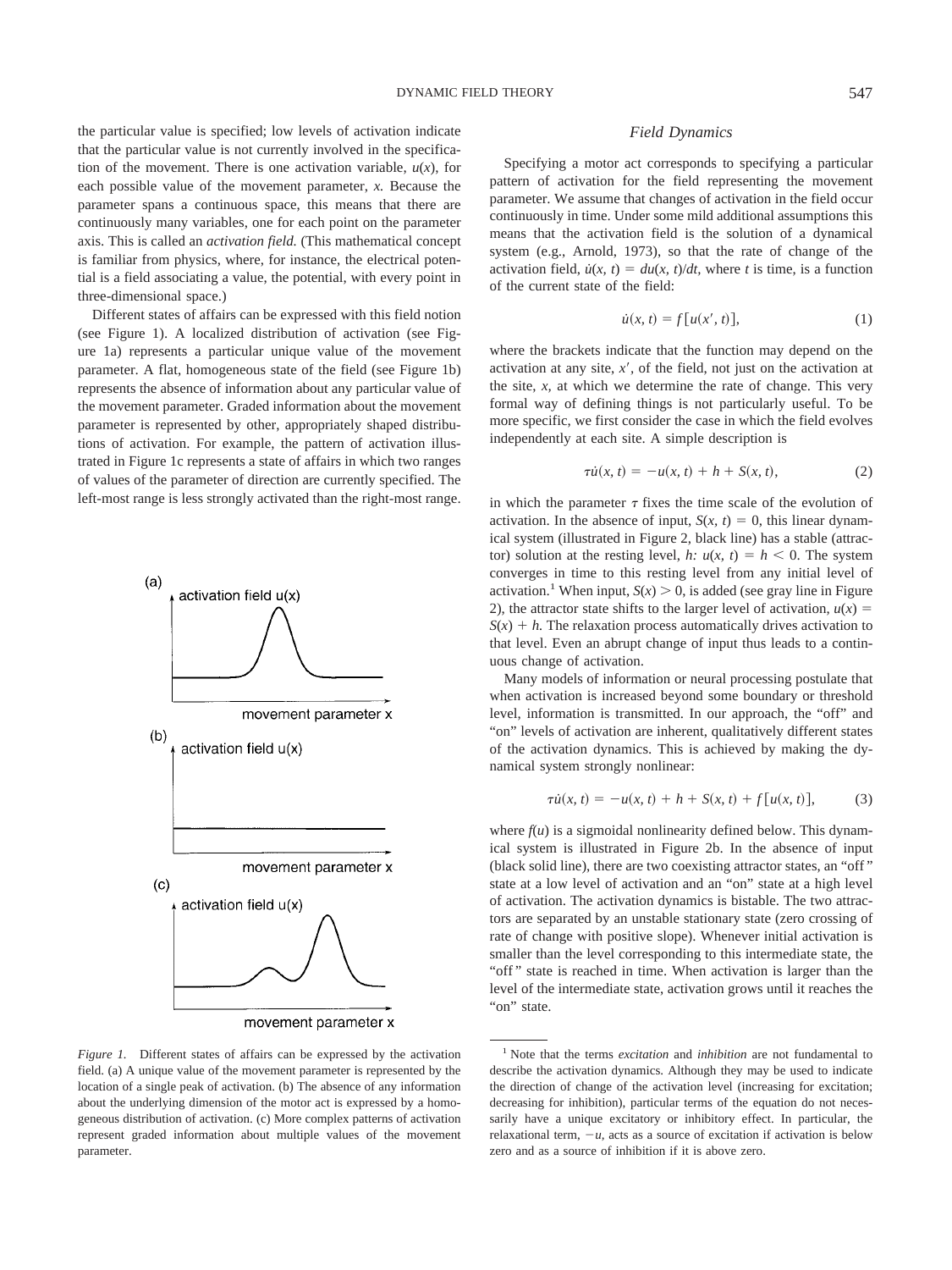

of the current level of activation, *u*(*x, t*). (a) Two situations of the linear model in Equation 2 with and without input. The zero crossings of the rate of change—at the resting level, *h*, without input and at  $S(x) + h$  with input—represent attractor states, to which the system converges in time. The negative slope of the rate of change at these zero crossings illustrates the attractor mechanism: At higher levels of activation, negative rates of change lead to decrease of activation; at lower levels of activation positive rates of change lead to increase of activation. (b) Strongly nonlinear activation dynamics. Without input there are two attractor states, one at a low level of activation ("off "), another at a high level of activation ("on"). When input is added, a single attractor state ("on") remains. The "off" state has disappeared. If input were increased gradually, this change would be characterized as an instability, in which the "off " attractor collides with an unstable stationary state.

Input acts as an additive force, lifting the rate of change across all levels of activation. At sufficient input strength (see Figure 2b), the "off " state disappears! It collides with the intermediate, unstable state, and the two dissolve, leaving no zero crossings at low levels of activation. This instability leaves the system in a monostable situation, in which only the activated state, shifted somewhat from its level without input, remains. If the system was initially in the "off " state, it now relaxes toward the activated state. When input is removed, the system returns to its bistable layout. However, if input was present for a sufficient amount of time, so that activation came sufficiently close to the activated state, it now self-stabilizes at the activated level, not returning to the "off " state. Thus, stimulation may trigger the generation of selfstabilized patterns of activation, even when stimulation is only transient.

Mapping "off" and "on" states of the activation field onto two qualitatively distinct (because coexisting) attractors of a strongly nonlinear dynamic system has important implications when we now consider how different sites of the field are interdependent. This interdependence becomes most visible when we look at a situation in which input no longer specifies uniquely a particular motor act, so that multiple field sites are activated. This may happen, for instance, because different sources of input are in disaccord, because the information from a single source of input is ambiguous or because the environment does not completely specify an action (such as when two graspable objects are in view). The activation field must either average such ambiguous information or make a decision in which only one region of the field attains the "on" state and other stimulated regions remain in the "off " state. We postulate that such decision making occurs when the stimulated sites are sufficiently far from each other. This is illustrated in Figure 3, in which input localized at two locations of the field leads to an activation pattern in which a single peak of "on" state activation is stabilized at one of the two locations. At which of the two specified locations this peak is positioned may depend on chance, on prior activation in the field (the prior history of activation), or on slight asymmetries in the input pattern (for modeling and discussion of such decision making in the context of the preparation of saccadic eye movements, see Kopecz & Schöner, 1995).

This capacity of the field to stabilize decisions in the face of ambiguous input information is brought about by interactions within the field. Interactions are dependencies of the rate of change *Figure 2.* The rate of change of activation,  $\dot{u}(x, t)$ , is plotted as a function at one location, *x*, on the activation at other sites, *x*<sup>*'*</sup>, of the field.



*Figure 3.* The dynamic field (a) may generate a single localized peak of activation in response to bimodal input (b). Input localized at two sites (arrows) is applied at time  $t = 0$ . The field initially develops two peaks of activation, which inhibit each other. Fluctuations enable the right-most peak to win the competition. A decision to activate the left-most site instead would have been possible as well (bistability). Strong interaction thus endows the field with the capacity to make "decisions" in the face of ambiguous input.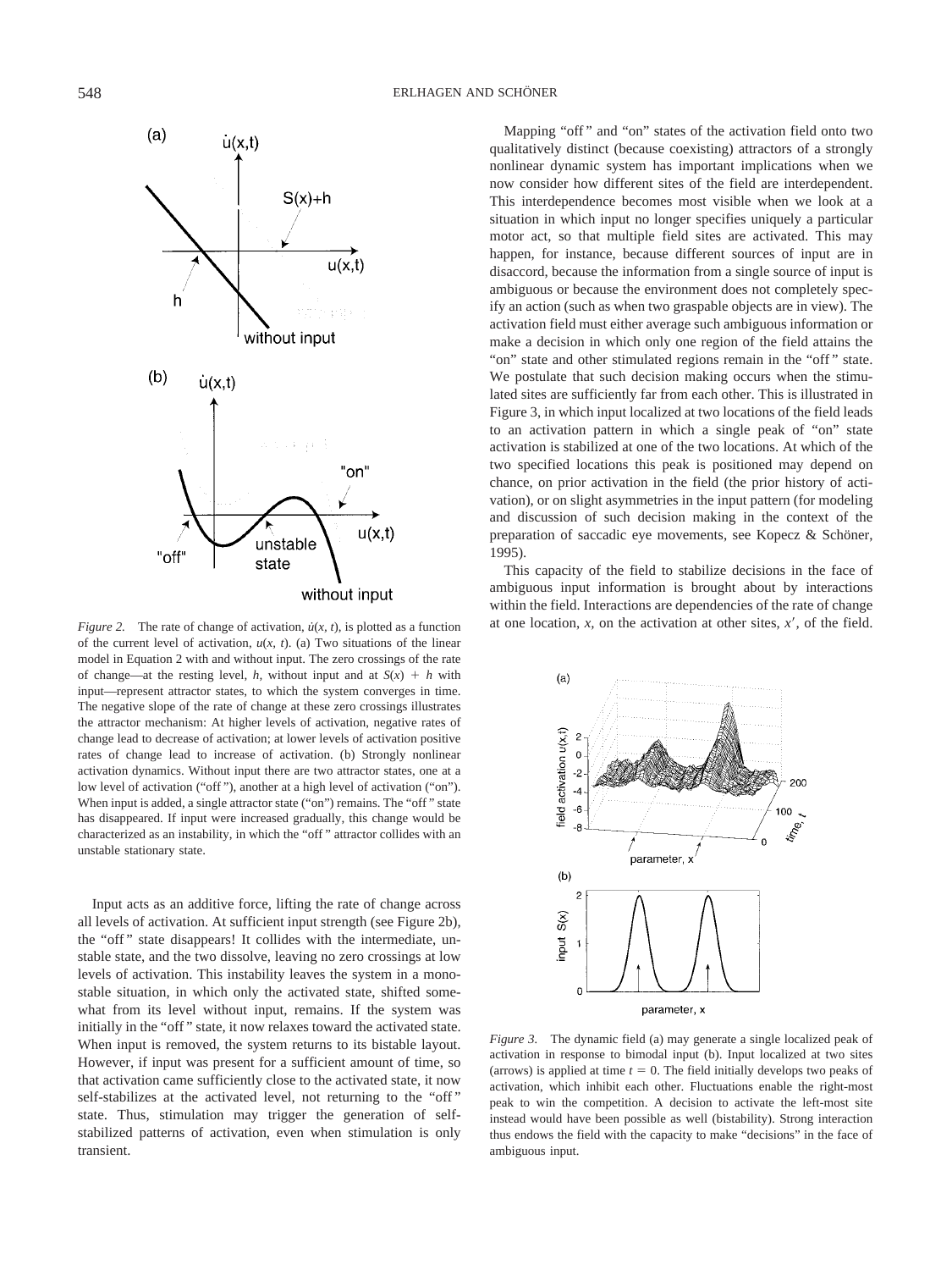The interaction needed here is one that leads to strong nonlinearity of the field dynamics (cf. Equation 3 and Figure 2b). Consider, for instance, a bimodal pattern of input, illustrated in Figure 3. Decision making means that although two sites receive appropriate input, activation reaches an "on" state only at one site, remaining in the "off " state at the other. Because either site could be selected, the overall dynamics is bistable (but now in the presence of input!). Thus, a one-to-one link between input and activation pattern no longer exists.

There is no unique mathematical formulation for such "strong" interactions (Amari & Arbib, 1977; for a related conceptualization of decision making in terms of competitive dynamics, see Grossberg, 1980). Qualitatively, the following assumptions constrain the ideas: First, we assume that only those sites in the field contribute to interaction that are sufficiently activated. Mathematically, this is the origin of strong nonlinearity and can be expressed through a sigmoid function (see Figure 4a; Grossberg, 1973). Second, we assume that the field varies smoothly along the movement parameter dimension, *x.* This can be guaranteed by having neighboring sites provide positive input to each other (local excitation; see Figure 4, b and c). Third, we assume that field sites compete when they are sufficiently far from each other. Competition means that the sites provide negative input to each other (global inhibition; see Figure 4, b and c).

For our modeling we have adopted a particular mathematical form of such an interacting field dynamics, first analyzed by Amari (1977):

$$
\tau \dot{u}(x, t) = -u(x, t) + S(x, t) + h + \int w(x - x') f[u(x', t)] dx'.
$$
\n(4)

The sigmoidal function,  $f(u)$ , and the interaction kernel,  $w(\Delta x)$ , are illustrated in Figure 4, a and b, and given in more detail in Appendix A. Integration over the entire field collects input from all activated regions of the field, which acts as positive input when originating from the vicinity of the site, *x,* and as negative input when originating from regions further removed from *x.* The mathematical properties of this particular formulation are reviewed in Appendix A. Compared with other, related formulations (Grossberg, 1973; Wilson & Cowan, 1973), the Amari equation has the particular advantage that rather complete mathematical analysis is possible, which helps establish a clear theory–experiment relationship by making the choice of parameter values transparent.

Because bistability and instabilities play an important role in this formulation, there are situations in which minor changes of activation may push the system either toward the "on" or toward the "off" state. Therefore, random perturbations from other processes, from sensory input, or from the motor system must be taken into account. Such perturbations are modeled as stochastic inputs (cf. Appendix A), so that the activation field as a whole is an ensemble of dynamic stochastic processes.

#### *Dynamic Field Model of Movement Preparation*

How can these concepts be used to model the process of specification of a movement parameter? To be concrete, we continue to refer to the parameter of movement direction, *x,* represented by a



*Figure 4.* (a) Each location contributes to interaction only to the extent that its local activation exceeds a soft threshold, modeled as a sigmoid function,  $f(u)$ . The slope,  $\beta$ , of this function determines the degree to which subthreshold values of activation (smaller than zero) contribute to the interaction. This affects the effective spatial range of interaction as well. (b) Interactions in the field are modeled by an interaction kernel  $w(x)$  with a local excitatory zone of width  $\sigma_w$  and strength  $w_{\text{excite}}$  and a global inhibitory contribution of strength  $w_{\text{inhibit}}$ . (c) Schematic of the interactions involved in generating a localized peak of activation (black line) in response to bimodal input (gray line; cf. Figure 3). Once the left-most peak of activation is sufficiently strong, it is supported by local excitatory interactions and suppresses activation at the right-most site through global inhibitory interaction. By contrast, activation at the right-most site is capable neither of locally "self "-exciting nor of inhibiting the left-most site, because the sigmoid nonlinearity suppresses its contribution to interaction. The initial advantage of one site may come about because of stronger input (as hinted here) but may also be due to fluctuations or the prior history of activation.

dynamic field that evolves under the influence of two sources of inputs, specific and task input (see Equation 4 and Figure 5).

## *Specific Input*

The sensory processes that provide the field with specific information about the upcoming movement are modeled by a pattern of input activation,  $S_{\text{spec}}(x, t)$ . For example, visual information may specify a single location in the field, which is represented by an input pattern with a single peak located at the specified location. Multiple sources of sensory specification may contribute to this input, including learned stimulus–response associations and channels of automatic activation (Kornblum, Hasbroucq, & Osman, 1990). We define those sources of specification as *specific input,* which is provided at a particular point in time, subsequent to which the movement is performed. In experiments, such specification is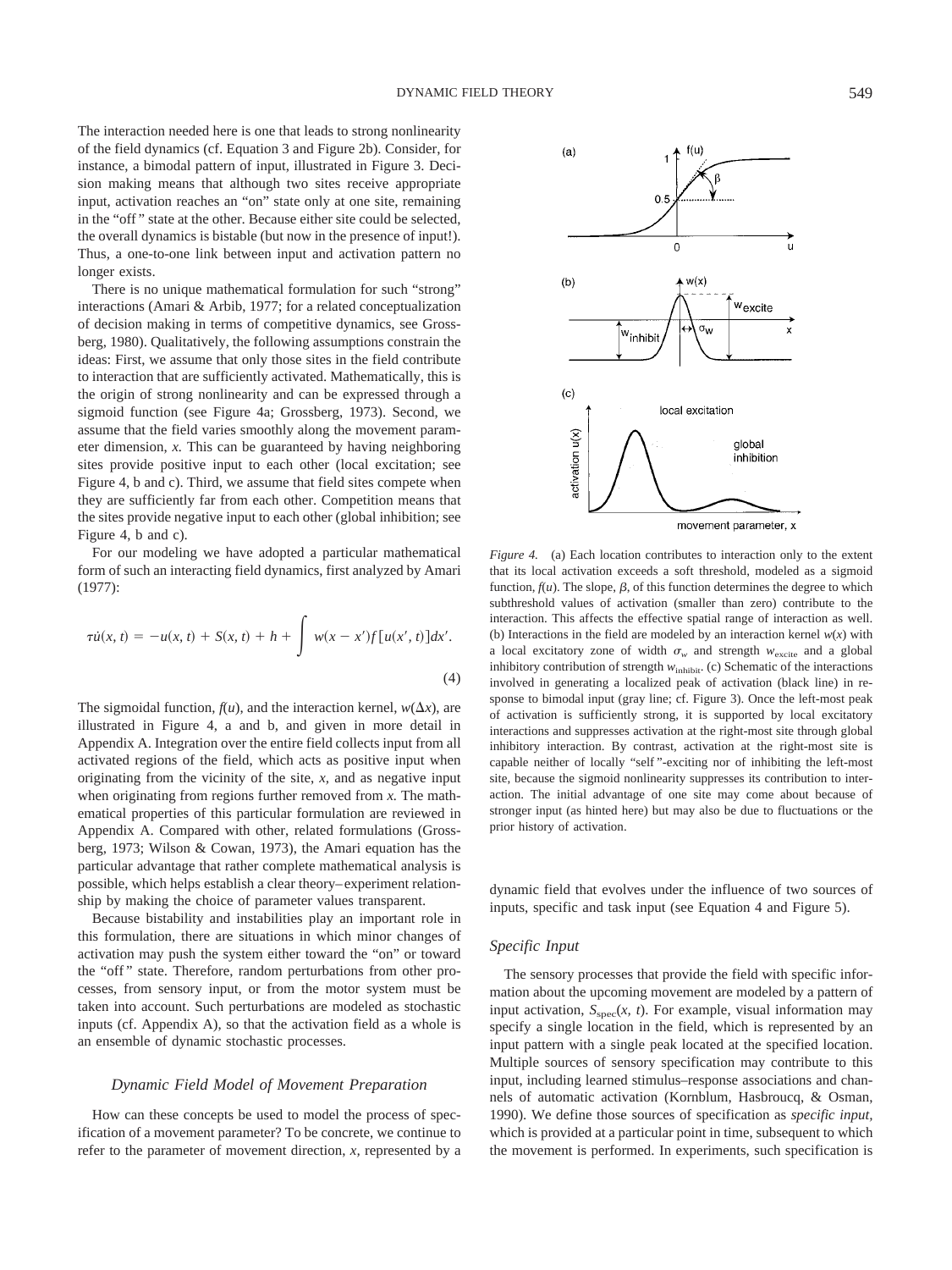

*Figure 5.* The movement parameter field, *u*(*x, t*) (top), evolves in time under the influence of two inputs. The task input  $(S<sub>task</sub>$ , bottom left) represents the task environment and is present before the sensory signal that triggers movement preparation on any particular trial. Here, three overlapping preshaping contributions represent three values of the movement parameter (indicated by three arrows) relevant in the task. The metrics of these three choices lead in the example to a broad, monomodal activation peak centered on the three parameter values, observable as the "preshape" of the field at early times. The specific input ( $S<sub>spec</sub>$ , bottom right) represents sensory information that specifies the upcoming movement and is present only after the corresponding signal is provided (here at time  $t = 0$ ). The specific input triggers the growth of a single localized peak of activation that attains enough strength to self-sustain and thus to suppress activation at other sites. Ultimately, the self-sustained peak is therefore positioned over the parameter value specified by the specific input and is little affected by the task input. The input strength for the specific input,  $g_{\text{spec}}$ , was 1.4, and the input strength for the task input,  $g_{\text{task}}$ , was 0.8. When the dynamics of the memory field is modeled at a slower time scale, then that field is reciprocally coupled with the movement parameter field evolving on a slower time scale, which leads to reciprocal coupling from the movement parameter field into the memory field.

often provided jointly with a go signal. In the model, specific input is then assumed to abruptly arise at that point in time.

# *Task Input*

When the sensory signal specifying a motor act arrives, this signal does not encounter a totally unprepared system. The field is never a tabula rasa but rather is always prestructured to reflect whatever is available as prior information about the upcoming motor task. There are multiple ways in which such prior information can become available. First, the perceptual layout of the task may suggest only a limited number of motor acts (for instance, when a limited number of graspable objects or pressable buttons are in the work space). Second, individuals might understand the task and intentionally prepare particular motor acts. Third, movements prepared previously may leave a memory trace that preactivates the field. Below and in Appendix B we propose a dynamic field model of how such memory traces are formed. Finally, prior information about the upcoming movement task, precued ahead of the final response signal (Rosenbaum, 1980), may prestructure the field.

Such prestructuring of the field is modeled by assuming that a second source of input, the *task input,* is available. Like specific input, task input represents information through its spatial structure (see Figure 5). For instance, a broad localized peak of task input may represent a set of closely spaced parameter values over which it is centered. We assume that task input is present before specific input arrives. Thus, the field has relaxed to the stable state determined by task input (the field is "preshaped" by task input) at the time when specific input is supplied.

## Results for One-Dimensional Model

We study the processes of movement preparation in two settings, the timed movement initiation paradigm and the reaction time paradigm.

# *Timed Movement Initiation*

Imagine you are a goalkeeper in soccer or handball confronted with a player executing a penalty kick or throw. If you start moving toward the ball only once clear sensory information is available about the trajectory of the ball, you might come too late to intercept it. Skilled goalkeepers are known to initiate movement very early, often with incomplete specification of movement direction. They "guess" the corner. Many other action–perception tasks require that initiation of a movement be timed to perceived events (for a review, see Lee & Young, 1986).

A laboratory version of this scenario is the timed movement initiation paradigm, developed by Ghez and colleagues (Ghez et al., 1990; see also earlier work by Schouten & Bekker, 1967). Participants are trained to initiate a movement (or, in some experiments, an isometric force pulse) at a particular point in an external metronome sequence (e.g., on the fourth tone of an auditory metronome). Which movement must be performed is specified at a particular time before that imperative signal. The time interval between the signal that specifies the movement and the metronome signal that triggers initiation of movement (the stimulus–response interval) is varied from trial to trial. When this interval is sufficiently long, the movement can be prepared beforehand. When this interval is short, there is little time available to prepare the movement, so the movement parameter value must be guessed.

As a first example, consider the experiment of Hening, Vicario, and Ghez (1988). Participants produced isometric force pulses whose amplitude had to match one of three target amplitudes. In Figure 6 we have redrawn a part of their experimental results. Stimulus–response intervals were binned into three groups. Histograms of the actual peak force generated by participants are shown separately for the cases when either the medium or the smallest level of force was required. For the shortest stimulus–response intervals, an initial "default" distribution was centered over the average of the three required peak forces irrespective of which force level was specified. This distribution was considerably narrower than the total range of required forces. The distributions evolved continuously for increasing stimulus–response intervals. When the smallest or largest level of force was specified, the distributions shifted gradually until they were centered on the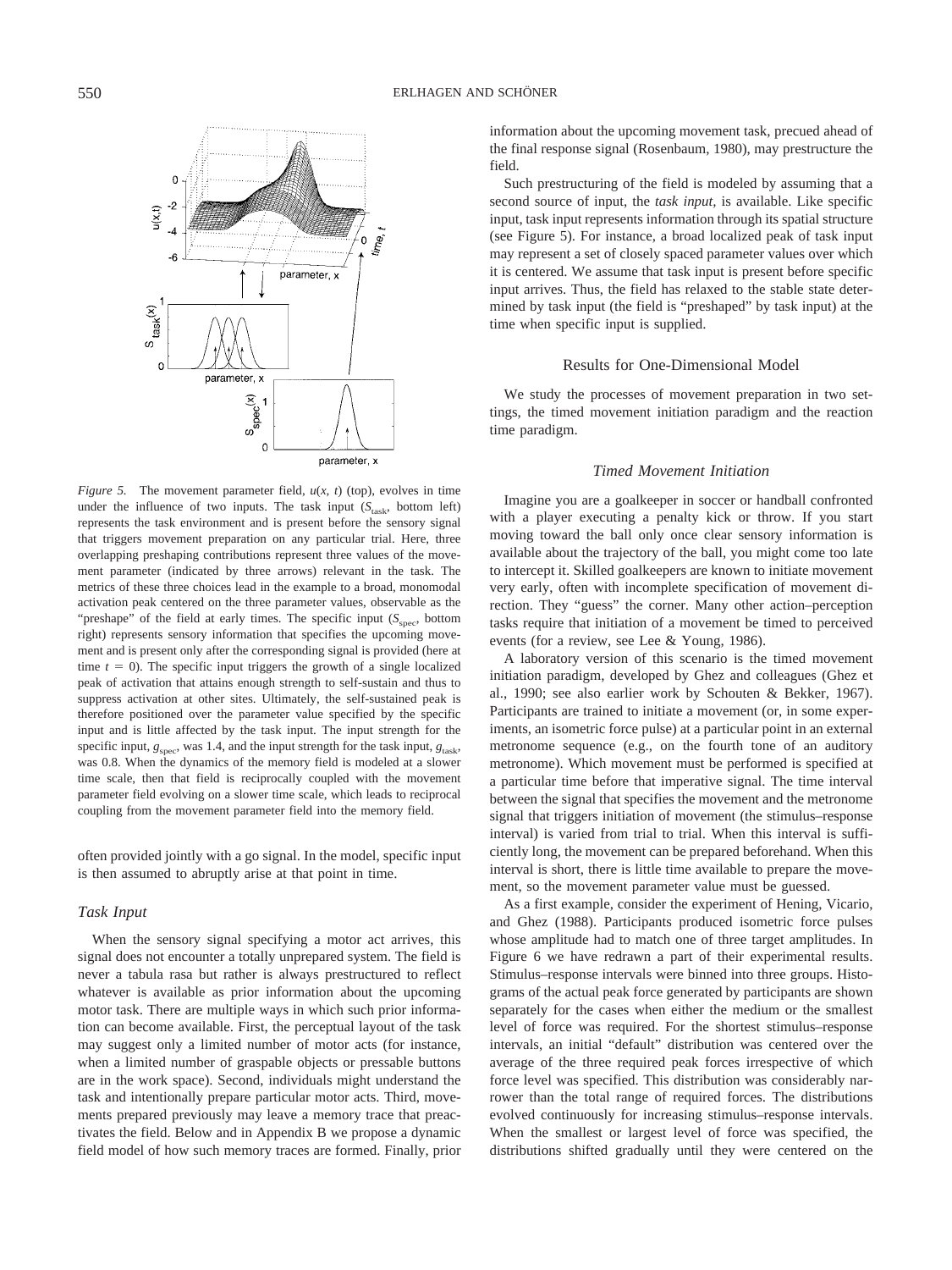

*Figure 6.* Experimental data from Hening, Favilla, and Ghez (1988, Figure 5c) were used to generate this figure. These authors measured the isometric force pulse amplitude generated in a timed response paradigm with three equally probable target amplitudes (dashed lines). Histograms of peak generated forces are shown based on responses in three intervals of stimulus–response time: (a) early, stimulus–response interval  $\leq 125$  ms; (b) middle,  $125 \text{ ms} < \text{stimulus–response interval} < 250 \text{ ms}$ ; and (c) late, stimulus–response interval  $> 250$  ms). The left column refers to the condition in which the medium force level (indicated by the arrow) was specified and the right column to the condition in which the smallest force level (indicated by the arrow) was specified.

specified force level for the largest stimulus–response intervals. During this shift, the distributions were centered at levels of force that were never specified. The shifting distributions transiently broadened. In all cases, the distributions eventually sharpened compared with the initial state.

The observation of an early default distribution implies a bias toward the center of the range of possible force amplitudes. This early bias was a range effect rather than an effect of absolute scale: When the absolute scale of the three force amplitudes was varied, early responses were always biased toward the center of the three values (Hening, Vicario, & Ghez, 1988).

To model this experimental situation, we recognize that the force pulse amplitude, *x,* is the relevant movement parameter distinguishing the three choices. We assume that the onedimensional activation field, *u*(*x, t*), representing the movement parameter is preshaped with a broad activation peak centered on the three choices (see Figure 5). The response signal, which specifies one of the three targets, is modeled as specific input centered on the specified level of force. From the moment this input is applied, the field evolves continuously from its preshaped form to a form centered on the specified parameter value. *Continuously* refers both to the level of activation, which rises gradually, and to the position of the peak of the localized distribution of activation, which shifts gradually from its default position centered over the average of the three target directions to its specified position.2

The stimulus–response interval defines the time during the evolution of the movement parameter field at which the state of the field is "read out" and movement is initiated. We assume that at this time, the location with maximal activation in the field determines which movement is being realized.<sup>3</sup> Because the field as a whole not only evolves under the influence of deterministic inputs and interactions but is also affected by stochastic inputs and thus fluctuates, the exact location of this maximum is a random variable (see Figure 7). Its statistics can be determined by sampling across many repetitions of the same motor act. Histograms of the locations of the activation peak can be used to estimate the distribution of this random variable. Figure 8 shows such histograms obtained at four different stimulus–response intervals from a large number of repeated simulation runs. Note that the spatial shape of the histograms (see Figure 8) reflects the shape of the underlying activation field (see Figure 7).

On the basis of these stochastic parameter distributions, we can compare the model (see Figure 8) directly to the experiments of Hening, Vicario, and Ghez (1988; see Figure 6). The results match closely in terms of (a) the common and narrow initial default distribution reflecting a range effect, (b) the continuous evolution and gradual shift of the parameter distributions, and (c) their transient broadening and eventual sharpening.

What happens if the two choices are farther apart in the field? Ghez's group (Favilla, Gordon, Ghilardi, & Ghez, 1990; Ghez et al., 1997) has performed a series of experiments that probed how the metrics of the movement choices affect the parameter distributions observed in the timed movement initiation paradigm. Participants had to point at targets specified via a computer screen. In each block of trials, only two choices were relevant. In different conditions, not only the amplitude of the pointing movements but also the movement directions, on which we focus now, were varied. There were five series in which the two possible directions of movement from a common starting point were either 30°, 60°, 90°, 120°, or 150° apart. The same histogram technique as in the earlier experiment was used in observing the temporal evolution of the distributions of movement direction. For 30° and 60° of separation, early responses were distributed monomodally. These distributions then shifted gradually to the specified side for increasing stimulus–response interval. An angular separation of 60° represented approximately the crossover point, at which the initial distributions started to have a broader base, becoming bimodal beyond 60°. Bimodal distributions changed in time to monomodal, typically within about 80 ms. Whereas for narrow angular separations between movement directions the responses showed graded

 $2 A$  subtle question is that of whether task input is removed once specific input has been applied. If task input persists throughout, the many effects described here are strong and easily obtained. We have assumed, however, that task input is removed when specific input is applied. The effects persist because of the lingering preactivation. Keeping task input "on" tends to generate more bias toward the preshaped states than is realistic. Specific input could be viewed as providing not only excitatory input to the parameter value specified but also inhibitory input to the parameter values not specified. That would, in effect, cancel task input.

<sup>&</sup>lt;sup>3</sup> This can be viewed as the limit case, in which an active process of movement initiation lowers the threshold of the trajectory formation system sufficiently fast, so that movement is initiated independent of the level of activation in the field.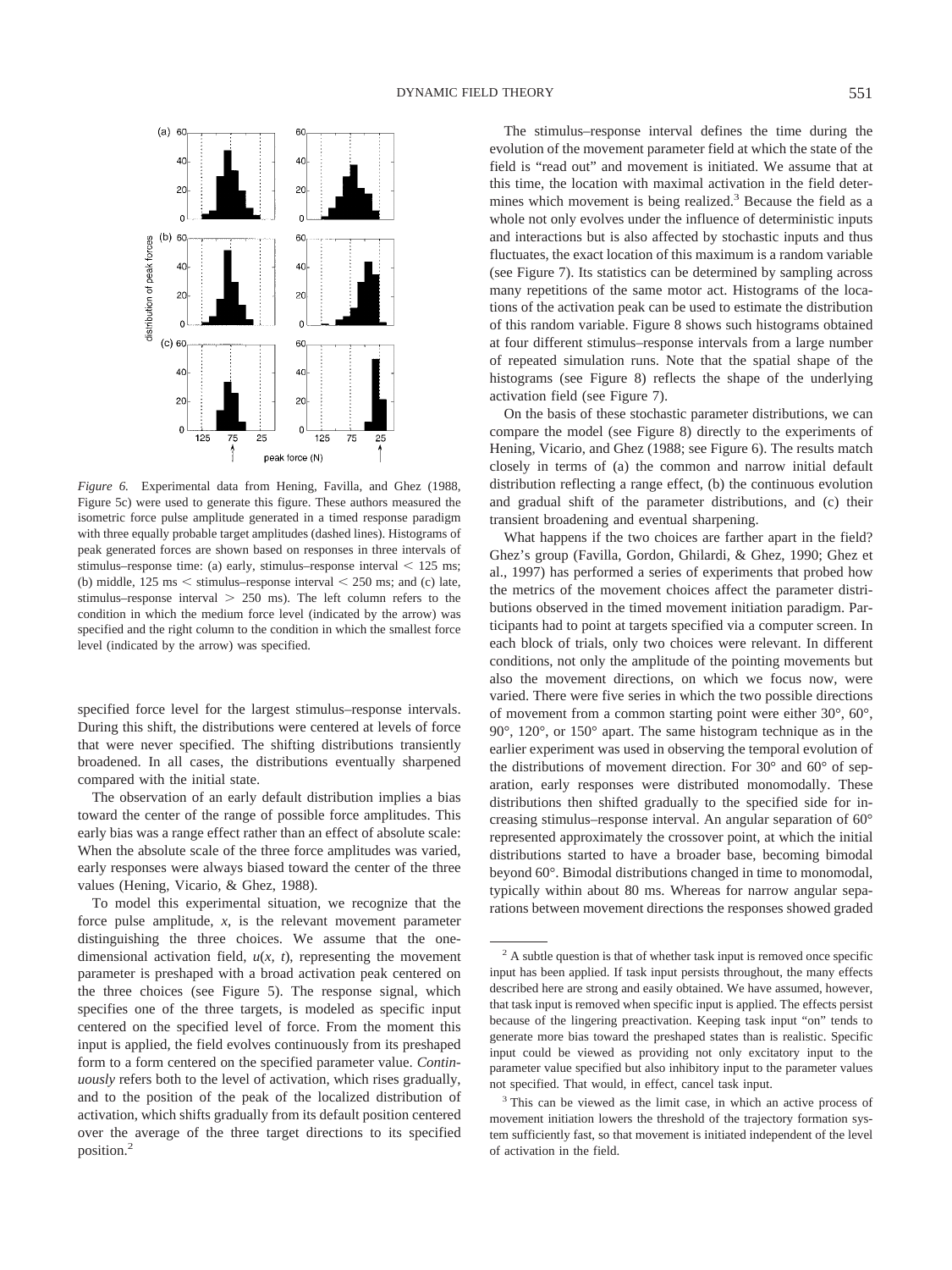

*Figure 7.* The evolution of the field dynamics illustrated in Figure 5 is shown with stochastic forces as an additional contribution. This stochastic dynamics generates fluctuations of activation overlaid over the deterministic time course of the field. The location of maximal activation in the field is now a random variable, as is the time when a particular level of activation is reached. The noise strength was  $q = 8$ ;  $u(x, t)$  represents level of activation. The arrows indicate the three possible values of the movement parameter. The longer arrow marks the value specified in this simulation.

bias toward an averaged direction up until about 200 ms, the wide conditions led to responses that were biased only at short stimulus– response intervals and were then narrowly focused on one of the two required directions.

Figure 9 shows histograms obtained from a set of simulations in which the metrical distance between two target parameters was varied. These results match the experiments (Favilla, Gordon, Ghilardi, & Ghez, 1990; Ghez et al., 1997) closely. First, the initial distribution is monomodal for narrowly spaced and bimodal for more widely spaced target parameter values. (This crossover can be used to estimate the width of the task input in the model; see Appendix C). Second, when the initial distribution is bimodal, a transition to monomodal occurs in time as probability mass is shifted from one peak to the other. This reflects the relaxation process of the movement parameter field, in which activation at the specified site is enhanced through specific input, which in turn suppresses activation at the other site through intrafield inhibition. Third, bias toward the mean of two parameter values is observed strongly for the narrow condition, less so for the wide condition.

The theoretical account provided by the dynamic field model shows that discrete and continuous modes of movement planning, discussed by Ghez and colleagues (Ghez et al., 1997), emerge from a single underlying mechanism. In a recent extension of these results, Favilla (1997) varied the angular separations between four possible movement directions, arranged in two groups with narrow angular separation between the two elements of each group and varied angular separation between the groups. The initial distribution of movement direction was bimodal for the widely separated groups, with each mode centered on the average direction within groups, and was monomodal for the narrowly separated groups, centered on the overall average movement direction. This flexible change from discrete to continuous movement mode of preparation emerges, of course, from our model in the same way as shown here. The shape of the initial distribution results from the metrics

of the task environment relative to the intrinsic spread of task input.

We mentioned earlier that information about possible movements expressed by the task input may come from a number of sources including the perceptual layout of the work space, precues, or intentional preselection of a movement. We now focus on one factor, the recent motor history. We assume that over multiple motor acts a memory trace of the activation patterns in the movement parameter field is accumulated. On any given trial, this memory trace provides task input to the movement parameter field.

A dynamic model of the motor memory trace is based on a second field of activation, the memory field,  $u_{\text{mem}}(x, t)$ . This field receives input from those sites of the movement parameter field,  $u(x, t)$ , that are sufficiently activated. Conversely, the memory field acts as task input into the movement parameter field, so that the two fields are mutually coupled (see Figure 5). Two additional assumptions constrain the mathematical modeling (details are given in Appendix B). First, the memory field is endowed with two different time scales, one effective in the presence of input from the movement parameter field, the other in the absence of such input. In the presence of input from the movement parameter field, the time scale of the memory field is longer than that of the movement parameter field, so that the memory field changes little during an individual trial but evolves over several trials. In the absence of input from the movement parameter field, the memory field decays spontaneously, but on an even longer time scale. Therefore, the memory field does not decay appreciably in the intervals between trials, and the memory trace depends little on the length of these intervals. (Mathematically, this amounts to a shunt-



*Figure 8.* Histograms of read-out movement parameter values in the timed movement initiation paradigm are obtained from an ensemble of 500 simulations of the stochastic field dynamics illustrated in Figure 7. The field location with highest activation is read out in each case at four different times after application of specific input: (a)  $t = 0$ , (b)  $t = 100$ , (c)  $t = 200$ , and (d)  $t = 300$  ms. The three parameter values specified by preshaping input are indicated by three arrows at the parameter axis and by the dashed lines, the longer arrow pointing at the parameter value specified by specific input at time  $t = 0$ .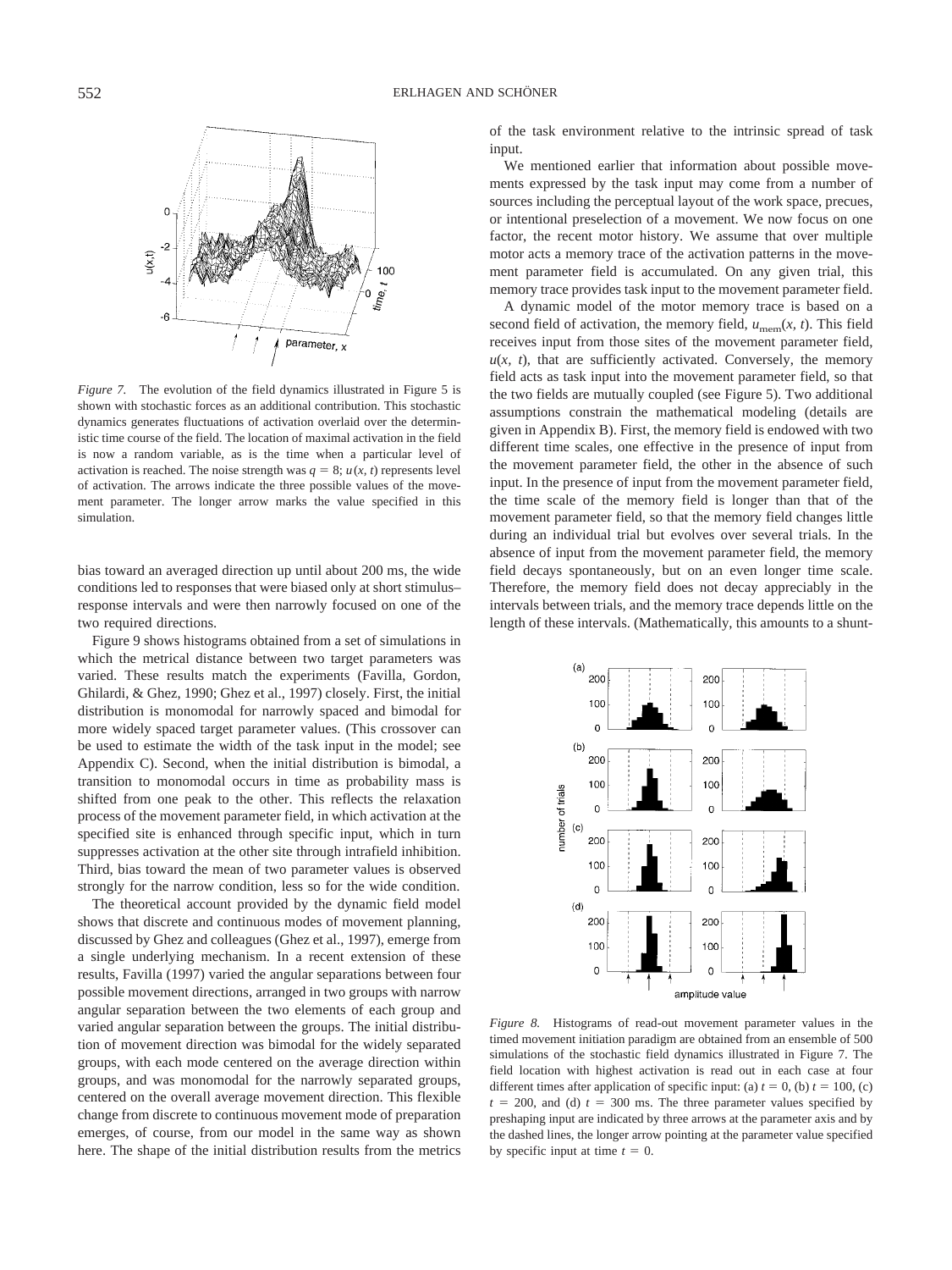

*Figure 9.* Three different task metrics are looked at in the timed movement initiation paradigm (times  $t = 0$ , 20, 50, 80, 120, and 300 ms, from top to bottom). In each case, two target parameter values (indicated by the two arrows at the parameter axis and the dashed lines) are possible, but they are spaced close to each other (a), at an intermediate distance (b), or far from each other (c). In all three cases, the left-most target (indicated by the longer arrow) is specified at time  $t = 0$ . (a) For closely spaced choices the shape of the distribution is monomodal at all times, with a gradual shift from an intermediate location to the correct location. This replicates the simulation of Figure 8. (b) At intermediate distances a broad, initially bimodal distribution flows toward a monomodal distribution. Early during the specificational process, metrical effects are observed as bias toward the other possible parameter value. (c) At large separation an initially bimodal distribution changes into a monomodal distribution, the peak of which is positioned correctly from the outset. The input strength for the specific input,  $g_{\text{spec}}$ , was 1.4, and the input strength for the task input,  $g_{\text{task}}$ , was 0.8.

ing mechanism of the kind introduced by Grossberg, 1973; Sperling & Sondhi, 1968.) The second assumption is to postulate that the memory field has the same form of interaction as the movement parameter field so that memory traces accumulated at different sites within the field compete with each other. This competition is weak—that is, the memory field does not make decisions in the sense discussed earlier.

The influence of the recent motor history on movement preparation is probed by the classical experimental paradigm in which the probability of the different choices is manipulated. Figure 10 illustrates how the dynamics of the memory field evolves in such a probabilistic paradigm. The preshape field is initially at a low level of activation. Over a series of trials, two movement directions are specified with different probabilities. The level of activation in the preshape field at the two sites representing the two choices evolves gradually, reaching different stationary levels of activation. Thus, the probability of each choice is represented by the amount of activation in the preshape field at the corresponding site. This representation results from a dynamic equilibrium between recurrent input to the memory field from the movement parameter field and the mutual competition within the memory field. Thus, if the probabilities of the two choices are changed, the preshape field adjusts to this changed pattern of movement history (second half of the simulation).

How does such asymmetric task input representing different choice probabilities affect performance in the timed movement initiation paradigm? In Figure 11 two sets of simulations illustrate performance when the more probable (Figure 11b) and when the less probable (Figure 11a) choice is specified. The initial distribution is monomodal, centered almost perfectly on the more probable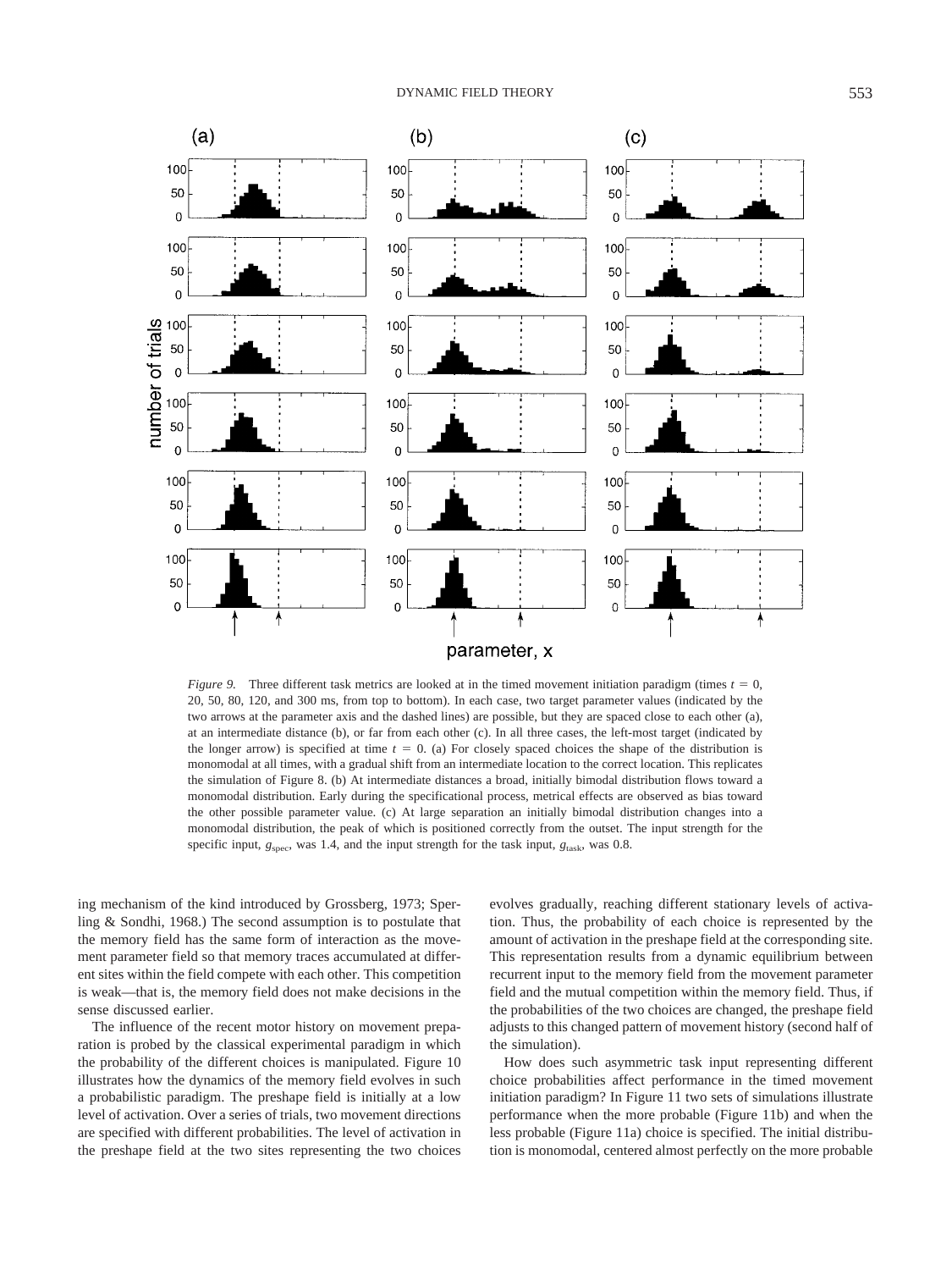

*Figure 10.* The dynamics of the preshape field is illustrated in a paradigm in which two target parameter values occur with different probabilities. In (a) the distribution of activation in the memory field,  $u_{\text{mem}}(x)$ , is shown at two points in time, after 50 trials (solid line) and after 100 trials (dashed line). The arrows indicate the two possible parameter values. In (b) the amount of activation in the memory field at the two target locations (marked by an asterisk for target  $x_1$  and a plus sign for target  $x_2$ ) is tracked over a sequence of trials. The activation at the end of each stimulation period,  $\Delta T$ , is shown. During the first 50 trials, target  $x_1$  occurred more frequently by a factor of about 3:1 (based on a pseudorandom series). During the second 50 trials, the probability ratio was inverted. Activation in the memory field relaxes from the initial zero activation state to a pattern in which target value  $x_1$  is favored. After the switch, the activity pattern adjusts within a few trials to the new target statistics (compare activity at  $x_1$  and  $x_2$  after Trial 70).

choice (top panel in both columns of Figure 11). Thus, when the more probable choice is specified, the distribution of movement parameter values remains in place but sharpens in time. When the less probable choice is specified, the initial pattern of activation is centered on the wrong location. Specific input leads to growth of activation at the correct location, although that growth is slowed by inhibition from the preactivated site. The histograms are initially biased toward the more probable choice.

One aspect of these simulations can be compared with experiments reported in Favilla, Gordon, Hening, and Ghez (1990). Participants emitted isometric force pulses of two different amplitudes. Using the timed response initiation technique, the experimenters imposed a single stimulus–response interval of about 112 ms, clearly shorter than typical reaction times. The two amplitudes occurred with different probability in some conditions and with equal probability in other conditions. A clear bias of the performed amplitude toward the more probable amplitude value was observed in the conditions with unequal probability.

Other aspects of the simulations are open to test. First, the default distribution is asymmetrical. This should be observable in the timed movement initiation paradigm at small stimulus– response intervals, in particular, if the less probable choices are specified. Second, comparable precision is reached earlier when more probable targets are selected than when less probable targets are selected. Third, when the less probable target is specified, the parameter distribution evolves more slowly with gradual decay of bias toward the more probable target. Fourth, at sufficiently large metrical separation of the two choices, the temporal evolution of the parameter distribution goes through a bimodal regime when the less probable target is specified. Fifth, the more different the probabilities of the two choices, the more pronounced the bias effect and the more different the time courses of specification for the more and less probable target.

# *Reaction Time Paradigm*

In reaction time paradigms, participants are asked to initiate movement as early as possible subsequent to a go signal that may also convey information about which movement must be performed. The urgency of the response is counteracted by a requirement to be precise (the well-known speed–accuracy trade-off ). Because the time of movement initiation is thus determined by the extent to which a correct movement has been prepared, rather than by an external timing signal, we conceive of this paradigm as one in which the time of movement initiation depends on the pattern of



*Figure 11.* A task environment in which two targets occur with different probabilities is simulated. (a) The left-most (less probable) target is selected. (b) The right-most (more probable) target is selected. Histograms are shown for times  $t = 0, 70, 90, 120, 150,$  and 300 ms (from top to bottom). The preshape underlying the initial distribution is illustrated in Figure 18b on top. In both columns, the two possible movement parameter values are marked by arrows and dashed lines, the longer arrow indicating which value was specified at time  $t = 0$ . The input strengths were adjusted as follows: The input strength for the specific input,  $g_{\rm spec}$ , was 1.2, and the input strength for the task input,  $g<sub>task</sub>$ , was 0.6 and 0.2 for the more and less probable target, respectively.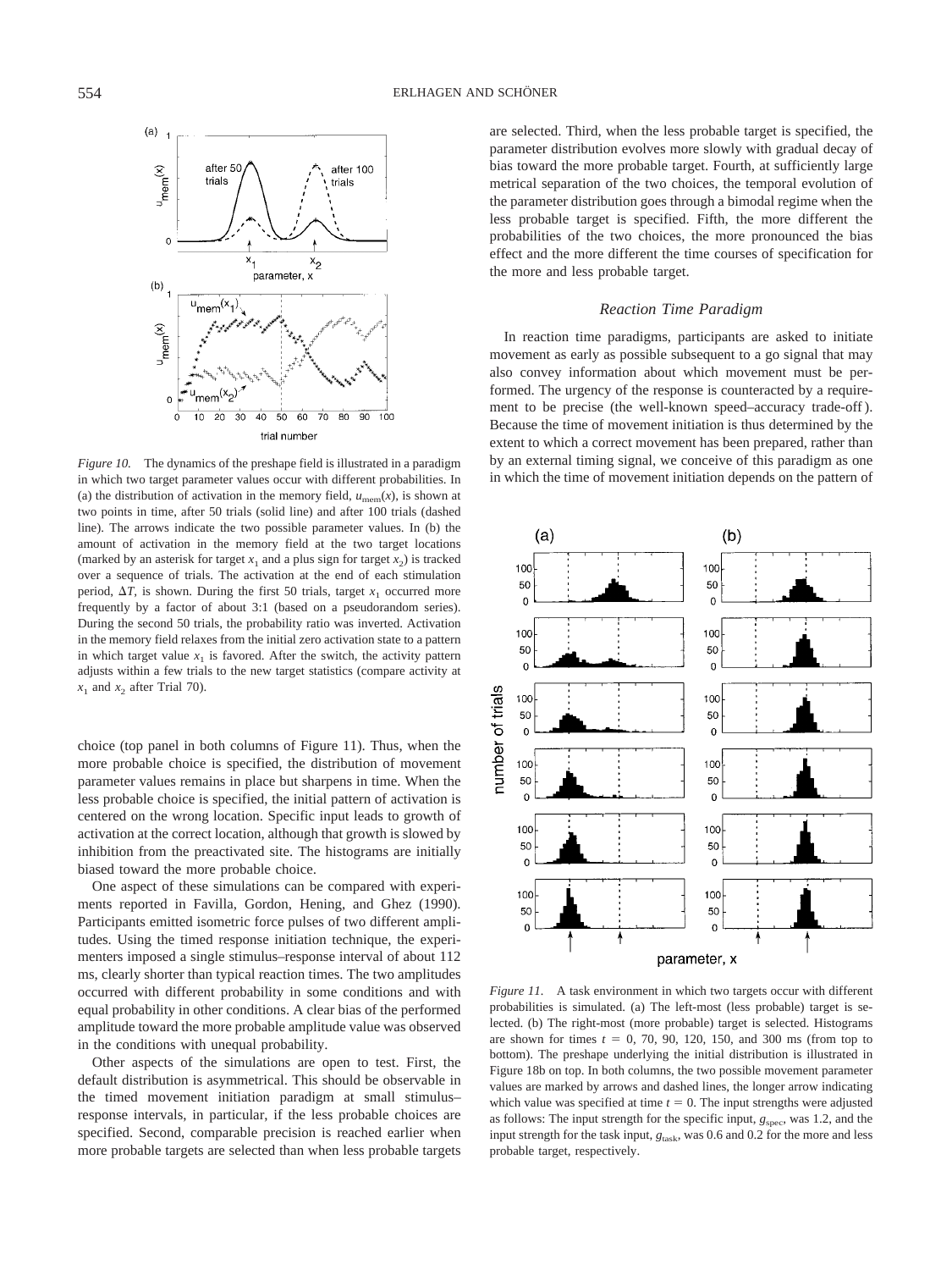activation in the movement parameter field. As a simple description, we use the standard idea of a threshold: When activation in the movement parameter field first exceeds a threshold level, a movement is initiated. The movement is characterized by the parameter value that corresponds to the point in the field at which the threshold was pierced.

Because of the random fluctuations of the activation field, the threshold is reached at randomly different times and randomly different parameter values in repeated trials. By accumulating statistics over such trials, one can estimate the stochastic properties of the two random variables, movement initiation time and movement parameter value. These movement initiation times, counted from the moment in time when the specific input was applied, are interpreted as a measure of the contribution of movement preparation to reaction time.

# *Preshaping Affects Reaction Time*

*Metrics of choices.* The general idea of how the preshaping of the movement parameter field affects reaction time is this: The more similar the preshaped pattern of activation is to the specified pattern, the faster the field reaches threshold (short reaction times) and the more likely it is that it reaches threshold at the right location (few errors).

One way the similarity between preshape and specified patterns can be varied is by the spatial layout of the task. When the different possible movements are closer to each other, specifying any one of them involves more similar patterns than when the different movements are more dissimilar. This leads to the surprising and counterintuitive prediction that reaction time is shorter when one of a set of more similar movements is specified than when one of a set of more distinct movements is specified. Were the preparation of a movement viewed as a discrimination task, in which the specified movement has to be recognized as different from the other possible movements, then the opposite would be expected. Perceptual judgments, for instance, are classically known to require longer reaction times when the stimuli are more similar to each other (Johnson, 1939).

Surprisingly, the effect of response metrics on reaction time has not been much studied. When one of us (Gregor Schöner) moved to Marseille, France, with most of dynamic field theory developed, he learned from the late Jean Requin (personal communication, 1994) about an early experiment that directly addressed the effect of task metrics. Published in French (Fiori, Semjen, & Requin, 1974), this result has remained largely unnoticed. In the experiment, participants pointed toward one of two possible targets as specified by a highly compatible light display. In different blocks of trials, the two targets were arranged spatially such as to require pointing movements with different angular separations. The angular distance between the directions of the two pointing movements significantly affected reaction time, which increased from 45° of angular separation to 135° and dipped again slightly for a separation of 180°. A study by Bock and Arnold (1992) showed that increasing the range of expected movement directions (or amplitudes) increased reaction time, which is consistent with the metrical effect but could also be attributed to the different amounts of stimulus uncertainty in the different conditions.

In the model, we simulated a two-choice reaction time task in which the metrical distance between the two movement parameter values is varied (see Figure 12). The specific input induces a peak at one of the two locations (the left-most choice). Activation rises earlier, leading to shorter reaction time, the more similar the two movement directions are to each other. In the model, this effect is due to the gradual shift from overlapping excitatory input to primarily inhibitory interaction as the metrical distance between choices increases. As a corollary, we observe that bimodal preshapes (here assumed at angular separations of 90° and 135°), in which inhibition dominates, lead to delayed buildup of activation compared with monomodal preshapes (here assumed at angular separations of 45° and 60°).

The performed movements are also affected by the metrics of preshape. Similar to what occurs in the timed movement initiation paradigm, the distribution of performed movement parameter values may reflect the shape of the underlying dynamic field. This will be true only if movement is initiated early in the process of movement preparation. Experimentally, emphasizing urgency over accuracy produces such conditions.

In the model, the threshold level at which movement is assumed to be initiated can be used to model degrees of urgency. In Figure 13, three different levels of threshold are applied in a three-choice reaction time task with monomodal preshape (the same condition as first shown in Figure 5). At low levels of



*Figure 12.* The effect of the metrics of choice on reaction time illustrated through individual simulations of a dynamic field representing movement direction. (a) The preshaped pattern of activation representing two-choice tasks at four different angular separations between the two possible movement directions (45°, 60°, 90°, and 135°; deg = degrees). At time  $t = 0$ , specific input specifies the shared movement direction at 0 (longer arrow). The shorter arrows indicate the second possible movement direction in the different conditions. (b) The maximal level of activation in the field,  $u_{\text{max}}(t)$ , is plotted as a function of time (in milliseconds) for the four conditions; line types match those in (a). Activation rises earlier, the more closely spaced the two movement directions. This effect is observed even when the two bimodal preshapes are compared (90° and 135° of separation). Parameters were chosen as follows: The input strength for the specific input,  $g_{\text{spec}}$ , was 1.4; the input strength for the task input,  $g_{\text{task}}$ , was 0.4; the width of the local excitatory zone,  $\sigma_w$ , was 20; and the strength of the local excitatory zone,  $w_{\text{excite}}$ , was 1.6.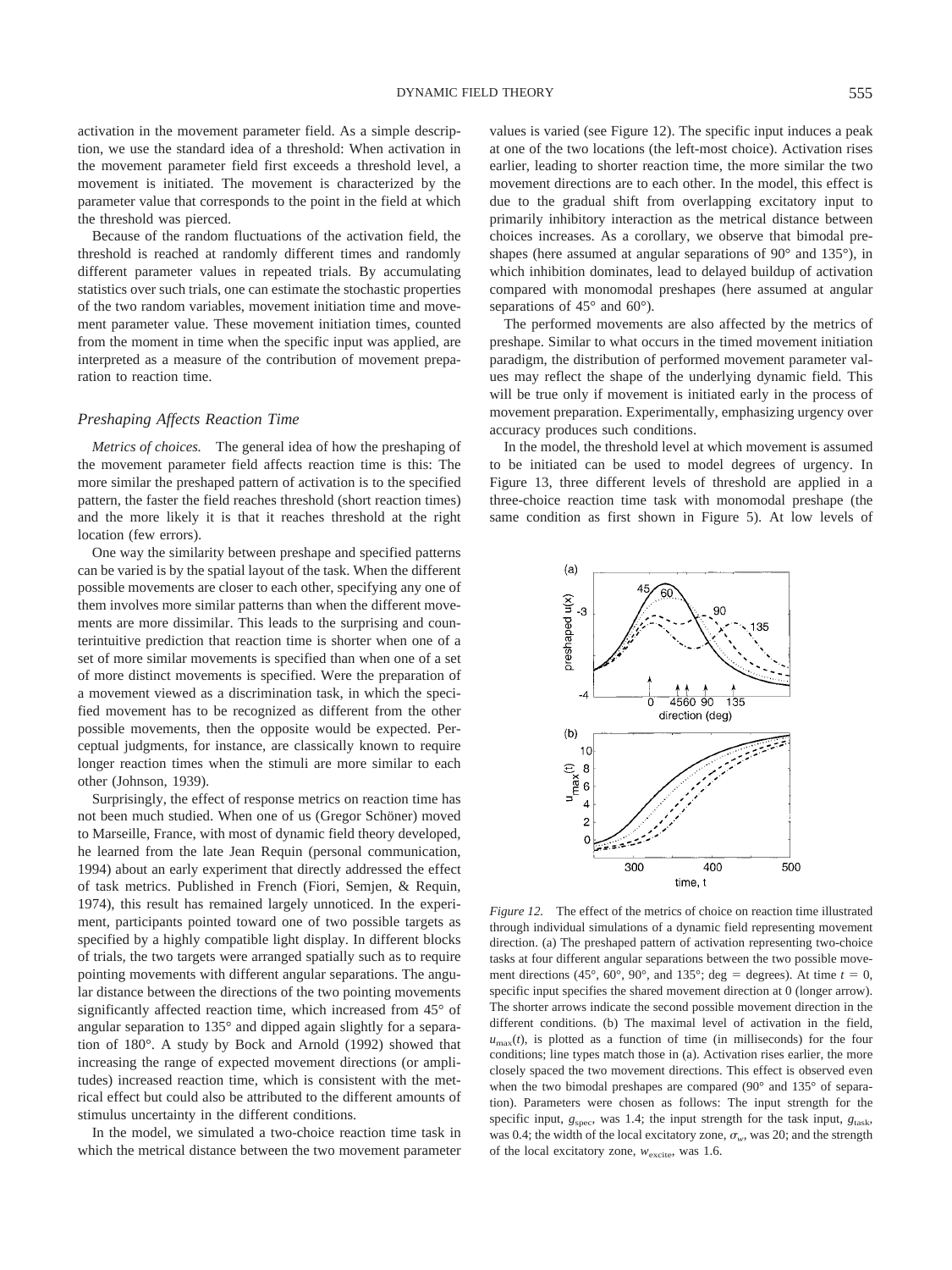

*Figure 13.* The simulations illustrated in Figure 5 are now analyzed in the reaction time paradigm. Of the three possible parameter values (arrows and dashed lines), the right-most (longer arrow) value is specified at time  $t = 0$ . The location at which field activation first reaches a threshold level is recorded in each trial out of an ensemble of 500 simulations. Histograms of those locations are shown for three different threshold levels: (a)  $-2.0$ , (b)  $-1.4$ , and (c)  $-1.0$ . Note strong range effects at low thresholds, that is, (a) and (b): Values are biased toward the mean of the three movement parameter values.

threshold (urgency emphasized; see Figure 13, a and b), the preshape is strongly visible in the distributions of performed movement parameter values, which are centered over the range of possible movements. This is because low levels of threshold lead to shorter reaction times, at which the preshape continues to affect the shape of the dynamic field. This understanding leads to a prediction: At fixed threshold, movements performed on trials with short reaction times reflect task input by being biased toward the center of the range of possible movements, whereas movements on trials with larger reaction times reflect primarily specific input and have little bias. Figure 14 illustrates this predicted pattern of results. The data obtained at intermediate threshold from the previous figure were divided into two halves, grouping the faster and the slower reaction times. The faster trials have a parameter distribution closely matching task input, whereas the slower trials have a distribution centered on the specified target. The influence of preshape on the metrics of performed movements thus provides an account for the range effects known to occur under conditions of urgency (Hening, Vicario, & Ghez, 1988; Poulton, 1981).

*Number and probability of choices.* Another way the similarity between preshape and the specified pattern of activation may vary is through the number and probability of choices. Each choice defines a contribution to the task input localized around the parameter value specified by that particular choice. For large metrical distances between the different choices, the task input may induce a multimodal pattern of preactivation as illustrated in Figure 15. For more narrowly spaced choices, a broad monomodal preshape may result. In either case, the larger the number of choices, the more dissimilar the preshape from the pattern of activation induced by specific input, centered on a single choice.

As a consequence, the larger the number of choices, the more the inhibitory interaction from the more broadly distributed preshape slows the growth of activation at the specified location (see Figure 15, bottom). This leads to an account for the classical stimulus uncertainty effect, as formalized in Hick's (1952) law,



*Figure 14.* The trials at the intermediate threshold level  $(-1.4)$  in Figure 13 were split into two groups along the median of reaction time (time at which field first reaches threshold,  $N = 250$  for each group). The figure shows the comparison of the distributions of read-out parameter values for fast (a) and slow (b) trials. Fast trials show stronger range effects than slow trials. The arrows and dashed lines indicate the three possible values of the movement parameter. The longer arrow marks the value specified at time  $t = 0.$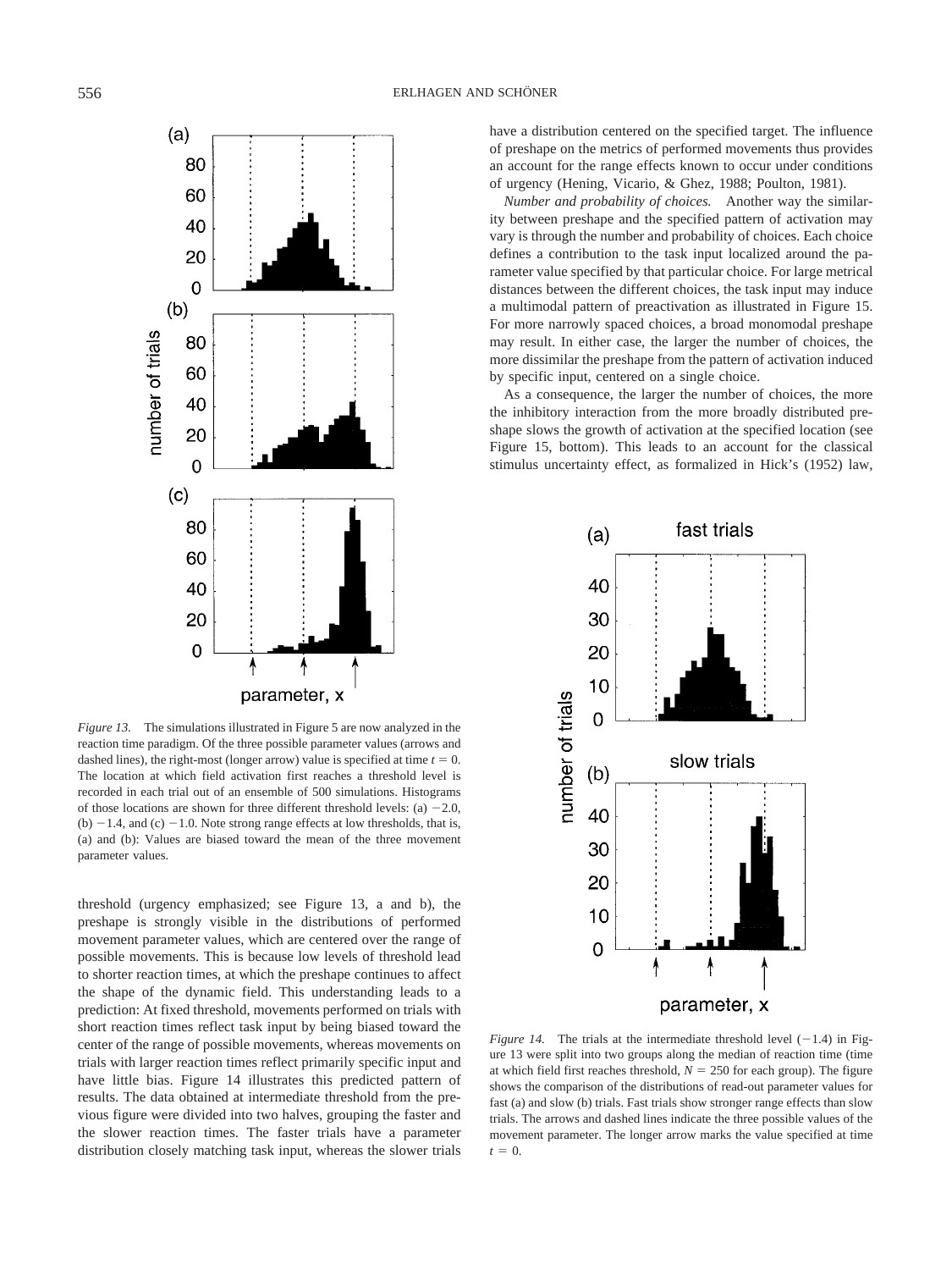

*Figure 15.* A demonstration of the stimulus uncertainty effect from individual simulations. The top four frames illustrate the preshaped field in task settings with (from top to bottom) one, two, four, and eight choices marked by arrows. In the bottom frame, the time courses (in milliseconds) of the maximal level of activation, *u*max(*t*), are shown. The left-most target (longer arrow) was specified. Activation takes longer to reach comparable levels with increasing number of choices. To accommodate the maximum number of eight nonoverlapping peaks, the total range of parameter values was extended to 450 units with corresponding kernel size (cf. Appendix C). The kernel parameters were adjusted so that the balance of excitatory and inhibitory interaction remained unchanged:  $w_{\text{inhibit}} = 1.4$ ,  $w_{\text{excite}} = 2.4$ . The input strength for the specific input,  $g_{\text{spec}}$ , was 1.12, and the input strength for the task input,  $g<sub>task</sub>$ , was 0.8.

according to which reaction time increases with increasing number of choices. In Figure 16 we assess this law quantitatively by plotting the reaction time estimated from the simulations (using a fixed threshold) as a function of the logarithm of the number of choices. Apparently, the increase of reaction time approximates the logarithmic form predicted by Hick's law but saturates slightly at larger number of choices.

This is corroborated by an analytic estimation of reaction time, shown in Figure 17 and obtained in the limit case, in which the inhibitory interaction among the different sites is independent of the metrical distance between choices (see Appendix D). This analytic estimation is helpful in understanding where both the logarithmic dependence on the number of choices and its breakdown at large number of choices come from: As the number of choices increases, the amount of activation distributed over the movement parameter field increases linearly. At constant lateral inhibition the distance in terms of total activation between the initial field distribution and the target distribution thus also increases linearly with the number of choices. The exponential relaxation law of the field dynamics then leads to a logarithmic increase in the time needed to relax to the target state, or, equivalently, to reach a threshold. Deviations from the logarithmic form



*Figure 16.* From simulations of the type shown in Figure 15 reaction time (RT; in milliseconds) is determined by setting the field threshold at the level of  $u = 0$ . The times at which this threshold is reached are plotted (asterisks are connected by lines as guides to the eye) as a function of the natural logarithm of the number of choices as in Hick's (1952) law. The three lines correspond to three different levels of strength of specific input relative to task input (the input strength for the specific input,  $g_{\text{spec}}$ , was 1.12, 1.4, and 1.6 from top to bottom), representing increasing stimulus–response compatibility.

are caused by self-inhibition within the preshaped field. These make the total activation in the preshape grow more slowly than linearly. As the number of choices increases, self-inhibition of the preshape accumulates until, beyond a certain critical number of choices, the preshape activation does not change further. Thus, the logarithmic law is predicted to saturate at large numbers of choices.

The probability of a choice also affects how similar the preshaped field is to the pattern induced by specific input. We had earlier shown how the dynamics of the memory field leads to patterns of task input in which highly probable movement param-



*Figure 17.* Hick's (1952) law as predicted from an analytic approximation in the limit case of homogeneous interaction (see Appendix D). The parameter values shown here do not exactly match those used in the simulations analyzed in Figure 16. The three lines correspond to increasing stimulus–response compatibility modeled by increasing strength of specific input,  $S_{\text{spec}}$ , from top to bottom.  $RT =$  reaction time (in milliseconds).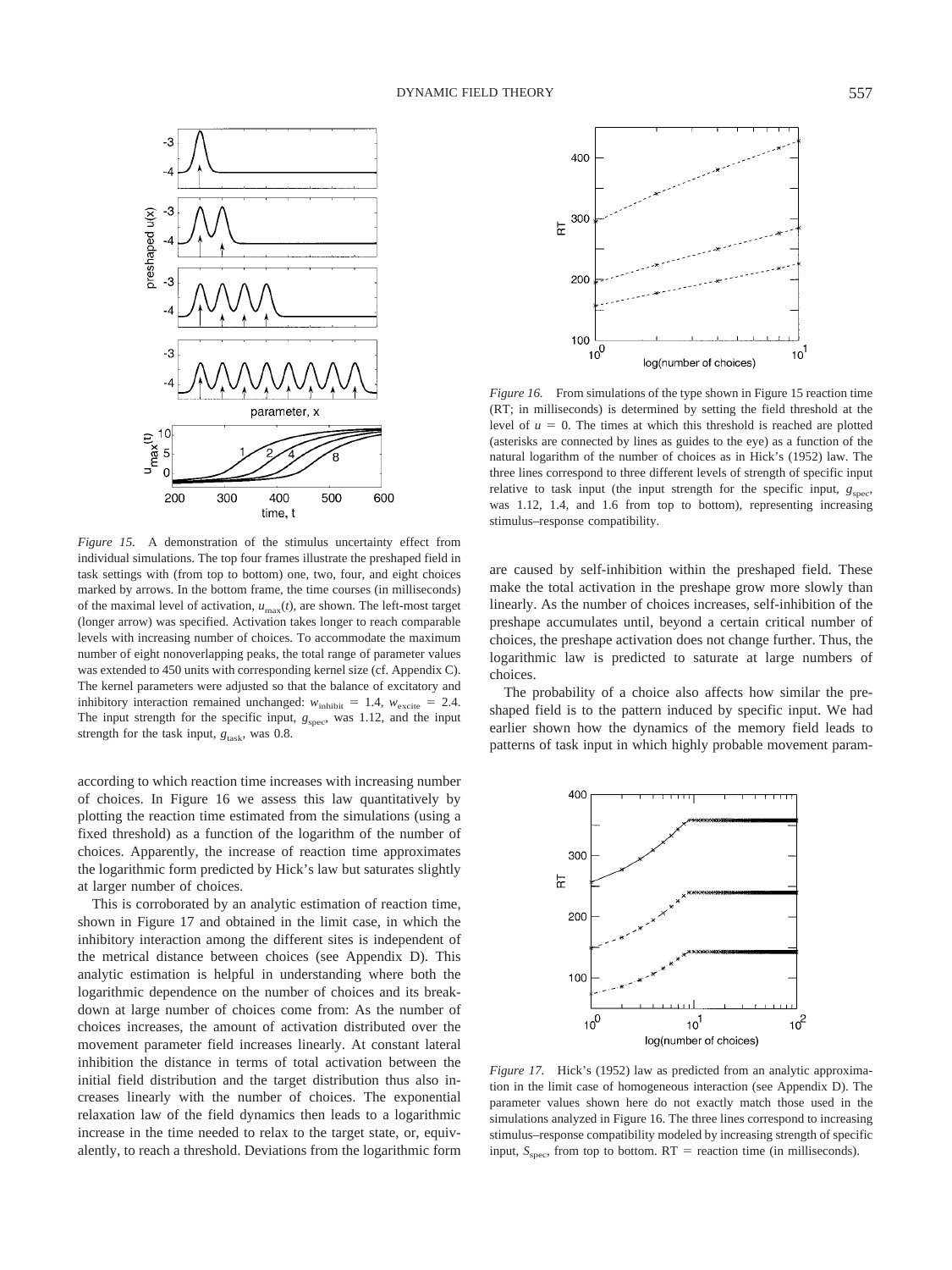eter values are more preactivated than less probable movement parameters (see Figure 10). When specific input selects a probable movement, the specified pattern with a single peak at the selected location is more similar to the preshaped pattern than when specific input selects a less probable movement. As a consequence, the more probable a choice, the earlier activation builds up. This provides an account for the probabilistic version of the stimulus uncertainty effect as formalized in Hyman's (1953) law.

Figure 18 shows simulations that support this account. In all columns, the preshape, shown on top, has higher activation at the right-most, more probable parameter value. This difference of probability is smaller in Figure 18a than in Figure 18b. In both conditions, maximal activation in the field builds up earlier when the more probable choice is specified than when the less probable choice is elicited. This advantage of the more probable choice is larger for larger difference in probability. Conversely, reaction time increases with decreasing choice probability. The logarithmic relationship between probability and reaction time of Hyman (1953) is obtained in the model if probability and preshape level



*Figure 18.* The effect of the probability of choices on reaction time and its interaction with the task metrics are illustrated. In each column, the preshaped field is shown on top with two arrows indicating the two parameter values relevant in a two-choice task. In all cases, the right-most parameter value is more probable and, therefore, more highly preactivated. The time course (in milliseconds) of the maximal level of activation in the field,  $u_{\text{max}}(t)$ , is shown on the bottom when either the more probable (solid lines) or the less probable target (dashed lines) is specified. The first two columns illustrate the effect of probability. The probability ratio is smaller in (a) (3:2,  $g_{\text{task}} = 0.72, 0.48$ ) than in (b) (3:1,  $g_{\text{task}} = 0.9, 0.3$ ). In both cases, activation rises earlier when the more probable choice is specified, but this difference is larger for the larger probability ratio consistent with the Hyman (1953) law. The last two columns illustrate how this effect interacts with the task metrics. The probability ratio is the same in both simulations, but the metrics of the task differ. When the task involves two narrowly spaced movements (c), activation rises earlier than when the two movements are less similar (b). The effect of probability is much reduced at close metrical distance between the movement parameters. The input strength for the specific input,  $g_{\text{spec}}$ , was 1.8 throughout.

are linearly related and the interaction between the different sites is independent of their distance in the field (see Appendix D for analysis).

The influence of probability on reaction time interacts with the metrics of the choices. The two right-most columns of Figure 18 show the comparison between conditions with identical ratio of probabilities but different metrical distance between the two movements. In both cases, the more probable choice leads to earlier rise of activation than the less probable choice. This effect of probability is much reduced, however, when the two choices are metrically closer (Figure 18c). Preactivation at the less probable sites is now increased by overlapping input from the nearby probable location as well as by excitatory interaction.

If we interpret choice probability as determining the amount of information to be processed, then this prediction implies that the amount of information to be processed is not sufficient to characterize the processes of movement preparation. The contents of the information being processed matters—that is, it matters which movements are being prepared.

# *Specific Input Affects Reaction Time*

In the previous section we have worked with the idea that task environments preshape the movement parameter field and that the time needed to build up an adequate activation profile in the field depends on the distance between the preshaped and the required activation distribution. This distance depends, of course, not only on the preshape but also on the required activation pattern. That pattern is determined by specific input that defines the movement goal. In this section we investigate how specific input varies in different task settings and establish the implications for reaction time.

*Stimulus–response compatibility.* One factor that directly impacts on specific input is the degree of stimulus–response compatibility. To model stimulus–response compatibility effects, we use ideas from the dimensional overlap account (for a review, see Kornblum et al., 1990). Each source of sensory information that leads to automatic activation of a response is represented as an excitatory specific input to the field. Thus, arrangements in which multiple sources converge (high stimulus–response compatibility) are described by stronger specific input, leading to shorter reaction times (see Figure 19). Mathematically, this is due to the fact that increasing the strength of the specific input shifts the stationary state of the field to higher levels of activation (cf. Equation 2). The initial activation pattern, generated by the preshaping input, is therefore at a larger distance from this level, so that the stabilizing forces are larger, driving activation up more quickly. (See Appendix D for an approximate analytic treatment.)

Modeling stimulus–response compatibility by adding up contributions to specific input, simple as it is, leads to a very general prediction: All effects caused by the task environment decrease in size with increasing stimulus–response compatibility. This is because increasing specific input shifts the balance of inputs away from task input. Thus, preshape has a relatively smaller impact on the evolution of activation, and all effects that are due to differences in preshape are reduced in size. Reaction time depends, for instance, less sensitively on the number of stimulus–response pairs for more compatible displays. Figure 17 illustrates this prediction as obtained analytically in the approximate model detailed in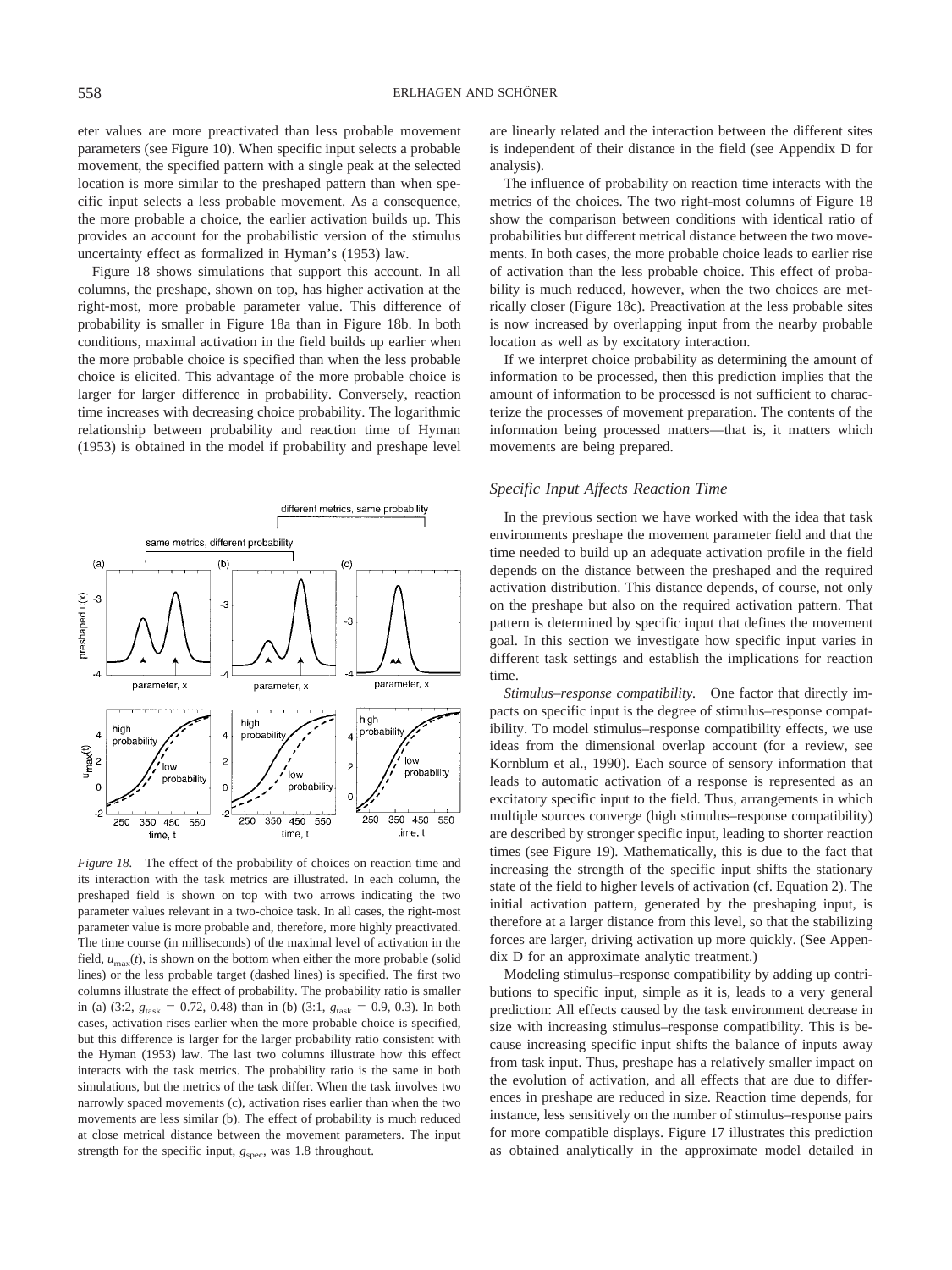

*Figure 19.* Modeling increasing degrees of stimulus–response compatibility by increasing strength of specific input,  $S_{\text{spec}}(x)$  (a), leads to earlier rise of maximal activation,  $u_{\text{max}}(t)$ , in the field (b); time is given in milliseconds. Solid lines: The input strength for the specific input,  $g_{\text{spec}}$ , was 1.8. Dashed lines: The input strength for the specific input,  $g_{\text{spec}}$ , was 1.6. The arrow marks the parameter value specified at time  $t = 0$ .

Appendix D: The slope of the Hick–Hyman law is reduced as stimulus–response compatibility is increased. The same result is obtained from simulations of the dynamic field using different levels of specific input (Figure 16). This account is in agreement with the experimental literature (for reviews, see Fitts & Posner, 1967; Keele, 1986).

*The Simon effect.* If different sources of information do not converge, then specific input is supplied to multiple locations of the field. In the task setting of the Simon effect (Craft & Simon, 1970), one field site receives dominant input, all other sites being stimulated less. Although there are many versions of this classical effect (for a review, see Lu & Proctor, 1995), consider the simple setting in which a symbolic visual code specifies one of two movements. For instance, a letter *L* may indicate that the left-most of two response keys must be pressed and a letter *R* that the right-most key must be pressed. That visual stimulus may be provided in a neutral spatial position (e.g., on the midline of the visual array) or in an asymmetrical position (e.g., to the right or to the left of midline). The spatial location of the stimulus is an irrelevant dimension because it does not specify any particular movement. If the *R* signal is presented on the right, the *L* signal on the left, then the irrelevant dimension is presented in *congruent* form. If the arrangement is crossed, then the irrelevant dimension is presented in *incongruent* form. If the signal is presented in the center, then the irrelevant dimension is presented in *neutral* form (but see below for other kinds of neutral conditions). The Simon effect consists of the finding that reaction time depends on the irrelevant stimulus dimension: Reaction time is shortest when the irrelevant dimension is congruent, intermediate when it is neutral, and slowest when it is incongruent with the specified response.

How the dynamic field model accounts for this effect is illustrated in Figure 20. The complete specific input (Figure 20a) contains a small irrelevant contribution (shown in Figure 20b on a larger scale). This irrelevant contribution is assumed to arise automatically based on the spatial position of the stimulus. When the irrelevant contribution converges with the symbolic information, activation (Figure 20c) rises earlier than if it is incongruent. This is due to two factors: A congruent irrelevant contribution adds to activation at the specified sites and thus speeds the buildup of activation, and an incongruent irrelevant contribution generates activation at a competing site, which inhibits buildup of activation at the specified site.

A similar mechanism has been postulated in the discrete neural model of Zorzi and Umiltà (1995), in which a pair of neurons represents two choices and another pair the irrelevant dimension (left and right spatial position of stimulus). By embedding such an account into the dynamic field framework, we arrive at new insights, however. We predict, for instance, that the Simon effect interacts with the metrics of the task, represented in the field by the distance between activated field sites. This prediction can be derived by analyzing the neutral condition, on the basis of which *facilitatory effects* (characterized by shorter reaction times in congruent than in neutral conditions) and *interference effects* (characterized by longer reaction times in incongruent than in neutral conditions) can be distinguished. In the simulations shown in Figure 20, the neutral condition was modeled by adding an irrelevant component to specific input that was positioned symmetrically between the two choices. When these three sites are far from each other, they interact essentially only through inhibition. Thus, the neutral condition and the incongruent condition become equivalent: Both compete with the specified location. The interference component of the effect will become very small. Thus, at large



*Figure 20.* How the Simon effect (Craft & Simon, 1970; for a review, see Lu & Proctor, 1995) arises from the model is illustrated. The field is preshaped at the two parameter values (marked by arrows) representing the two choices. Illustrated are simulations in which the left-most target is specified. (a) Specific input,  $S_{\text{spec}}(x)$ , consists of a dominant contribution centered on the specified site and a smaller irrelevant contribution,  $S<sub>irr</sub>(x)$ , illustrated in (b), centered over that same site (congruent: solid line), a symmetrical site (neutral: dotted line), or the alternate site (incongruent: dashed line). (c) Maximal activation in the field rises earliest when irrelevant input converges (solid line) and slowest when it is incongruent (dashed line); the neutral condition leads to an intermediate timing of activation buildup (dotted line); time is given in milliseconds. Task metrics affect the relative size of these effects. The input strength for the specific input,  $g_{\text{spec}}$ , was 1.6; the input strength for the task input,  $g_{\text{task}}$ , was 1.2; and the input strength for the irrelevant input,  $g_{irr}$ , was 0.12.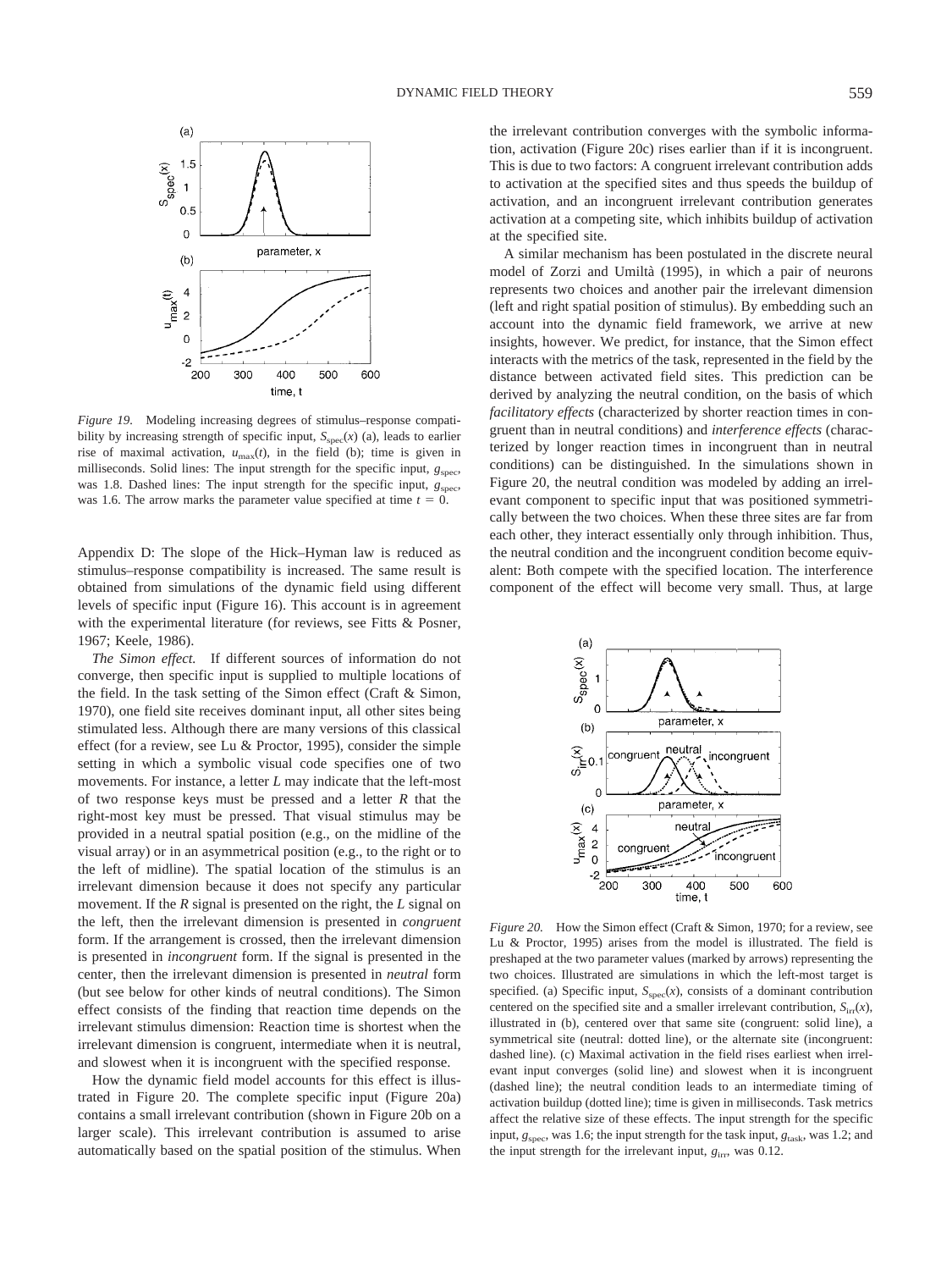metrical distances between the choices, the Simon effect will show primarily a facilitatory signature. Conversely, when the three sites are very close to each other, they overlap. Irrelevant input in the neutral condition now has a facilitatory effect similar to that of irrelevant input in the congruent condition. The facilitatory component of the Simon effect thus becomes very small. The interference component is reduced as well, but less so, because the gradient of overlap is larger at larger distances from the specified location. Thus, at small metrical distances, the Simon effect will show primarily an interference signature. The interference signature is not obtained when the neutral condition consists of a stimulus that does not contain an irrelevant component (e.g., when the letter codes are presented acoustically to both ears). In the simulations of Figure 20, the task metrics were at the crossover between the two regimes, leading to an approximately symmetrical Simon effect (as much facilitation as interference when neutral is compared with congruent and incongruent conditions).

Evidence for asymmetrical Simon effects has recently been reported (e.g., Hietanen & Rämä, 1995), although there is an ongoing discussion about response strategies contributing to the observed reduced size of the interference effect (Rubichi, Nicoletti, Umiltà, & Zorzi, 2000). The role of response metrics in the Simon paradigm remains to be established experimentally.

# Multidimensional Dynamic Fields: Specifying Multiple Parameters

Any motor act is characterized by more than a single parameter, including at least amplitude, direction, speed, frequency, effector, and so on. Although interdependencies may exist between some of these parameters, there is no doubt that more than one parameter can be varied by task demands. Formally, one might think of multiple parameters as spanning a higher dimensional space of parameter vectors,  $(x_1, x_2, \ldots, x_n)$ . The dynamic field concept could thus be generalized to multiple parameters by conceiving of a multidimensional activation field,  $u(x_1, x_2, \ldots, x_n)$ , so that for each location in the vector space of movement parameters an activation variable is defined.

# *Multidimensional Dynamic Fields*

For simplicity consider only two movement parameters, (*x, y*), say, movement direction and amplitude. In which sense can these two parameters be said to share a single field of activation,  $u(x, y)$ ? Are there conditions under which two separate activation variables,  $u_1(x)$  and  $u_2(y)$ , must be postulated, each representing separately one of the two parameters?

Rosenbaum's (1980) precuing paradigm can serve to distinguish between these two cases. In the experiments, prior information is provided on each trial about one, two, or three movement parameters. For instance, a precue signal may indicate to participants that the upcoming movement has the larger of two possible amplitudes and must be performed with the right hand, leaving only the direction of the movement to be specified by the response signal. The typical outcome is that the more that is known about an upcoming movement, the shorter the reaction time. Not all parameters are equal, however. Knowing direction, for instance, reduces reaction time more than knowing amplitude. Similar differences have been documented for such parameters as the amount of resistance to overcome (Riehle, MacKay, & Requin, 1994) or the duration of the movement (Vidal, Bonnet, & Macar, 1991).

The fact that prior knowledge about any movement parameter reduces reaction time argues in favor of a description by a single multidimensional dynamic field. Figure 21 illustrates the idea (based on simulations explained below). In the simplest case, two choices might be possible for either of two parameters—say, direction, *x,* and amplitude, *y.* This makes for a total of four possible movement parameter vectors. When prior information is given about amplitude, the two-dimensional field is preactivated at the two locations corresponding to the two directions at the precued amplitude. Specific input operates from this preactivated state, reducing buildup time compared with the case in which no preactivation is present. When prior information about direction is given, the field is preactivated in a region representing the two amplitudes at the precued direction. This preactivation merges into a single, monomodal preshape. Specific input now likewise operates from a preactivated level, shortening the distance to threshold. The sharing of preactivation across the two dimensions thus accounts for prior information about either parameter providing a reaction time advantage.

By contrast, if precuing direction was effective in reducing reaction time while precuing amplitude was not, then we would say that amplitude information cannot be processed before direction information has been provided. This would justify introducing two separate fields that are arranged in series.<sup>4</sup>

# *Identity of Parameters and Symmetry*

The fact that precued information about different movement parameters reduces reaction time by different amounts was originally part of an argument that the description of a prepared movement can be broken up into different movement parameters (Rosenbaum, 1980). In the dynamic field, these different parameters are merely different coordinate axes. What is special about the axis representing direction compared with the axis representing amplitude? Might not just any system of coordinates be used to describe the field? Why, for instance, is the coordinate frame spanned by movement direction and movement amplitude preferred over the Cartesian coordinate frame spanned by the horizontal and the vertical movement extent (the coordinate frame typically used to characterize saccadic eye movements)? The answer is that although any coordinate system can be used, particular symmetries of the field may be best captured by a specific coordinate frame. In the dynamic field framework, questions about the different movement parameters become questions about symmetry properties of the field dynamics.

There are two places in the field dynamics that can be examined for symmetries: input and interaction. Symmetries of the input functions do not really inform us about symmetries of the movement parameter representation per se. They inform us about properties of the corresponding input channel. For instance, the visual specification of movement direction by a point of light at the

<sup>&</sup>lt;sup>4</sup> Separate fields that are mutually coupled could also provide an account for the outcome of the precuing experiments. We do not further consider this option because it is not really functionally different from a single, two-dimensional field.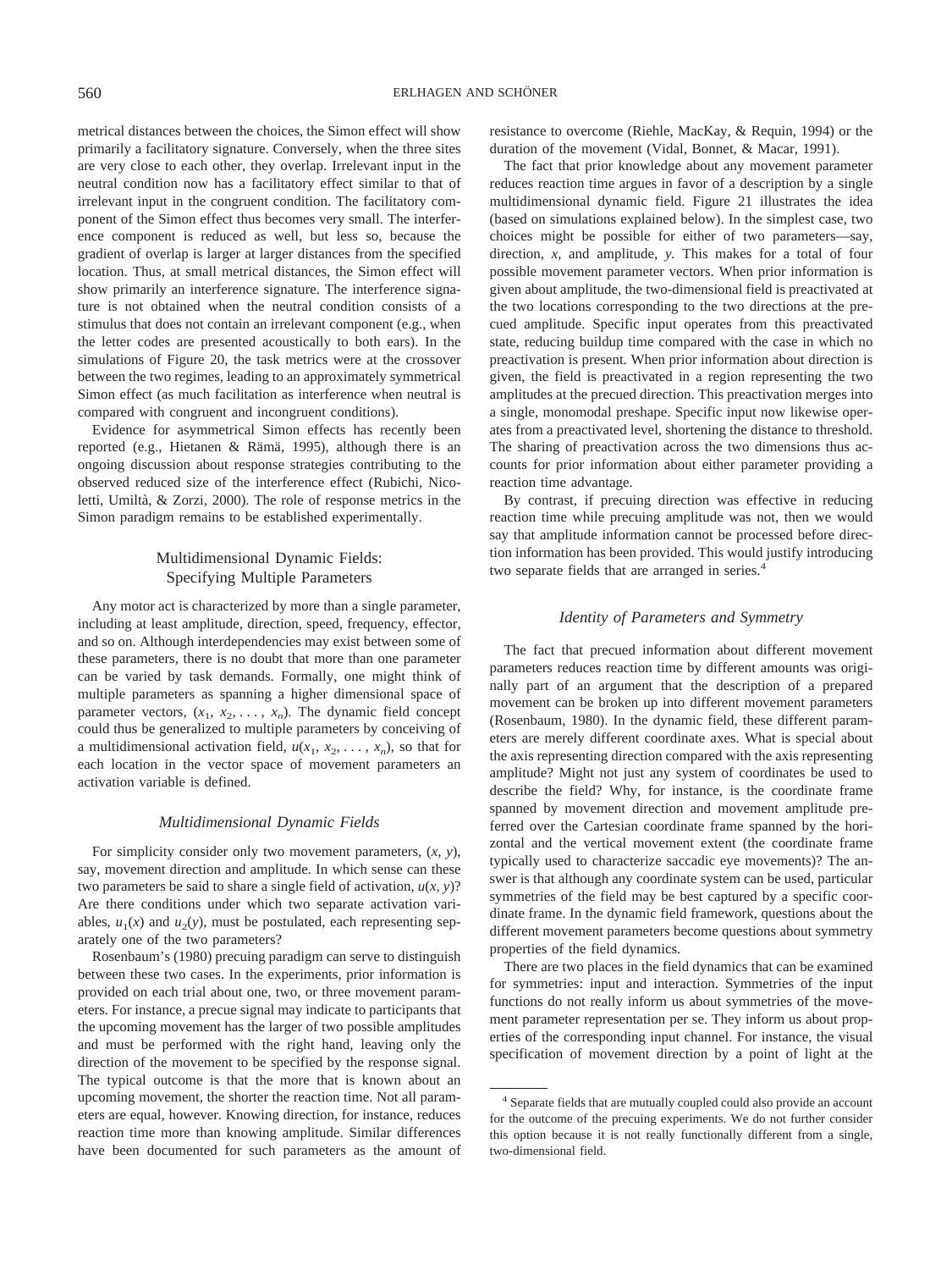

*Figure 21.* A two-dimensional field, *u*(*x, y*), is used to account for differences between the processes of specification of the movement parameters direction, *x,* and amplitude, *y,* observed in the precuing paradigm of Rosenbaum (1980). Two choices are possible for each of the two dimensions. Arrows at the two parameter axes indicate the parameter values that the response signal may specify. The top four panels show stable states of the memory field,  $u_{\text{mem}}(x, y)$ , acting as task input into the movement parameter field under four different conditions of prior information: top left, both direction and amplitude  $(a + d)$  precued; top right, direction (d) precued; bottom left, amplitude (a) precued; bottom right, no parameter (none) precued. The task metrics lead to bimodal preshape along direction and monomodal preshape along amplitude. In the bottom frame, the temporal evolution of activation (in milliseconds) is compared across these four conditions. Activation is shown at the field location selected by specific input. Activation rises earliest when both parameters were precued  $(a + d)$ , later when only direction was precued (d), later still when only amplitude was precued (a), and latest when no parameter was precued (none).

movement target might be symmetrical in the sense that the input strength does not depend on the direction in space in which the target lies. Imagine a somewhat artificial code in which the intensity of a sound specifies movement direction, to the right for higher intensity, to the left for lower intensity. In this case the input information might be asymmetrical—the loud sound may generate stronger input than the hushed sound. Measuring the dependence of reaction time in a simple response paradigm for different values of the specified parameter is a straightforward way to explore this asymmetry. For the remainder of this section we assume that the strength of the specific and task inputs are independent of the value specified by those inputs.

Symmetries of the interaction are, by contrast, properties of the dynamic field itself. We consider two types of symmetries, homogeneity and separability: 1. The interaction is *homogeneous* if its strength depends only on the distance between two parameter values, not on the values themselves.<sup>5</sup> Along the dimension of movement direction this means, for instance, that the inhibitory interaction between field sites 0° and 90° has the same strength as the inhibitory interaction between 10° and 100°, or between 20° and 110°, and so forth. Homogeneity of the interaction thus expresses a translation symmetry (invariance under translation in the space of movement parameters).

2. The interaction is *separable* if the way it depends on one dimension is independent of the way it depends on the other dimensions.<sup>6</sup> This implies that the evolution of the dynamical field along the different dimensions is independent. Thus, the concept of separability captures what is intuitively described as "independent processing of the different parameters" (e.g., Favilla et al., 1989; Rosenbaum, 1980). The mathematical definition involves products of functions that depend each on one dimension only (see Appendix A). In two dimensions, this definition may be visualized as follows: At some fixed location in the field, look for all places that interact at the same strength with that location. The set of such locations forms an ellipse, the main axes of which are aligned with the parameter axes. Varying the interaction strength varies the size of the ellipse, but its orientation is always aligned with the parameter axes. Thus, if the interaction is separable in a particular coordinate system, then the movement parameters represented along those axes can be said to be distinct and identifiable.

How may we find out if the interaction in a two-dimensional dynamic field is homogeneous and separable? The Rosenbaum (1980) paradigm again provides an experimental signature. Consider the two parameters amplitude and direction, with two levels for each parameter. If the smaller amplitude is precued, then two peaks of preactivation are positioned at the smaller amplitude and the two possible directions (see Figure 21). If the larger amplitude

<sup>5</sup> There are multiple definitions of the term *homogeneous* in different branches of mathematics. The definition used here is borrowed from the domain of convolution integrals (see, e.g., Arfken, 1985).

<sup>6</sup> This definition comes from the notion of separable integral kernels in mathematical physics. A two-variable kernel is separable if it can be written as a product of two functions, each depending only on one variable. A related use of this mathematical concept exists in psychophysics, where it is applied to receptive fields (Wandell, 1995, p. 143). Ashby and Townsend (1986) introduced the notions of perceptual, decisional, and temporal separability with goals very similar to ours. The global operational definitions of *perceptual separability* and *decisional separability* are close to ours. *Perceptual independence* is closest, at a formal level, to our mathematical definition of *separability.* The basic setting is very different from ours, however, with Ashby and Townsend operating on probability densities whereas we are operating on interaction kernels of a dynamic field.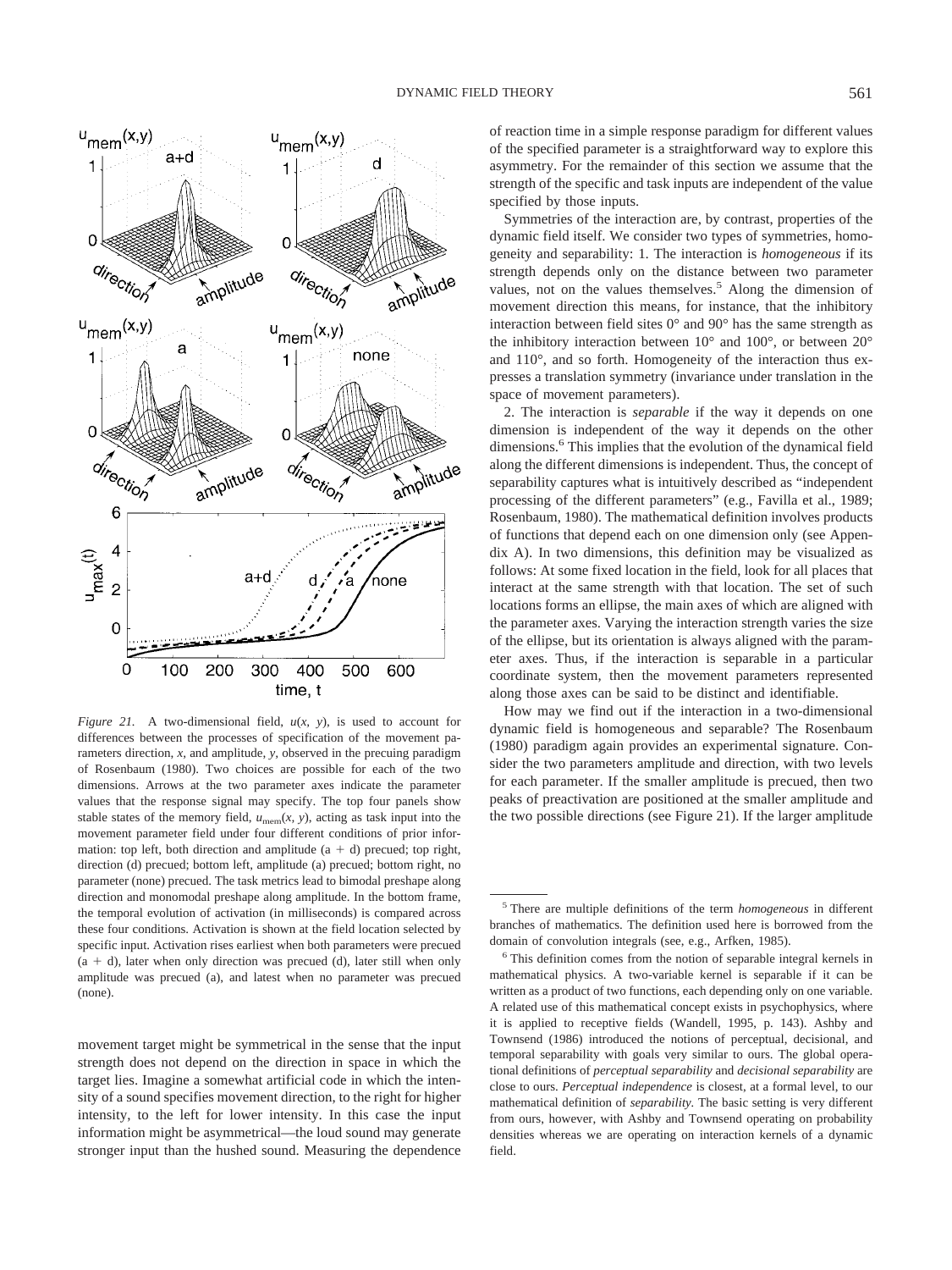is precued, then the two peaks are positioned at the larger amplitude. In a homogeneous separable field, these peaks are the same size as the two peaks for smaller amplitude. Therefore, the reaction time advantage offered by knowing amplitude is the same irrespective of whether the small or the large amplitude was precued. In Rosenbaum's (1980) analysis, this independence was tested by examining the statistical interaction in an analysis of variance of reaction time in which one factor described which parameter had been precued and the other factor was the precued value of the other parameter (the actual design was more complex). The absence of statistical interactions in that analysis supports the assumption that the dynamic field representing direction and amplitude (as well as effector) is homogeneous and separable. Converging evidence for homogeneity and separability of the representation of amplitude and direction comes from Bock and Arnold's (1992) observation that reaction time remained unchanged when the set of possible movements was varied such that the angular range of movement directions and the range of movement amplitudes remained constant.

Further support comes from the timed movement initiation paradigm. One set of experiments (Favilla et al., 1989; Hening, Favilla, & Ghez, 1988) involved isometric force pulses characterized by direction (up or down) and amplitude. When direction was fixed and only amplitude remained to be specified (Hening, Favilla, & Ghez, 1988), the time course of specification of amplitude was somewhat faster than when direction had to be specified as well (Favilla et al., 1989). This supports the notion that these two parameters are represented by a single two-dimensional dynamic field.7

The independence of amplitude and direction specification was probed in Favilla, Gordon, Hening, and Ghez (1990) by assigning different probabilities to the two levels of amplitude and of direction. The temporal evolution of the joint distribution of these parameters was sampled at a fixed but early time using the timed movement initiation protocol. The distribution of performed movement directions did not depend on which movement amplitude was performed and vice versa. In Ghez et al. (1997), two amplitudes and two directions occurred with equal probability, but the metrics of these choices were varied. In all cases it was found that the distribution of performed movement directions observed in different time slices did not depend on the metrics of the performed amplitudes and vice versa.

## *How Do Amplitude and Direction Differ?*

What remains to be explained about the original Rosenbaum (1980) experiments is why knowing direction provides a stronger reduction in reaction time than knowing amplitude. We argue that the difference derives only from the fact that along the dimension of direction the two choices were at a larger metrical distance from each other than along the dimension of amplitude, leading to qualitatively different shapes of the patterns of preactivation (see Figure 21).

In the precuing paradigm, two sources of preshaping must be taken into account. First, the task setting involves only a small set of particular movements. The amplitudes and directions describing these movements are therefore preactivated in the dynamic field. The proposed mechanism for a dynamic memory field automatically generates such preactivation. Second, the precue itself generates input to the field. This input arises only once the precue signal is given. At that point, the pattern of preactivation in the dynamic field is modified consistent with the precued information: Preactivation is enhanced at the sites specified by the precue and is suppressed at the other sites.

In Rosenbaum's (1980) experiments the two possible movement directions were upward and downward, separated by the maximal distance of 180°. On the basis of the observations of Ghez et al. (1997), we expect a bimodal preshape along the dimension of direction. By contrast, the two amplitudes used in these studies differed by a factor of two, which leads to a monomodal preshape along the dimension of amplitude. The basic task input consists therefore of two peaks of activation positioned at the two movement directions, both centered on an average amplitude value (see the fourth panel in Figure 21). When direction is precued, the bimodal preshape is changed into a monomodal preshape, centered now only on the precued movement direction (see the top right panel in Figure 21). This speeds the subsequent specification processes significantly because the purely inhibitory input from the second preshape peak is removed. By contrast, when amplitude is precued, the preshape remains bimodal, although both peaks are shifted to the precued amplitude (see the third panel in Figure 21). Although this facilitates the subsequent specification processes, the associated growth of activation is still slowed by inhibition from the second preshape peak.

Thus, the difference between direction and amplitude in the precuing paradigm is due to the difference in the metric of the task along these two dimensions. By implication, the roles of direction and amplitude could be reversed if the metrics of the task were appropriately changed. For instance, the two amplitudes could be made to differ so strongly that bimodal preshape arises. At an amplitude ratio of 1:12, Ghez et al. (1997) recently reported bimodal histograms of amplitude for very early responses. Conversely, by choosing two directions that are less than about 60° apart, a monomodal preshape along the direction dimension could be created. We predict that this task metric will lead to a reversal of the roles of the two parameters, with amplitude precues now providing stronger reduction in reaction time than direction precues.

This account for Rosenbaum's (1980) results also provides insight into why the difference between the two parameters is reduced when stimulus–response compatibility is increased (see the last experiment in Rosenbaum, 1980; see also Anson, Hyland, Kötter, & Wickens, 2000; Goodman & Kelso, 1980). More highly compatible stimuli lead to stronger specific input, which reduces the relative importance of preshape. Because the difference between direction and amplitude is due to preshape, this difference is thus predicted to decrease for increasing stimulus–response compatibility.

## Discussion

Three main ideas form the foundations of the dynamic field theory of movement preparation. First, movement parameters are

<sup>7</sup> Strictly speaking, an additional experimental condition is needed in which amplitude is kept fixed and direction remains to be specified. Knowing amplitude should also advance the specification of direction.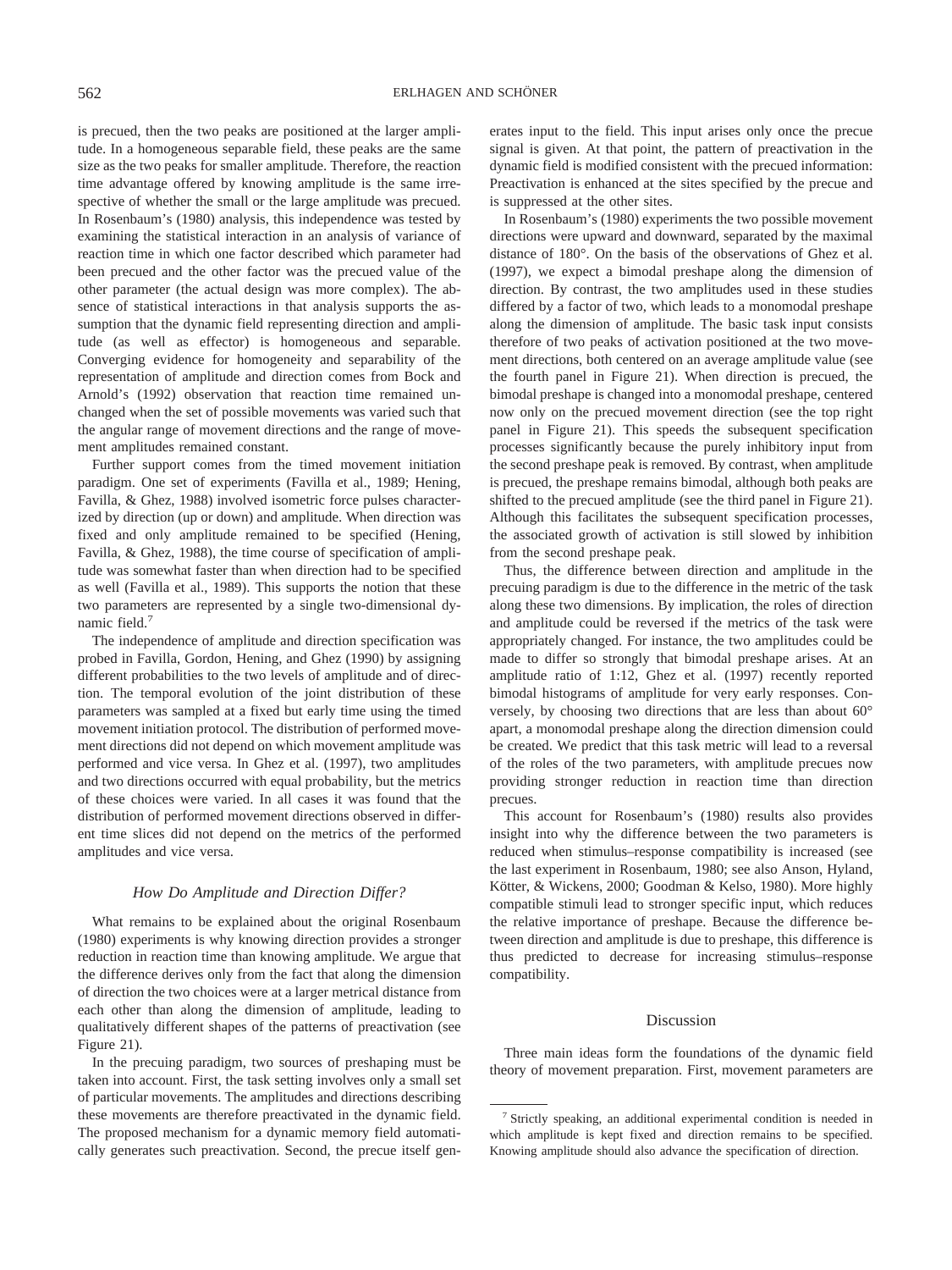conceived of as dimensions of a field of activation, which inherits the metrics of the movement parameters. Localized patterns of activation represent information about motor plans, coded through the location of such patterns. Second, the process of specification of an upcoming movement is continuous in time. Its evolution is governed by a dynamical system of the activation field, which integrates different inputs. Interactions within the field lead to the self-stabilization of localized patterns of activation that represent motor plans. Third, the field dynamics receives input not only from channels of sensory information specific to the upcoming movement but also from a representation of the task environment. This representation may arise from various sources, such as from precued information, from the perceptual layout of the task environment, or from the recent motor history, which is accumulated in a second activation field with slower dynamics. The input from this representation preshapes the movement parameter field, preactivating parameter values relevant to the task.

A mathematical model of movement preparation was formulated based on these ideas. The model provided an account for a large number of experimental facts, including the influence of the number, probability, and metrics of the choices on the time course of movement preparation. The classical stimulus uncertainty effect was obtained as a limit case of the model. The balance between the two sources of input provided an account for stimulus–response compatibility that explained why number and probability of choice affect movement preparation less in more compatible tasks.

Simulations that accounted for these various effects were generated by establishing relationships between values of the model parameters and particular experimental signatures (see Appendix C). This means that many of the assumptions in the model are tested by published experiments. Beyond specific predictions, the consistent description of a set of experimental results based on tested assumptions is, therefore, a strong result.

## *Metrics*

The metrics of represented movement parameters are foundational for the dynamic field account in two respects. First, movement preparation takes place over a continuous metrical space. This leaves signatures in the metrics of performed movements. Direct evidence for the continuity in parameter space of movement preparation comes from the experiments in the timed movement initiation paradigm (Ghez et al., 1990, 1997), in which intermediate values of cued movement parameters are produced early during movement preparation. Second, through preshaping by task input the metrics of the task environment matter. Direct evidence for effects of task metrics comes from experiments demonstrating the dependence of reaction time on the metrical distance between alternatives (Fiori et al., 1974). The dependence of movement preparation on the metrics of the movement task has been largely ignored in theoretical and experimental work. We have shown that effects of task metrics interact with the classical effects of probability of choice. This demonstrates dramatically that not only the amount of information to be processed but also its contents matter.

The metrics of representations are also conceptually important in the realms of perception and cognition. In the recognition of three-dimensional objects or faces, for instance, an appropriately defined metrical distance between learned and test stimuli affects reaction time (Bülthoff & Edelman, 1992; Shepard & Metzler, 1971). More generally, the metrics of similarity have been identified as an important factor in categorization (Nosofsky, 1992; Shepard, 1964). Note, however, that the effect of stimulus metrics on discrimination is the opposite of the effect of task metrics on movement preparation: When two stimuli are at a closer metrical distance, response time in a discrimination paradigm increases (Johnson, 1939), whereas when two movements are at a closer metrical distance, response time in a movement preparation paradigm decreases (Fiori et al., 1974).

The emphasis on metrics leads to new questions and new approaches to analysis: What is the internal structure, the symmetry, the homogeneity of movement representations? Over which distances in parameter space is information spread and fused? How do the metrics of movement representations evolve with learning and development? When more than one movement parameter is considered, these questions are interrelated with questions about the information-processing architecture of movement preparation. Rosenbaum (1980) illustrated the subtlety of this interrelation. His discovery of intrinsic differences between different movement parameters such as extent, direction, or limb was used to make inferences about a hierarchical information-processing architecture of the movement preparation system. Our account for these same differences ascribed them to the particular metrical structure of the task environment used in these experiments. The common ground, however, is the symmetries of the system, which may provide a basis for integrating dynamic ideas with ideas about informationprocessing architectures (e.g., Ashby & Townsend, 1986; Garner, 1974; Townsend & Ashby, 1983).

#### *Dynamics*

Patterns of activation of the dynamic field evolve continuously in time. This second foundational assumption is most directly supported by the experimental results obtained in the timed movement initiation paradigm (Ghez et al., 1990). The conventional reaction time paradigm offers a glimpse of temporal continuity when range effects are observed for early but not for late responses (Hening, Vicario, & Ghez, 1988; Poulton, 1981).

More specifically, the dynamic field approach postulates that the representation of movement parameters evolves as a dynamical system. The analogous assumption for perceptual representations underlies Grossberg's (1973, 1980, 1988) classical work. In decision theory, a closely related framework has been put forward by Busemeyer and Townsend (1993). Like the former, but unlike the latter, our dynamics is strongly nonlinear, fundamentally for the same reason as in Grossberg's work: to enable the representation itself to generate decisions in the face of ambiguous information (see Figure 3). By contrast, in decision field theory, probability distributions evolve as described by a (linear) dynamical system. Decisions are generated from events, involving criteria set from the outside, somewhat like in diffusion models of response generation (Link, 1992; Luce, 1986; Ratcliff, 1978).

Our primary motivation for postulating dynamical systems as the basis for understanding the continuous evolution of movement representations has been, however, the concept of dynamic stability (Schöner & Kelso, 1988b). Although generating a selfstabilized peak of activation requires passage through an instability (see Figure 2), once such a peak has been established, it is stably linked to on-line sensory information. Stability thus provides the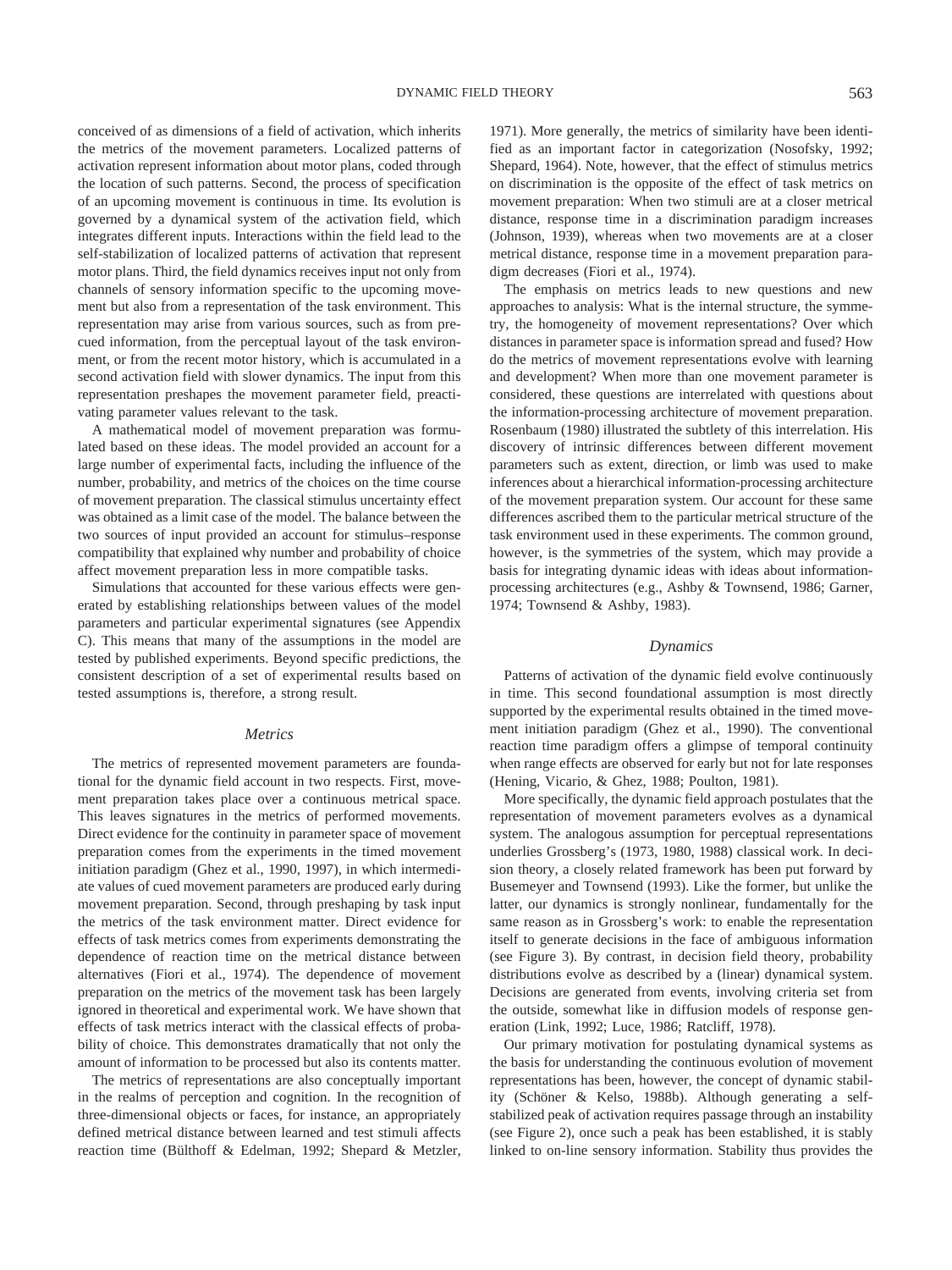basis for an integrated account of movement representation and motor control. The instability traversed momentarily when a peak is first generated is a discrete event that emerges from the underlying temporally continuous system. This observation is interesting in relation to older debates about the temporal continuity or discreteness of processes underlying the specification of movement (for reviews, see McClelland, 1979; Miller, 1988; Sternberg, 1969).

## *Task*

Fundamentally, most classical reaction time effects are reflections of the task environment in which any single motor act takes place. How else would, for instance, the number of choices affect the preparation process? Somehow, the fact that these other choices exist must prestructure the motor system. That prestructuring may take place in various ways, including conscious understanding of the task (when, for instance, a participant is instructed about the possible choices), learning that results from prior motor experience (when, for instance, the probability of targets is experienced over a block of trials), and perception (when, for instance, a number of locations are perceptually marked as potential movement targets).

The dynamic field theory accounts directly for the role of the task environment in movement preparation. The movement parameter field is preshaped by excitatory input that reflects the task environment. That input may result from one of the many sources through which task environments may be sensed. The most interesting source of specification of the task environment is, perhaps, the prior motor history of the system. This has been explicitly modeled through a dynamic preshape field, in which a memory trace of the dynamic field representing movement parameters is maintained.

In a more abstract sense, the dynamic field autonomously generates instances of the dimensions it represents in the form of self-stabilized peaks of activation. These instances are characterized by their location within the field and, thus, by the value of the movement parameter that they represent. For instance, in a task involving a certain number of choices, the field is preshaped at the corresponding locations of the movement parameter field, and a self-sustained peak is generated at a cued location. Thus, the basic units that represent choices emerge from the field dynamics.

By contrast, information-processing models of response preparation, although specific to the task, typically do not address how the structure of the task comes to be part of the system and how the system adjusts to changed task environments. For instance, a number of units or activation variables are assumed beforehand to designate particular choices (e.g., Grice et al., 1982).

Connectionist learning models (e.g., Rumelhart, McClelland, & Group, 1986) are closer in spirit to the theoretical framework proposed here. Through their learning rules, they incorporate part of the task environment into the system. In fact, the preshape dynamics could be alternatively formulated through a learning dynamics that modifies the input strength at preshaped locations in the field. Connectionist models have not typically used strong nonlinearity in the sense we defined it, and making learning rules work together with instabilities and self-stabilized peaks remains a technical challenge requiring further work.

What might be the functional significance of preshaping? On the basis of the experimental manifestations of preshape, one might be tempted to think of preshape as a mechanism that makes the system react faster in familiar environments. In more natural settings this seems a somewhat secondary factor, however. Similarly, the ability to generate a good "default" answer under conditions of reduced or incomplete information does not appear to be particularly powerful in more ecological conditions. A more abstract interpretation of preshape recognizes that only activated parts of representations contribute to interaction. Interaction is the basis for the generation of unique integrated responses in the face of variable and complex sensory information. Preactivating those parts of the motor representation about which expectations exist increases the potential for these expectations to contribute to the integration and decision processes.

Preshape reduces the dependence of the system on sensory input. Sensory information impinges on a system that is never a tabula rasa. In fact, it is important to realize that a nonprestructured system is never observable. Any experimental paradigm, even if aimed at the study of input channels and the forward flow of information, induces preactivation through the limited and structured sensorimotor repertoire it generates. Experiments must be interpreted in light of this insight.

Finally, the pervasive dependence of movement preparation on the task environment raises epistemological questions. In which sense is a theory of movement preparation possible? Is it necessary that such a theory provide an exhaustive account for all possible task environments? Our attitude has been to develop a theoretical language in which relevant constraints can be expressed. That language provides a method of analysis. For instance, the different results probing the contribution of preshape and those probing the contribution of specific input can be used to study such inputs experimentally. A theoretical account of movement preparation is ultimately achieved if lawful aspects of how changes in sensory, motor, or task environments lead to changes in the processes of movement preparation are discovered and described.

# *Neurophysiology*

We have used neural jargon, such as *activation, input, threshold,* and so forth. What is the relationship between the dynamic field theory and neurophysiology? In a nutshell, although the concepts of the dynamic field theory are abstract, they are neurophysiologically plausible and lend themselves to extensions of the theory into the neural domain.

The dynamic field is defined over task space (spanned by movement parameters), not over some anatomically defined space. Nevertheless, the field can be linked to patterns of neural activation in two different ways. In the first case, a topographical mapping between a stimulus or task parameter and the anatomical location of neurons makes it possible to directly interpret the distribution of activation on the anatomical substrate as a dynamic field. The superior colliculus provides an excellent example. Both its sensory and its motor layer map topographically the endpoints of visually induced saccades (Robinson, 1972; for a review, see Sparks, 1986). Each neuron has a fairly large unimodal receptive field of saccadic end positions. Neurons that are close to each other on the surface of the superior colliculus have similar receptive fields. During any single visually driven saccade, a large part of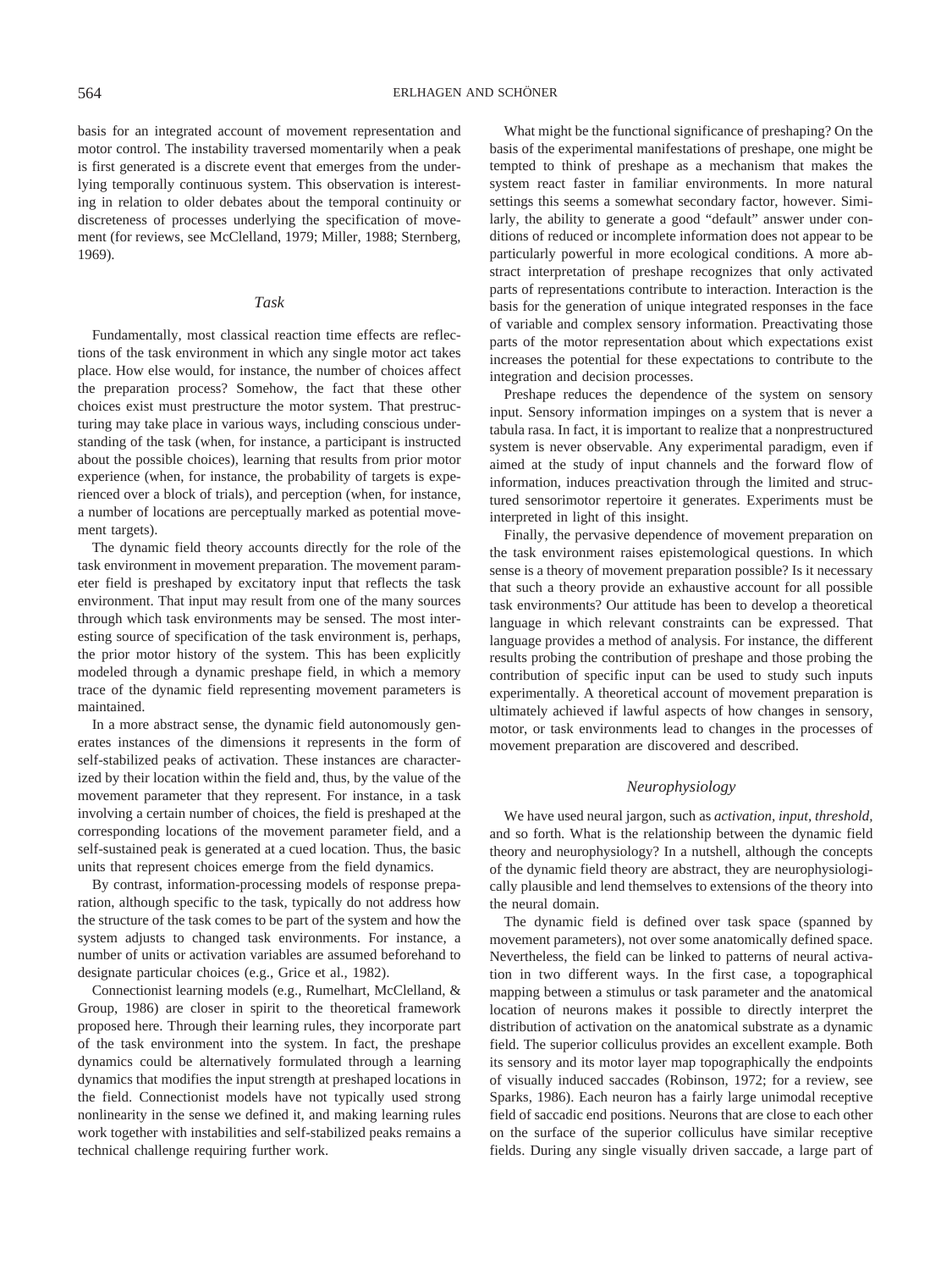the superior colliculus is activated. By reversibly deactivating small patches of the superior colliculus, Sparks and his collaborators (for a review, see Sparks & Groh, 1995) have demonstrated that all of this widely distributed activation contributes to the specification of the saccadic endpoint.

The distribution of activation on the collicular surface could thus be usefully interpreted as a neural realization of a dynamic field representing the movement parameter saccadic endpoint. A localized pattern of activation represents a well-defined saccade. Kopecz and Schöner (1995) formulated a dynamic field model of the specification of saccadic eye movements along such lines and critically discussed its relation to collicular neurophysiology.

In the absence of topography, this direct mapping of neural patterns of activation onto patterns of activation in dynamic fields is not possible. Topography is violated in relevant domains. The tuning curves of neurons in primary and premotor cortex to global movement parameters such as movement direction (Georgopoulos, Kalaska, Caminiti, & Massey, 1982) or movement amplitude (Fu, Suarez, & Ebner, 1993), for instance, reveal no apparent topographic order. Neighboring neurons may have quite different "preferred directions," for example. Even in the sensory domain, the microstructure of cortical maps shows significant deviations from topography, which limit the power of this direct approach.

The second, alternative avenue is to use the ideas of a population representation of movement parameters pioneered by Georgopoulos and colleagues (for a recent review, see Georgopoulos, 1995). The starting point is to view the population representation as a transformation from a representation in anatomical coordinates (where neurons are characterized by their location on the cortical surface) to a representation in functional coordinates (where neurons are characterized by the value of the task parameter they respond to most strongly). Extending the concept of a population vector (Georgopoulos, Schwartz, & Kettner, 1986), one can compute the distribution of activation in the space of movement directions as an estimate of an underlying dynamic field representing movement direction (Erlhagen, Bastian, Jancke, Riehle, & Schöner, 1999). Bastian, Riehle, Erlhagen, and Schöner (1998) performed such a estimation based on the tuning curves to movement direction of neurons in motor and premotor cortex. They varied experimentally the range of movement directions within which monkeys expected an upcoming movement command. The distribution of population activation over the parameter movement direction was shown to reflect this range. In the period between a precue that indicated the different movement directions possible on a particular trial and the response signal that specified which movement direction had to be realized on that trial, the distribution of population activation was broader when a wider range of directions was precued than when a narrower range was precued. The distribution of population activation thus displayed preshaping in response to the precue!

The concept of self-generation and stabilization of activation through cooperative interactions within a dynamic field has an obvious neural counterpart. There is ample anatomical support for cooperative interactions, in particular, through abundant intracortical connectivity (Braitenberg & Schüz, 1991), including recurrent loops that occur across areas. In motor cortex, connectivity among neurons was found to depend in a graded fashion on the difference between the preferred parameter values represented by the neurons (Georgopoulos, Taira, & Lukashin, 1993), although this result is still subject to some technical discussions (see Fetz & Shupe, 1994; Georgopoulos, Taira, & Lukashin, 1994). Connectivity in visual areas has been shown to reflect the tuning of neurons in a manner compatible with the assumptions of dynamic field theory, in that similarly tuned neurons are more strongly connected (e.g., Ts'o, Gilbert, & Wiesel, 1986).

The original mathematical modeling on which the dynamic field equations are based (Amari, 1977; Wilson & Cowan, 1973) was motivated by cortical anatomy. More generally, neurally inspired models bear some similarity to concepts of the dynamic field approach. In particular, Grossberg and his students have used a very similar mathematical framework to ours to model the temporal evolution of neural activation (Bullock & Grossberg, 1988; Grossberg, 1973, 1980, 1988). Most neurally inspired modeling in the motor domain, however, is aimed at motor control, including trajectory formation and the problems of learning forward and inverse models, of adapting sensorimotor maps (for a recent review, see, e.g., Jordan, 1995), and of generating invariances through appropriate coordinate transforms (Bullock, Grossberg, & Guenther, 1993). By contrast, the preparation of movement and the integration of multiple sources of information that takes place at that level have not typically been addressed. Two recent exceptions are the work of Houk and colleagues, who have looked at self-generation mechanisms in models of the initiation of motor commands in cortical and subcortical structures (for a review, see Houk, Keifer, & Barto, 1995), and a model described, but not mathematically formalized by, Wickens, Hyland, and Anson (1994). Wickens and colleagues suggested that intracortical connections may favor particular patterns of activation. Adjusting these connectivities in response to the recent history of activation would thus lead to something like a preshaping mechanism.

The strong role played by the task and the task environment in the dynamic field perspective poses an interesting challenge to the interpretation of some neurophysiological data. For methodological reasons, unit recording typically is based on many trials, over which averages are computed. These trials come from highly trained animals that perform a narrowly defined task. Thus, in our terms, their motor representations are highly preshaped. What one is actually assessing, therefore, is the function of highly preshaped neural representations, not necessarily the general function of the neural substrate.

#### *Limitations and Outlook*

The dynamic field notion emphasizes the continuous ranges of values of movement parameters. However, some movement parameters seem to have discrete values. Selecting either the right or the left arm, for example, appears to be a discrete choice (although in natural settings both limbs may be activated to a degree). Although a dynamic model with interaction can be formulated for discrete activation variables, the field character and, thus, the metrics of the representation are lost.

A second issue is a larger one, which we can only hint at. At the outset we emphasized that the fact that movement plans can be updated anytime during the process of movement preparation as well as during the movement poses theoretical challenges, which the dynamic field approach is meant to address. The dynamic field provides an account of specification of movement parameters that is based on continuous time and that endows the representation of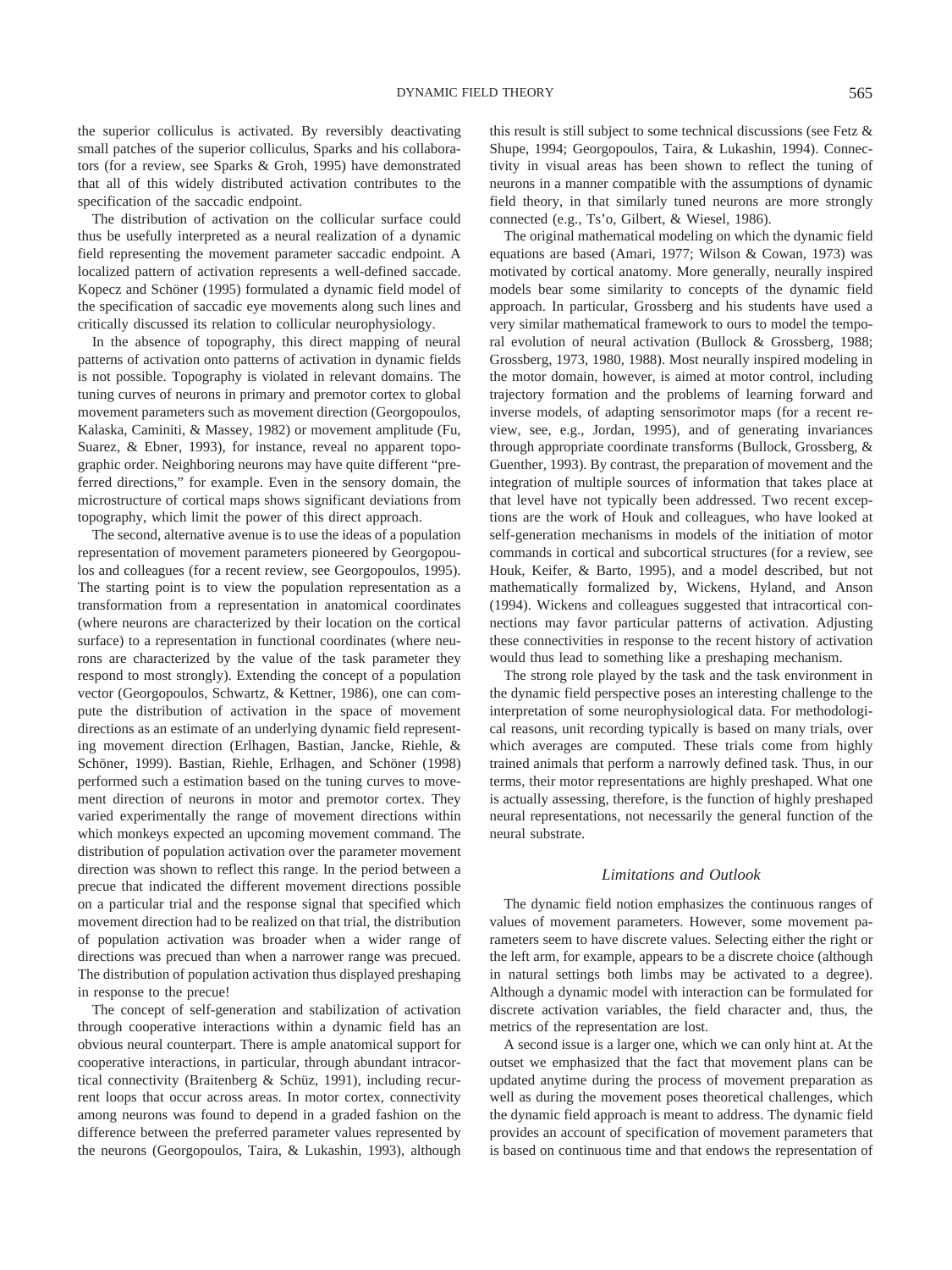these parameters with stability, both of which are prerequisites for dealing with continuous updating. We have provided, however, only the most rudimentary interface between the movement plan and the actual initiation and control of the movement in the form of the two read-out procedures we analyzed in the context of the timed movement initiation paradigm and the reaction time paradigm.

It is obvious that much more must be done to provide a complete account of how movement planning and motor control are integrated. This includes resolving issues such as what happens to the activation in the dynamic field after the movement act has been performed, how movement is timed and coordinated given a movement plan, how perturbations encountered during the movement may or may not affect the movement plan, how fixation demands in the initial or the final position affect the time course of movement initiation. First steps toward addressing such issues were made in the context of specifying visually induced saccadic eye movements in work we did with Klaus Kopecz (Kopecz, 1995; Kopecz & Schöner, 1995; Schöner, Kopecz, & Erlhagen, 1997). Limb movement provides more difficult challenges because both the control and the timing and coordination of limb movements are more flexible and complex. Because we have used the same theoretical setting to design and build working robot vehicles, we are confident that the loop with motor control, effector as well as sensory systems, can ultimately be closed (Bicho, Mallet, & Schöner, 2000; Schöner, Dose, & Engels, 1995).

We have concentrated on the process of preparing a movement as the exemplary problem around which the dynamic field concept and the idea of preshaping are formulated and tested. We are beginning to see, however, that these concepts can be applied within cognition beyond this particular problem, whenever metrics play an important role. We have begun, for instance, to look at spatial memory in this way (Spencer & Schöner, 1998) and have used the present framework to formulate a model of the Piagetian A-not-B effect (Thelen, Schöner, Scheier, & Smith, 2000). A goal of such extension of the dynamic field framework into forms of cognition that are further removed from the motor and sensory surfaces can be to keep the constraints of neurophysiology, of the physical body, and of the environment in the theoretical picture.

#### References

- Amari, S. (1977). Dynamics of pattern formation in lateral-inhibition type neural fields. *Biological Cybernetics, 27,* 77–87.
- Amari, S., & Arbib, M. A. (1977). Competition and cooperation in neural nets. In J. Metzler (Ed.), *Systems neuroscience* (pp. 119–165). New York: Academic Press.
- Anson, J. G., Hyland, B. I., Kötter, R., & Wickens, J. R. (2000). Parameter precuing and motor preparation. *Motor Control, 4,* 221–231.
- Arfken, G. (1985). *Mathematical methods for physicists* (3rd ed.). San Diego, CA: Academic Press.
- Arnold, V. I. (1973). *Ordinary differential equations.* Cambridge, MA: MIT Press.
- Ashby, F. G., & Townsend, J. T. (1986). Varieties of perceptual independence. *Psychological Review, 93,* 154–179.
- Bastian, A., Riehle, A., Erlhagen, W., & Schöner, G. (1998). Prior information preshapes the population representation of movement direction in motor cortex. *NeuroReport, 9,* 315–319.
- Bicho, E., Mallet, P., & Schöner, G. (2000). Target representation on an autonomous vehicle with low-level sensors. *The International Journal of Robotics Research, 19,* 424–447.
- Bock, O., & Arnold, K. (1992). Motor control prior to movement onset: Preparatory mechanisms for pointing at visual targets. *Experimental Brain Research, 90,* 209–216.
- Braitenberg, V., & Schüz, A. (1991). *Anatomy of the cortex*. Berlin, Germany: Springer-Verlag.
- Bullock, D., & Grossberg, S. (1988). Neural dynamics of planned arm movements: Emergent invariants and speed–accuracy properties during trajectory formation. *Psychological Review, 95,* 49–90.
- Bullock, D., Grossberg, S., & Guenther, F. (1993). A self-organizing neural model of motor equivalence reaching and tool use by a multijoint arm. *Journal of Cognitive Neuroscience, 5,* 408–435.
- Bülthoff, H. H., & Edelman, S. (1992). Psychophysical support for a two-dimensional view interpolation theory of object recognition. *Proceedings of the National Academy of Sciences (USA), 89,* 60–64.
- Busemeyer, J. R., & Townsend, J. T. (1993). Decision field theory: A dynamic–cognitive approach to decision making in an uncertain environment. *Psychological Review, 100,* 432–459.
- Craft, J. L., & Simon, J. R. (1970). Processing symbolic information from a visual display: Interference from an irrelevant directional cue. *Journal of Experimental Psychology, 83,* 415–420.
- Erlhagen, W. (1997). *Lokalisierte, stationa¨re Verteilungen in neuronalen Feldern* [Localized, stationary distributions in neural fields]. Unpublished doctoral dissertation, Department of Mathematics, Ruhr-Universität Bochum, Bochum, Germany.
- Erlhagen, W., Bastian, A., Jancke, D., Riehle, A., & Schöner, G. (1999). The distribution of neuronal population activation (DPA) as a tool to study interaction and integration in cortical representations. *Journal of Neuroscience Methods, 94,* 53–66.
- Favilla, M. (1997). Reaching movements: Concurrency of continuous and discrete programming. *NeuroReport, 8,* 3973–3977.
- Favilla, M., Gordon, J., Ghilardi, M. F., & Ghez, C. (1990). Discrete and continuous processes in the programming of extent and direction in multijoint arm movements. *Society for Neuroscience Abstracts, 16,* 1089.
- Favilla, M., Gordon, J., Hening, W., & Ghez, C. (1990). Trajectory control in targeted force impulses: VII. Independent setting of amplitude and direction in response preparation. *Experimental Brain Research, 79,* 530–538.
- Favilla, M., Hening, W., & Ghez, C. (1989). Trajectory control in targeted force impulses: VI. Indendent specification of response amplitude and direction. *Experimental Brain Research, 75,* 280–294.
- Fetz, E. E., & Shupe, L. E. (1994, March 4). Measuring synaptic interactions. *Science, 263,* 1295–1296.
- Fiori, N., Semjen, A., & Requin, J. (1974). Analyse chronométrique du pattern préparatoire à un mouvement spatialment orienté. Résultats préliminaires [Chronometric analysis of the preparatory processes of spatially directed movements. Preliminary results]. *Le Travail Humain, 37,* 229–248.
- Fitts, P. M., & Posner, M. I. (1967). *Human performance.* Belmont, CA: Brooks/Cole.
- Fu, Q.-G., Suarez, J. I., & Ebner, T. J. (1993). Neuronal specification of direction and distance during reaching movements in the superior precentral premotor area and primary motor cortex of monkeys. *Journal of Neurophysiology, 70,* 2097–2116.
- Garner, W. R. (1974). *The processing of information and structure.* Hillsdale, NJ: Erlbaum.
- Georgopoulos, A. P. (1986). On reaching. *Annual Reviews of Neuroscience, 9,* 147–170.
- Georgopoulos, A. P. (1991). Higher order motor control. *Annual Reviews of Neuroscience, 14,* 361–377.
- Georgopoulos, A. P. (1995). Motor cortex and cognitive processing. In M. S. Gazzaniga (Ed.), *The cognitive neurosciences* (pp. 507–517). Cambridge, MA: MIT Press.
- Georgopoulos, A. P., Kalaska, J. F., Caminiti, R., & Massey, J. T. (1982).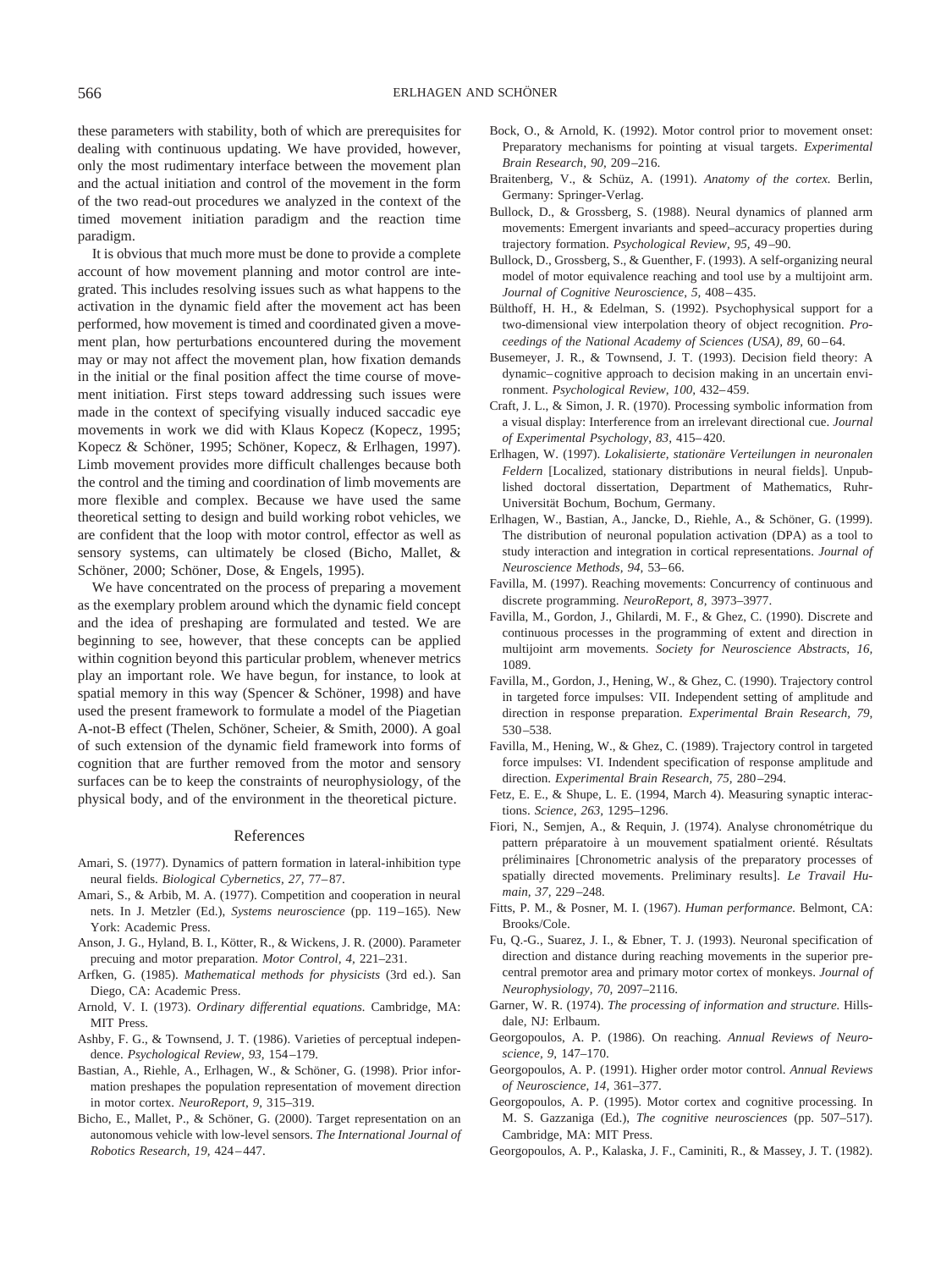On the relations between the direction of two-dimensional arm movements and cell discharge in primate motor cortex. *Journal of Neuroscience, 2,* 1527–1537.

- Georgopoulos, A. P., Schwartz, A. B., & Kettner, R. E. (1986, September 26). Neural population coding of movement direction. *Science, 233,* 1416–1419.
- Georgopoulos, A. P., Taira, M., & Lukashin, A. (1993, April 2). Cognitive neurophysiology of the motor cortex. *Science, 260,* 47–52.
- Georgopoulos, A. P., Taira, M., & Lukashin, A. V. (1994, March 4). Measuring synaptic interactions: Response. *Science, 263,* 1296–1297.
- Ghez, C., Favilla, M., Ghilardi, M. F., Gordon, J., Bermejo, R., & Pullman, S. (1997). Discrete and continuous planning of hand movements and isometric force trajectories. *Experimental Brain Research, 115,* 217– 233.
- Ghez, C., Hening, W., & Favilla, M. (1990). Parallel interacting channels in the initiation and specification of motor response features. In M. Jeannerod (Ed.), *Attention and performance* (Vol. 13, pp. 265–293). Hillsdale, NJ: Erlbaum.
- Ghez, C., Hening, W., & Gordon, J. (1991). Organization of voluntary movement. *Current Biology, 1,* 664–671.
- Goodale, M. A., Pélisson, D., & Prablanc, C. (1986). Large adjustments in visually guided reaching do not depend on vision of the hand or perception of target displacement. *Nature, 320,* 748–750.
- Goodman, D., & Kelso, J. A. S. (1980). Are movements prepared in parts? Not under compatible (naturalized) conditions. *Journal of Experimental Psychology: General, 109,* 475–495.
- Grice, G. R., Nullmeyer, R., & Spiker, V. A. (1982). Human reaction time: Toward a general theory. *Journal of Experimental Psychology: General, 111,* 135–153.
- Grossberg, S. (1973). Contour enhancement, short term memory, and constancies in reverberating neural networks. *Studies in Applied Mathematics, 52,* 217–257.
- Grossberg, S. (1980). Biological competition: Decision rules, pattern formation, and oscillations. *Proceedings of the National Academy of Sciences (USA), 77,* 2338–2342.
- Grossberg, S. (1988). Nonlinear neural networks: Principles, mechanisms, and architectures. *Neural Networks, 1,* 17–61.
- Hening, W., Favilla, M., & Ghez, C. (1988). Trajectory control in targeted force impulses: V. Gradual specification of response amplitude. *Experimental Brain Research, 71,* 116–128.
- Hening, W., Vicario, D., & Ghez, C. (1988). Trajectory control in targeted force impulses: IV. Influences of choice, prior experience and urgency. *Experimental Brain Research, 71,* 103–115.
- Hick, W. E. (1952). On the rate of gain of information. *Quarterly Journal of Experimental Psychology, 4,* 11–26.
- Hietanen, J. K., & Rämä, P. (1995). Facilitation and interference occur at different stages of processing in the Simon paradigm. *European Journal of Cognitive Psychology, 7,* 183–199.
- Hinton, G. E. (1984). Parallel computations for controlling an arm. *Journal of Motor Behavior, 16,* 171–194.
- Hirsch, M. W. (1989). Convergent activation dynamics in continuous time networks. *Neural Networks, 2,* 331–349.
- Houk, J. C., Keifer, J., & Barto, A. G. (1995). Distributed motor commands in the limb premotor network. *Trends in Neurosciences, 16,* 27–33.
- Hyman, R. (1953). Stimulus information as a determinant of reaction time. *Journal of Experimental Psychology, 45,* 188–196.
- Johnson, D. M. (1939). Confidence and speed in the two-category judgment. *Archives of Psychology, 241,* 1–52.
- Jordan, M. I. (1990). Motor learning and the degrees of freedom problem. In M. Jeannerod (Ed.), *Attention and performance* (Vol. 13, pp. 796– 836). Hillsdale, NJ: Erlbaum.
- Jordan, M. I. (1995). Computational motor control. In M. S. Gazzaniga (Ed.), *The cognitive neurosciences* (pp. 597–609). Cambridge, MA: MIT Press.
- Keele, S. W. (1981). Behavioural analysis of movement. In V. B. Brooks (Ed.), *Handbook of physiology. Sect. 1: The nervous system. Vol. 2. Motor control* (Pt. 2, pp. 1391–1414). Bethesda, MD: American Physiological Society.
- Keele, S. W. (1986). Motor control. In K. R. Boff, L. Kaufman, & J. P. Thomas (Eds.), *Handbook of perception and human performance* (pp. 30-1–30-60). New York: Wiley.
- Kishimoto, K., & Amari, S. (1979). Existence and stability of local excitations in homogeneous neural fields. *Journal of Mathematical Biology, 7,* 303–318.
- Konen, W., Maurer, T., & Malsburg, C. von der. (1994). A fast dynamic link matching algorithm for invariant pattern recognition. *Neural Networks, 7,* 1019–1030.
- Kopecz, K. (1995). Saccadic reaction times in gap/overlap paradigms: A model based on integration of intentional and visual information on neural, dynamic fields. *Vision Research, 35,* 2911–2925.
- Kopecz, K., & Schöner, G. (1995). Saccadic motor planning by integrating visual information and pre-information on neural, dynamic fields. *Biological Cybernetics, 73,* 49–60.
- Kornblum, S., Hasbroucq, T., & Osman, A. (1990). Dimensional overlap: Cognitive basis for stimulus–response compatibility—A model and a taxonomy. *Psychological Review, 97,* 253–270.
- Lee, D., & Young, D. S. (1986). Gearing action to the environment. In H. H. Hever & F. C. Fromm (Eds.), *Generation and modulation of action patterns* (pp. 217–230). Berlin, Germany: Springer-Verlag.
- Link, S. (1992). *The wave theory of difference and similarity.* Hillsdale, NJ: Erlbaum.
- Lu, C.-H., & Proctor, R. W. (1995). The influence of irrelevant location information on performance: A review of the Simon and spatial Stroop effect. *Psychonomic Bulletin & Review, 2,* 174–207.
- Luce, R. D. (1986). *Response times.* Oxford, England: Oxford University Press.
- McClelland, J. L. (1979). On the time relations of mental processes: A framework for analyzing processes in cascade. *Psychological Review, 86,* 287–330.
- Mikhailov, A. (1990). *Foundations of synergetics: Vol. 1. Distributed active systems.* Berlin, Germany: Springer-Verlag.
- Miller, J. O. (1988). Discrete and continuous models of human information processing: Theoretical distinctions and empirical results. *Acta Psychologica, 67,* 191–257.
- Murray, J. D. (1989). *Mathematical biology.* Berlin, Germany: Springer-Verlag.
- Nosofsky, R. M. (1992). Similarity scaling and cognitive process models. *Annual Review of Psychology, 43,* 25–53.
- Poulton, E. C. (1981). Human manual control. In V. B. Brooks (Ed.), *Handbook of physiology. Sect. 1: The nervous system. Vol. 2. Motor control* (Pt. 2, pp. 1337–1389). Bethesda, MD: American Physiological Society.
- Prablanc, C., & Martin, O. (1992). Autonomous control during hand reaching at undetected two-dimensional target displacements. *Journal of Neurophysiology, 67,* 455–469.
- Ratcliff, R. (1978). A theory of memory retrieval. *Psychological Review, 85,* 59–108.
- Riehle, A., MacKay, W. A., & Requin, J. (1994). Are extent and force independent movement parameters? Preparation- and movement-related neuronal activity. *Experimental Brain Research, 99,* 56–74.
- Robinson, D. A. (1972). Eye movements evoked by collicular stimulation in the alert monkey. *Vision Research, 12,* 1795–1808.
- Rosenbaum, D. A. (1980). Human movement initiation: Specification of aim, direction, and extent. *Journal of Experimental Psychology: General, 109,* 444–474.
- Rosenbaum, D. A. (1991). *Human motor control.* San Diego, CA: Academic Press.
- Rosenbaum, D. A., Loukopoulos, L. D., Meulenbroek, R. G. L., Vaughan,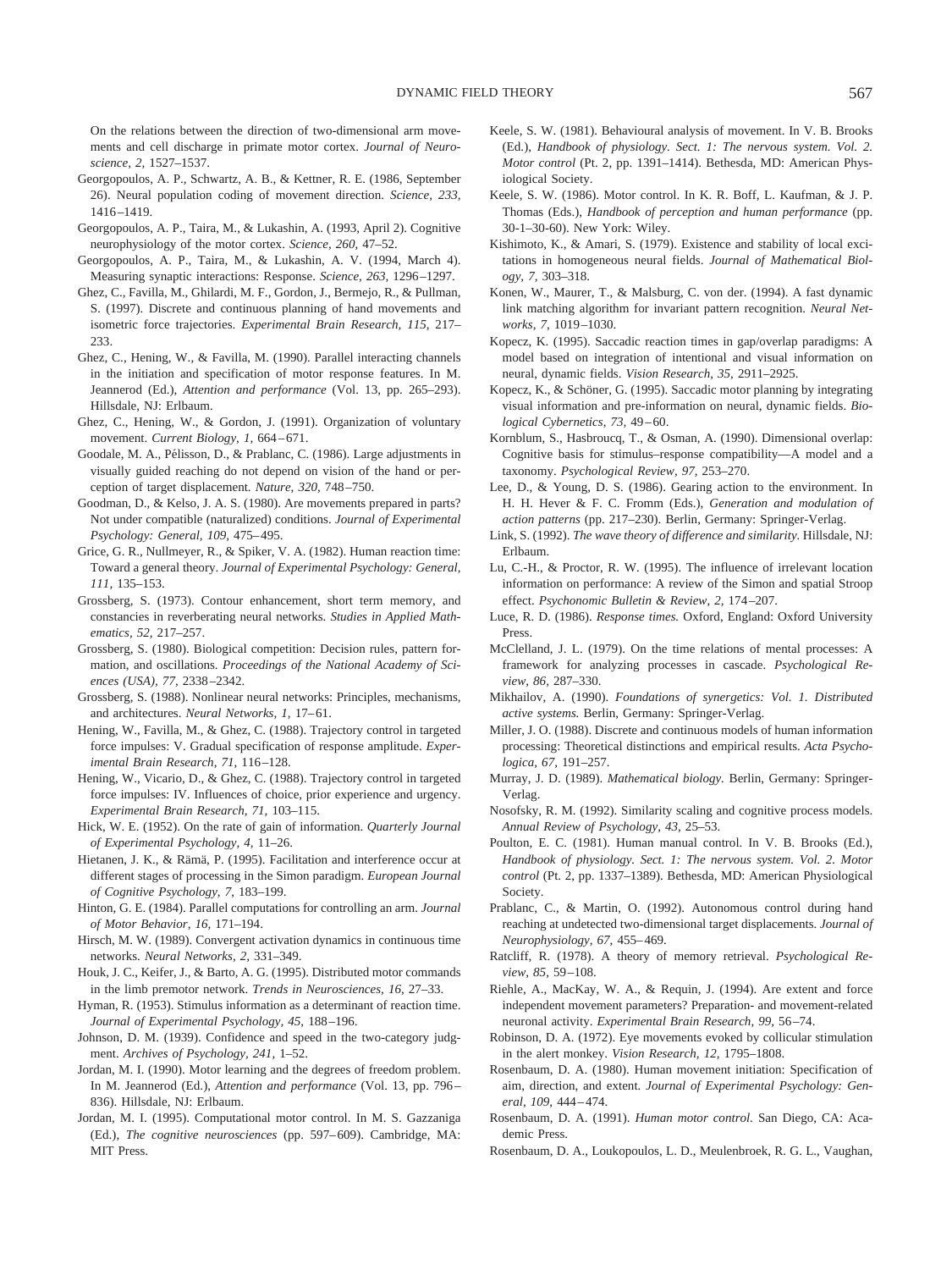J., & Engelbrecht, S. E. (1995). Planning reaches by evaluating stored postures. *Psychological Review, 102,* 28–67.

- Rubichi, S., Nicoletti, R., Umiltà, C., & Zorzi, M. (2000). Response strategies and the Simon effect. *Psychological Research, 63,* 129–136.
- Rumelhart, D. E., McClelland, J. L., & Group, T. P. R. (Eds.). (1986). *Parallel distributed processing: Vol. 1. Foundations.* Cambridge, MA: MIT Press.
- Schöner, G., Dose, M., & Engels, C. (1995). Dynamics of behavior: Theory and applications for autonomous robot architectures. *Robotics and Autonomous Systems, 16,* 213–245.
- Schöner, G., & Kelso, J. A. S. (1988a). A dynamic theory of behavioral change. *Journal of Theoretical Biology, 135,* 501–524.
- Schöner, G., & Kelso, J. A. S. (1988b). Dynamic pattern generation in behavioral and neural systems. *Science, 239,* 1513–1520.
- Schöner, G., Kopecz, K., & Erlhagen, W. (1997). The dynamic neural field theory of motor programming: Arm and eye movements. In P. G. Morasso & V. Sanguineti (Vol. Eds.) & G. E. Stelmach & P. A. Vroon (Series Eds.), *Advances in psychology: Self-organization, computational maps and motor control* (Vol. 119, pp. 271–310). Amsterdam: Elsevier-North Holland.
- Schouten, J. F., & Bekker, J. A. M. (1967). Reaction time and accuracy. *Acta Psychologica, 27,* 143–153.
- Shepard, R. N. (1964). Attention and the metrical structure of the similarity space. *Journal of Mathematical Psychology, 1,* 54–87.
- Shepard, R. N., & Metzler, J. (1971, February 19). Mental rotation of three-dimensional objects. *Science, 171,* 901–903.
- Sparks, D. L. (1986). Translation of sensory signals into commands for the control of saccadic eye movements: Role of the primate superior colliculus. *Physiological Review, 66,* 118–171.
- Sparks, D. L., & Groh, J. M. (1995). The superior colliculus: A window for viewing issues in integrative neuroscience. In M. S. Gazzaniga (Ed.), *The cognitive neurosciences* (pp. 565–584). Cambridge, MA: MIT Press.
- Spencer, J. P., & Schöner, G. (1998). A dynamic neural field theory of location memory. *Society for Neuroscience Abstracts, 24,* 65.1.
- Sperling, G., & Sondhi, M. M. (1968). Model for visual luminance discrimination and flicker detection. *Journal of the Optical Society of America, 58,* 1133–1145.
- Sternberg, S. (1969). The discovery of processing stages: Extensions of Donder's method. In W. G. Koster (Ed.), *Attention and performance* (Vol. 2, pp. 276–315). Amsterdam: North-Holland.
- Thelen, E., Schöner, G., Scheier, C., & Smith, L. (2000). The dynamics of embodiment: A field theory of infant perseverative reaching. *Brain and Behavioral Sciences, 24,* 1–33.
- Townsend, J. T., & Ashby, F. G. (1983). *Stochastic modelling of elementary psychological processes.* Cambridge, England: Cambridge University Press.
- Ts'o, D., Gilbert, C. D., & Wiesel, T. (1986). Relationships between horizontal interactions and functional architecture in cat striate cortex as revealed by cross-correlation analysis. *Journal of Neuroscience, 6,* 1160–1170.
- Vidal, F., Bonnet, M., & Macar, F. (1991). Programming response duration in a precueing reaction time paradigm. *Journal of Motor Behavior, 23,* 226–234.
- Wandell, B. A. (1995). *Foundations of vision.* Sunderland, MA: Sinauer Associates.
- Wickens, J., Hyland, B., & Anson, G. (1994). Cortical cell assemblies: A possible mechanism for motor programs. *Journal of Motor Behavior, 26,* 66–82.
- Wilson, H. R., & Cowan, J. D. (1973). A mathematical theory of the functional dynamics of cortical and thalamic nervous tissue. *Kybernetik, 13,* 55–80.
- Zorzi, M., & Umiltà, C. (1995). A computational model of the Simon effect. *Psychological Research, 58,* 193–205.

# Appendix A

# The Amari Neural Field Dynamics

#### Field Dynamics in One Dimension

How can the theoretical concept of a dynamic field be used to formulate mathematical models of movement preparation? The key assumption constraining such models is the existence and stability of stationary localized solutions of a field dynamics. Unfortunately, from a mathematical point of view, field dynamics are not easily classified or even analyzed with respect to this constraint. This is due, in large part, to the necessarily nonlinear nature of such solutions and the absence of strong constraints from boundary conditions (see Erlhagen, 1997, for a discussion). What is available is a collection of mathematical models, analysis of which has led to the identification of such solutions and their properties (e.g., Amari, 1977; Amari & Arbib, 1977; Kishimoto & Amari, 1979; Mikhailov, 1990; Murray, 1989).

Our strategy has been to work within the framework of a particular class of models, the "neural" fields first analyzed by Amari (1977) for localized solutions. The exact solutions available within this model make it possible to determine some parameter values based on analytic arguments. Moreover, the limit cases of strong and weak input relative to the within-field cooperative interaction can be mathematically treated, which helps both to clarify the concepts and to analyze effects.

The simplest version of the Amari (1977) neural field model for a one-dimensional scalar field  $u(x, t)$ , where *x* lies within an interval, reads

$$
\tau \dot{u}(x, t) = -u(x, t) + h + S(x, t) + \int w(x - x') f[u(x', t)] dx'. \quad (A1)
$$

The parameter  $\tau$  determines the time scale of the dynamics. The parameter *h* fixes the overall level of activation, which is relevant in relation to the threshold function, *f.* The intrafield interaction takes the form of a convolution over the thresholded field  $f(u)$  with homogeneous convolution kernel *w.* The threshold function can be a step function or a smoother sigmoidal form such as

$$
f(u) = \frac{1}{1 + \exp[-\beta(u - u_0)]},
$$
 (A2)

where  $\beta$  controls the steepness and  $u_0$  the position of the inflection point of the nonlinear function (see Figure 4 for illustration). In either case only sufficiently activated parts of the field contribute to intrafield interaction. The convolution kernel typically has a form as illustrated in Figure 4b: Over small distances the intrafield interaction is excitatory, over medium distances inhibitory, and over larger distances either inhibitory (global inhibition) or zero. This form of interaction is widely applied in cortical modeling and often referred to as *lateral inhibition.* The kernel used in our modeling work is

$$
w(x - x') = w_{\text{excite}} \exp\left[\frac{-(x - x')^2}{2\sigma_w^2}\right] - w_{\text{inhibit}}.\tag{A3}
$$

The parameter  $\sigma_w$  determines the width of the excitatory part of the kernel. Other fields (such as specific and task input) couple additively into the field dynamics through  $S(x, t) = S_{\text{task}}(x, t) + S_{\text{spec}}(x, t)$ . Spatial continuity of the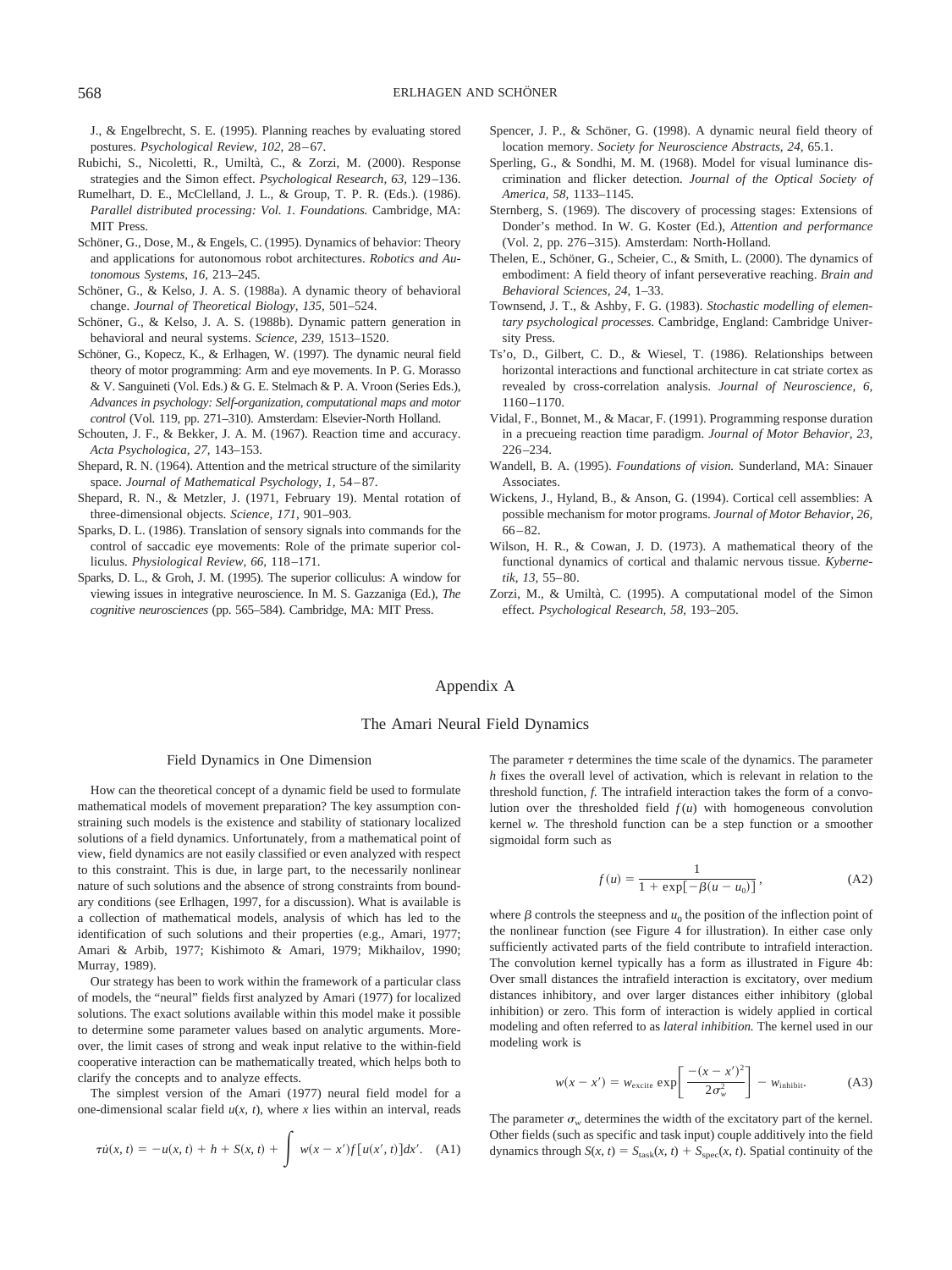resulting neural field distributions is warranted for spatially continuous input distributions by the integro-differential form of the dynamics.

In the limit case of weak or absent input,  $S(x, t) \ll 1$ , a complete discussion of the phase diagram of this model has been given by Amari (1977) for step-function threshold and by Kishimoto and Amari (1979) for smooth threshold functions. We briefly summarize these results as relevant for our purposes:

1. In the absence of input, the homogeneous solution  $u(x) = h$  exists and is stable for sufficiently small parameter *h.*

2. Solutions with a single hump of activation exist and are stable for intermediate values of *h.* These solutions are stable in the sense that the field relaxes to the stationary state following perturbations of their form. However, in the absence of inhomogeneous input,  $S(x)$ , these solutions are neutrally stable with respect to their location in the field: They can be shifted arbitrarily within the field. The homogeneous and the localized solutions coexist bistably for small input.

3. Stronger localized input destabilizes the homogeneous solution. Such input induces a localized peak of activation. If input is removed and the system is in the bistable regime, the localized peak relaxes to the selfgenerated localized solution. In this way, input may set a localized peak, which is stabilized by interaction even in the absence of input.

To address the variability of the parameter specification process, we endow the field with stochastic properties by adding stochastic forces to the dynamics. On the basis of standard assumptions (noise originates from many independent sources of variability, noise is fast compared with dynamics, noise is never zero), the stochastic forces can be modeled by uncorrelated Gaussian processes,  $q\zeta(x, t)$ , which add into the field dynamics (Equation A1). The noise strength, *q,* is an additional parameter.

#### Field Dynamics in Two Dimensions

It is straightforward to generalize to multiple dimensions the basic concepts of the field dynamics and the mechanisms that ensure the existence of localized, stable distributions of activation. For simplicity, we give the equations in two dimensions only.

Consider a two-dimensional field spanned over the parameter dimensions *x* and *y*. We use the notation  $u(x, y, t)$  to describe the level of activity at location (*x, y*) and time *t.* The dynamic equation has the same form as Equation A1:

$$
\tau \dot{u}(x, y, t) = -u(x, y, t) + h + S(x, y, t)
$$

$$
+ \int \int w(x, x', y, y') f[u(x', y', t)] dx'dy'. \quad (A4)
$$

As in the one-dimensional case, the strength of interaction, now represented by a two-dimensional interaction kernel  $w(x, x', y, y')$ , is assumed to depend only on the metrical distance between the interacting locations, taken separately along the *x* and the *y* dimensions:

$$
w(x, x', y, y') = w(x - x', y - y').
$$
 (A5)

This is the assumption of *homogeneity.*

For a step-function nonlinearity and an interaction kernel  $w(x - x', y - y)$ *y*) consisting of local excitation and long range inhibition, it is possible to extend the methods of Amari (1977) to the two-dimensional case, deducing similar analytical results about the existence and stability of localized peak solutions (Konen, Maurer, & Malsburg, 1994).

In our simulations (see Figure 21), the kernel was chosen with constant, global inhibition,  $w_{\text{inhibit,xy}}$  and a two-dimensional Gaussian distribution for the excitatory part. Mathematically, the excitatory part was written as a product of two Gaussians that depend each only on one dimension, *x* or *y* (assumption of *separability*):

$$
w(x - x', y - y') = w_{\text{excite},x} \exp\left[\frac{-(x - x')^2}{2\sigma_{w,x}^2}\right] w_{\text{excite},y} \exp\left[\frac{-(y - y')^2}{2\sigma_{w,y}^2}\right]
$$

$$
- w_{\text{inhibit},xy} \quad (A6)
$$

# Appendix B

# Dynamics of the Memory Field

 $\tau$ 

The dynamics of the memory field,  $u_{\text{mem}}(x, t)$ , models the adjustment of task input,  $S_{\text{task}}(x)$ , to changes in the task environment. In a probabilistic paradigm, for instance, changes of the probability of different choices lead to adjustment of response time and error within a few trials. The adjustment of the memory trace takes place, almost by definition, on a time scale larger than that characteristic of each individual trial, that is, larger than the time scale on which the movement parameter field itself evolves.

The dynamics of the memory field can be formulated within the framework of dynamic fields if two constraints are taken into account. First, multimodal and graded distributions of activation must exist as stable states. Such distributions represent the amount of preactivation of multiple target parameter values. Second, these stable states must adjust to ongoing changes in movement history or other sources of task input. In the absence of input to the memory field, however, activation must decay slowly. These constraints imply that we cannot operate within the bistable regime of the Amari (1977) equation, as that would lead to normalized self-sustained peaks. Moreover, the time scale at which the dynamics evolves must depend on the state of activation and on the presence of input. There are two different ways this can be achieved. Either a two-variable field is defined, in which each variable induces a separate time scale, or a nonlinear (multiplicative) relaxation mechanism can be used, in which the activation level itself modulates the time scale. As it is simpler, we adopted the second approach:

$$
u_{\text{mem}}(x, t) = -Au_{\text{mem}}(x, t) + u_{\text{mem}}(x, t)f[u_{\text{mem}}(x, t)] + I(x, t)
$$

$$
-u_{\text{mem}}(x, t) \int w_{\text{mem}}(x - x')f[u_{\text{mem}}(x', t)]dx'. \quad (B1)
$$

Here, *A* is a positive constant,  $f(u_{\text{mem}})$  is the sigmoidal transfer function of Equation A2,  $w_{\text{mem}}(x - x')$  is an interaction kernel, and  $I(x, t)$  is the input that drives the memory field. We used a purely inhibitory and constant form of interaction,  $w_{\text{mem}}(x - x') = w_{\text{mem,inhibit}}$ , so that the interaction contribution is as follows:

$$
-w_{\text{mem,inhibit}} \int f[u(x')]dx'. \tag{B2}
$$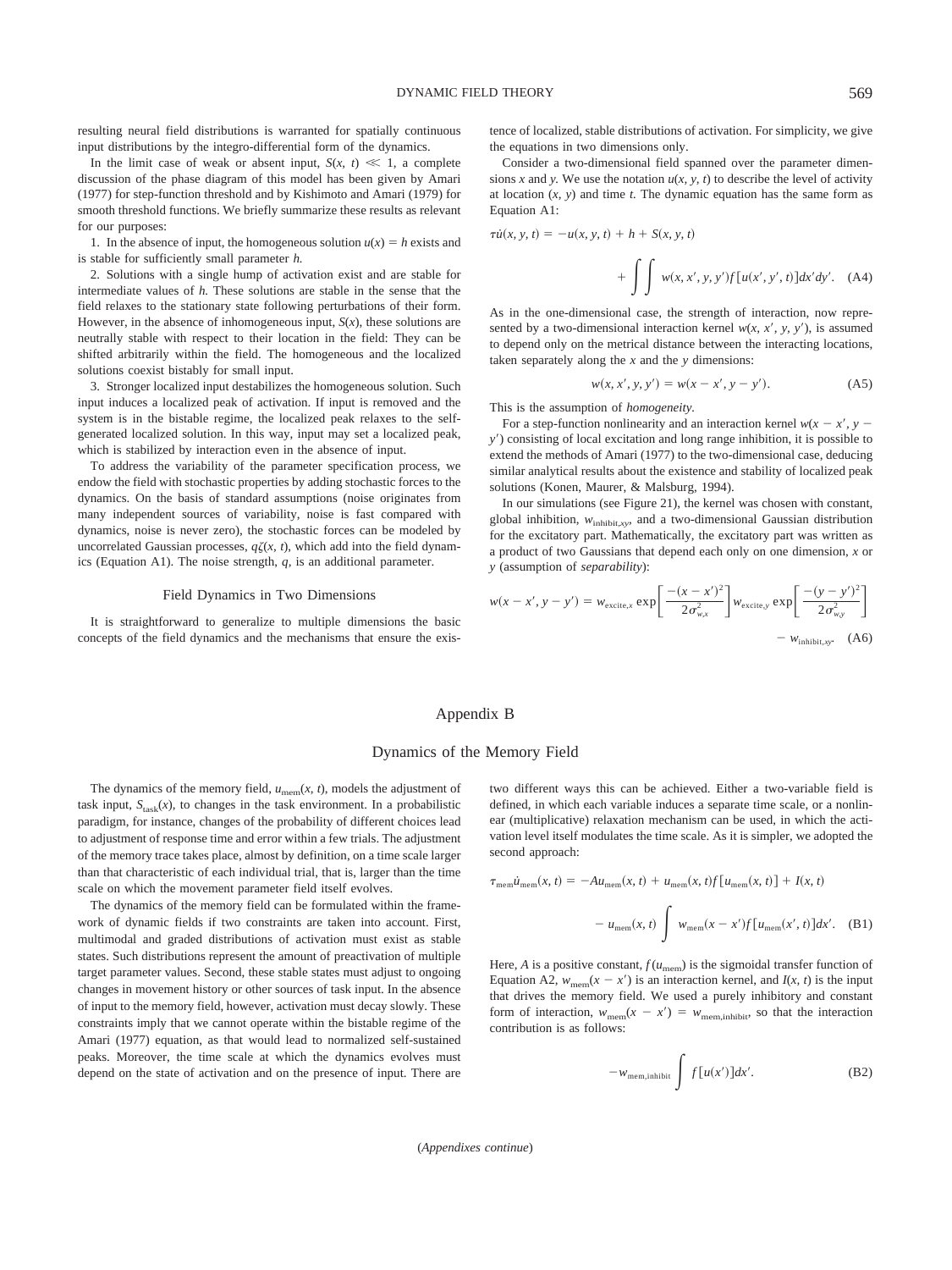This sums all positive activation in the field and inhibits proportionally.

A spatially discrete version of Equation B1 is known as a *shunting inhibition cooperative network,* the computational properties of which have been extensively studied by several authors (reviewed by Grossberg, 1988; Hirsch, 1989). Those discretized dynamics are globally stable, so that the stable state is reached from any initial pattern of activation.

The first three terms of Equation B1 affect the time scale of relaxation of the field. For low levels of activation in the entire field, only the first term is relevant. This defines the time scale of the "empty" memory field,  $\tau_{\text{mem}}/A$ , controlled by the parameter  $A \ll 1$  such that the memory field is slower than the movement parameter field. The second and fourth term modify the time scale at site *x* if there is activation in the field. The second term, a local self-excitation, slows relaxation down. This term is responsible for keeping activation from decaying quickly in the absence of input. The fourth term, a global inhibition, increases the time scale if there is activation distributed in the field. This term drives adjustment of activation at site *x* in competition with activation at other sites *x.* Finally, the third term represents input.

The activation dependence of the effective time scale assures that activation patterns decay slowly between trials (when no input is provided), so that preshape depends little on intertrial intervals. At the same time, the preshape field adjusts quickly to changes in input activation and reacts quickly to input when that input first arrives to a quiescent memory field.

One limitation of our model comes from the fact that the initiation of the movement and its control are not modeled in detail. Thus, the decay of activation in the movement parameter field is not described by the dynamics. In the simulations of the preshaping dynamics, input from activated sites of the movement parameter field is modeled by providing positive input to the memory field for a trial duration,  $\Delta T$ , which represents an additional parameter. This trial duration affects the absolute level of activation in the memory field (as input is continuously applied), but not the relative amount of activation at different sites of the memory field. During intertrial intervals, the interaction contribution to the preshape dynamics is assumed to be absent.

The preshape dynamics are generalized without difficulty to multiple dimensions, in a manner similar to that used for the Amari (1977) equation. We have simulated two dimensions. The activation field  $u_{\text{mem}}(x, t)$  is replaced by a two-dimensional version,  $u_{\text{mem}}(x, y, t)$ , and the inhibitory interaction is now controlled by a two-dimensional kernel  $w_{\text{mem}}(x - x)$ ,  $y - y'$ ) that can be either a two-dimensional Gaussian profile or a constant function  $w_{\text{pre,inhibit}}$ .

# Appendix C

## Model Parameter Values

All models have parameters for which values must be determined. (Many experiments have parameters as well, because most effects arise only under a specific set of experimental conditions.) The choice of parameter values for model parameters involves assumptions about the nature of the theory–experiment relationship. The effects we discuss in this article result from the theory regardless of the particular choices for functional form and parameter values. For instance, the principle by which the distance of preshape from the specified pattern of activation determines reaction time applies quite generally for a wide class of parameter values and functional forms. Thus, experimental results that agree with the model are confirmations of the deep structure of the theory and depend little on the procedure for choosing parameter values.

Finding values of the model parameters at which a set of experimental results is well approximated by the model serves two purposes. First, it is an existence proof that shows that there are no hidden properties of the model that prevent good fit of experimental results. Although different experimental settings (different movement parameters, different effectors, different boundary conditions, different movement targets, different sources of sensory information) may naturally require different sets of parameter values, we have tried to use a single set of parameter values for most experimental facts. We preferred approximate fit based on these fixed parameter values to detailed fitting of each individual result, because it shows the effects are generic and highlights how different types of observations can be linked through the model.

Second, within the framework of the theoretical concepts on which the model is based, the determination of model parameter values provides a method of analysis. For instance, determining the size of the localized peaks of activation in the dynamic field for different movement parameters provides information that is interesting per se. As a method of analysis, the determination of parameter values makes use of a number of arguments that establish links between particular experimental signatures and the values of particular parameters: First, the time scale,  $\tau$ , determines the units of time relative to experimental time units. Second, the global inhibition parameter, *h,* determines the units of the activation variables and is arbitrary (but must be negative). Third, the strength of preshape effects as a percentage of the reaction time determines the ratio of the strengths of task

input,  $g_{\text{task}}$ , and of specificational input,  $g_{\text{spec}}$ . Fourth, the width of task input,  $\sigma_{\text{mem}}$ , is inferred from metrical distances between choices at which the default distribution measured in the timed movement initiation paradigm changes from monomodal to bimodal (Ghez et al., 1997). Fifth, the noise strength, *q,* is obtained by comparing the task input width obtained in this way with the observed width of the default distribution in a monomodal case. Sixth, the observation that the width of the individual modes of the default distribution varies little with the distance of the modes (in the case of direction as observed by Favilla, Gordon, Ghilardi, & Ghez, 1990) implies that the three contributions of intrafield interaction, specific input, and task input have comparable width. Seventh, the width of the global inhibitory part of the intrafield kernel equals the kernel length,  $\Delta w$ , and determines the range over which interactions (and thus metrical effects) can be observed. We have assumed that this width matches the entire range of the movement parameters.

The fields were simulated by numerical integration using the Euler procedure and spatial discretization. The integro-differential form of the dynamics is particularly well-behaved, so numerics did not pose much of a problem, except as far as computation time was concerned (as the integrand requires convolution in one or even two dimensions at each time step). The results were obtained on various types of Sun Ultrasparc workstations using Matlab 5.1 running under Unix.

#### One-Dimensional Field Dynamics

The parameter values used for the simulations of the one-dimensional movement parameter field were as follows: time scale,  $\tau = 75$  ms; resting level,  $h = -3$ ; sigmoid,  $\beta = 1.5$ ,  $u_0 = 0$ ; interaction kernel,  $w_{\text{excite}} = 1.6$ ,  $w_{\text{inhibit}} = 1$ ,  $\sigma_w = 10$ ; task input,  $\sigma_{\text{mem}} = 10$ ; specific input,  $\sigma_{\text{spec}} = 10$ . The strengths of these two inputs,  $g_{\text{task}}$  and  $g_{\text{spec}}$ , vary with experimental conditions (for instance, as a function of the probability of choice or of stimulus–response compatibility). Specific values used in different simulations are indicated in the figure captions. For the stochastic simulations we adapted the time scale  $\tau = 150$  ms (to facilitate the numerics). The noise strength was chosen as  $q = 6$ . The total range of the parameter values was 200 (arbitrary units), which also determined the total width of the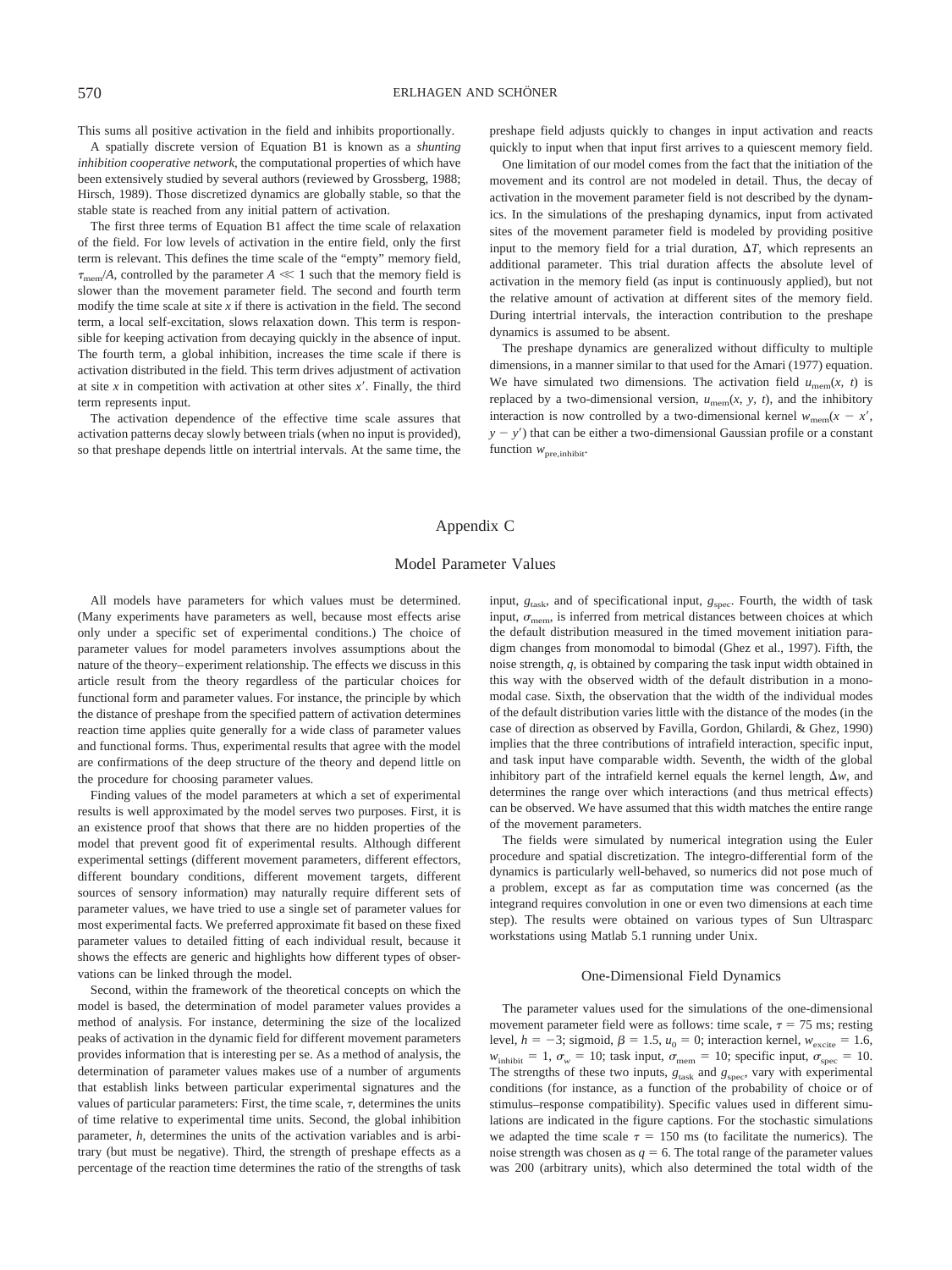interaction kernel. Note that because of global inhibition, the balance of excitatory and inhibitory interaction depends on this total range.

The parameter setting for the simulations of the memory field dynamics shown in Figure 10 are as follows: time scale,  $\tau_{\text{mem}} = 50 \text{ ms}, A = 0.01$ ; sigmoid,  $\beta = 10$ ,  $u_0 = 0$ , input width  $\sigma_i = 10$ , and strength  $g_i = 0.44$ ; duration of trial,  $\Delta T = 10$ ; kernel,  $w_{\text{pre,inhibit}} = 0.011$ .

# Two-Dimensional Field Dynamics

The two-dimensional field dynamics is assumed to be homogeneous and separable. Thus both the excitatory part of the interaction kernel  $w(x - x)$ ,  $y - y'$  and the specific input,  $S_{\text{spec}}(x, y)$  are products of Gaussian distributions, depending each on a single dimension only. The width and strength of these factors are model parameters. The width parameters are constrained by experimental information about modality of preshape as in one dimension. To limit the computational time necessary to solve numerically the two-dimensional field equations, parameter spaces were discretized using a larger spatial grid size  $(\Delta x = 10)$  compared with the one-dimensional case ( $\Delta x = 1$ ). In our formulation this affects the choice of the strength parameters for the interaction kernels (because it fixes the units of the spatial dimensions).

The parameter values for the movement field were as follows: time scale,  $\tau = 75$  ms; resting level,  $h = -2$ ; sigmoid,  $u_0 = 0$ ,  $\beta = 4$ ; kernel,  $w_{\text{excite}}^x = 2.0$ ,  $w_{\text{excite}}^y = 1.6$  (for both *x* and *y*),  $w_{\text{inhibit}}^{xy} = 1.5$ ,  $\sigma_w^x = 10$ ,  $\sigma_w^y$ = 25; specific input,  $g_{\text{spec}}^x = 1.75$ ,  $g_{\text{spec}}^y = 0.7$ ,  $\sigma_{\text{spec}}^x = 10$ ,  $\sigma_{\text{spec}}^y = 25$ . The range of parameter values was 200 units in both spatial directions with corresponding kernel size.

The parameters for the memory field,  $u_{\text{mem}}(x, y)$ , were chosen to generate a monomodal preshape for amplitude, *y,* and a bimodal preshape for direction, *x.* In addition, the "normalization" property of Equation B1 ensures that in the case of strongly overlapping inputs (here, for the two amplitude values) the summed preshape strength will not pass a critical activation level, beyond which the field evolves toward a self-stabilized peak. We used a global constant inhibitory interaction kernel,  $w_{\text{mem,inhibit}}$ , for the simulation shown in Figure 21.

The parameter values for the preshape field were as follows: time scale,  $\tau_{\text{mem}} = 50 \text{ ms}$ ; sigmoid,  $u_0 = 0.5$ ,  $\beta = 25$ ; strength and width of input *I*(*x*, *y*) from precue (Gaussian distributions centered on cued parameter value),  $g_i^x = 1.8$ ,  $g_i^y = 0.72$ ,  $\sigma_i^x = 10$ ,  $\sigma_i^y = 25$ ; kernel,  $w_{\text{mem,inhibit}} = 0.3$ .

# Appendix D

# Hick's Law Derived From the Dynamic Field Model

Consider task environments in which the metric and topology of the different parameter values required under the different conditions do not affect performance. This results when the values are sufficiently separate in the underlying continuous topology so that the interaction between the corresponding field sites is independent of the exact metrical distance. It may also occur if the number of dimensions along which the parameters are distinguished is similar to the number of different parameter values required. In these cases the limit case of the dynamic neural field model is relevant, in which only the total amount of preshape input, not its spatial distribution, matters. Here we show that in this limit case the predictions of the dynamic field model are similar to predictions based on information theoretical accounts such as summarized by the Hick–Hyman law (Hick, 1952; Hyman, 1953). We derive this law by approximating the solutions of a simplified dynamic field model in the limit of homogeneous interaction. Predicted deviations from the pure form of Hick's law are discussed.

Our starting point is the field dynamics Equation A1 with a local excitatory and a global inhibitory interaction (Equation A3). Consider a task environment in which *n* possible choices of parameter values,  $x_i$ ( $i = 1, \ldots, n$ ), are relevant. Assume that the preshaped field representing these choices consists of *n* subthreshold peaks at locations,  $x_i$ , with width . If these peaks interact with each other only through the homogeneous part of the interaction kernel, then the topology of the choices will not matter. This may come about, for instance, because the separations between these peaks are larger than the range of the excitatory interaction,  $\sigma_{\rm w}$ (see Figure 15). In this limit case we can introduce a coarse-grained description of the dynamic field, in which we integrate the activation in the neighborhood of each parameter value, *xi :*

$$
v_i = \int_{x_i - \delta/2}^{x_i + \delta/2} u(x) dx.
$$
 (D1)

The task and specific input are treated correspondingly:

$$
S = \int_{x_{\text{spec}} - \delta/2}^{x_{\text{spec}} + \delta/2} S(x) dx; \quad P = \int_{x_i - \delta/2}^{x_i + \delta/2} P(x) dx. \tag{D2}
$$

This leads to a set of coupled ordinary differential equations,

$$
\tau \dot{v}_i = -v_i + e f(v_i) - \sum_{j(\neq i)} wf(v_j) + h\delta + P + S\delta_{i,\text{spec}}, \quad (D3)
$$

where the specific information, *S,* is present only for the activation variable, which represents the specified parameter value  $(i = spec)$ . (The Kronecker symbol  $\delta_{i, \text{spec}}$  is one if the two indices coincide and zero otherwise.) The interaction terms result from integrals over the selfexcitation of each peak, summarized by the parameter *e,* and over the mutual inhibition of different peaks, summarized by the parameter *w.* Strictly speaking, the functional form of the threshold function as it results from this approximation may differ from the one occurring under the interaction integral (Equation A2). However, the relevant qualitative features (limits of zero at sufficiently negative and one at sufficiently positive activation) remain invariant under this coarse-graining operation.

A further simplification results from the symmetry of this equation: All activation variables,  $v_i$ , that do not represent the specified parameter value  $(i \neq spec)$  have equivalent dynamics, and we seek only solutions invariant under permutation of these variables. Thus we may replace these  $n - 1$ equations by a single representative one for  $v = v_i$ . Denoting the activation variable that represents the specified parameter value by *u,* we obtain

$$
\tau u = -u + e f(u) - n w f(v) + h + P + S,
$$
 (D4)

$$
\tau \dot{v} = -v + e f(v) - (n-1) w f(v) - w f(u) + h + P, \quad (D5)
$$

where we have renamed  $h\delta$  into  $h$ .

We can solve these two equations analytically in the limit case of a step-function threshold,

$$
f(u) = \Omega(u) = \begin{cases} 1 & \text{for } u > 0 \\ 0 & \text{else} \end{cases}
$$
, (D6)

which results from Equation A2 by taking  $\beta \rightarrow \infty$ . The system is then a piecewise linear dynamics.

The reaction time is computed as the time needed for the activation variable  $u$  to reach a threshold,  $u_c$ . The initial condition is the stable